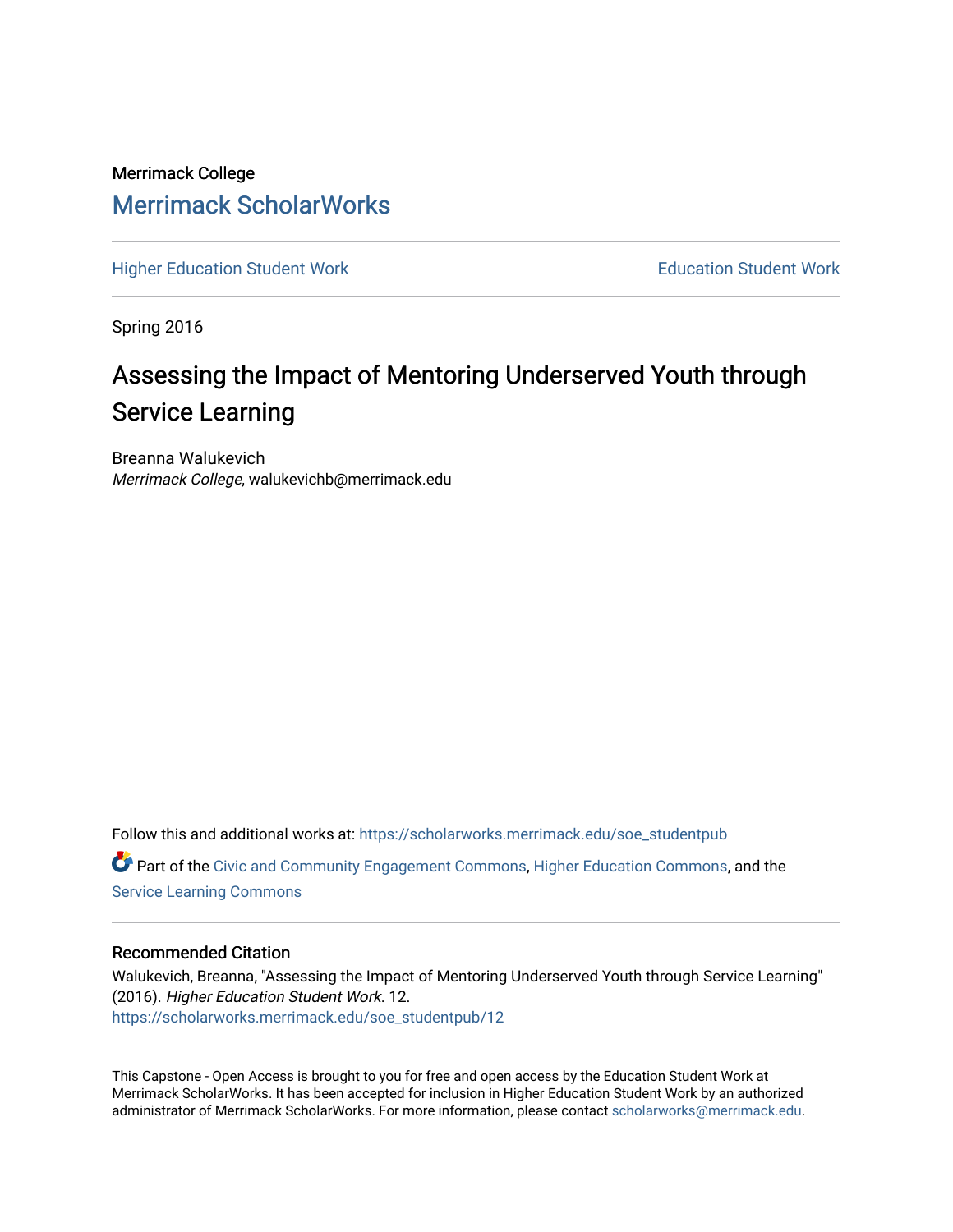Assessing the Impact of Mentoring Underserved Youth

through Service Learning

Breanna Walukevich

Capstone Project Submitted in Partial Fulfillment of the Master of Education in Higher

Education Degree

Merrimack College

May 2016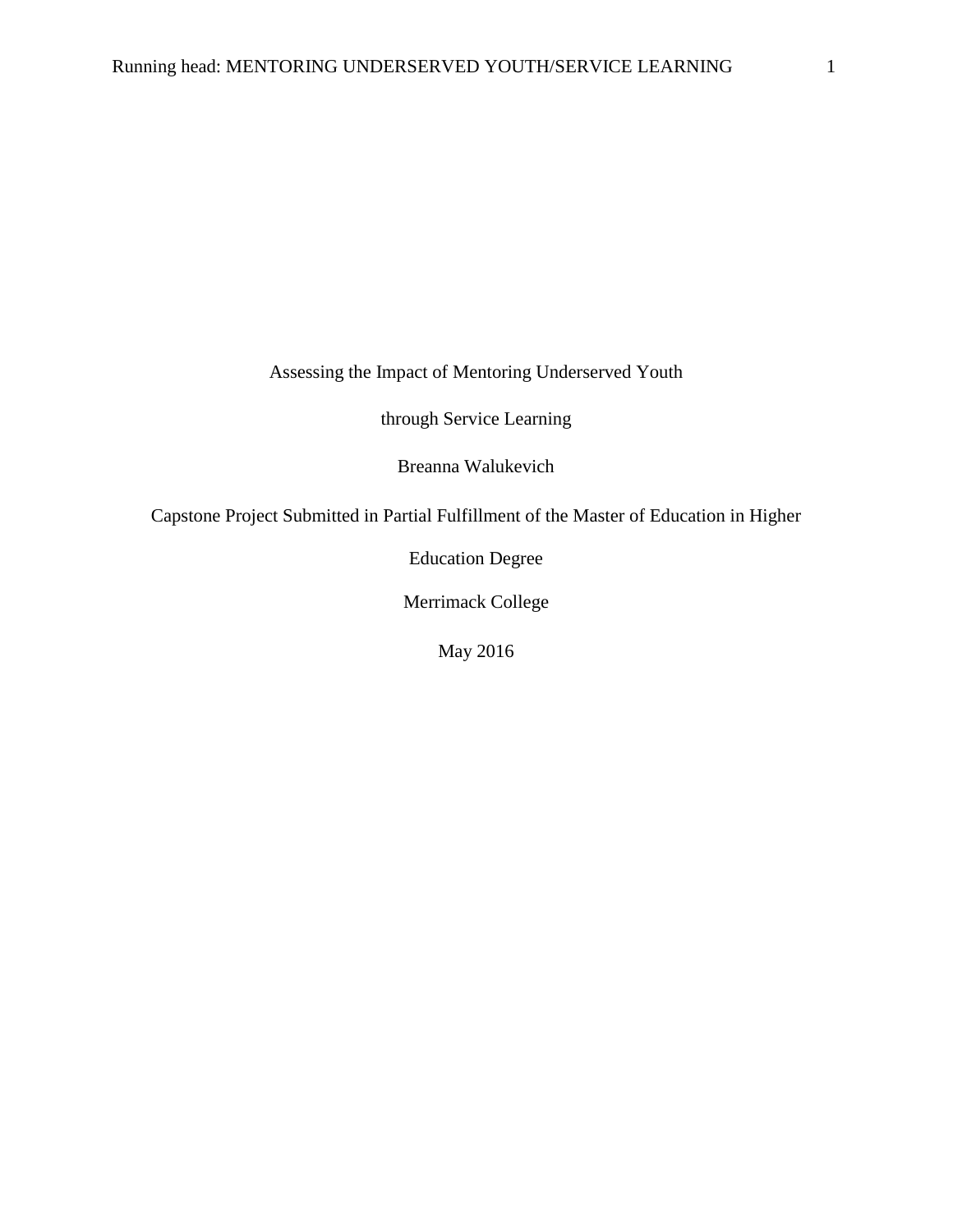#### Abstract

Mentoring underserved youth through service learning can provide various positive impacts for both mentors and mentees (Banks, 2010; Hughes et al., 2012; Rhodes, Grossman & Resch, 2000; Thompson & Kelly-Vance, 2001; Washburn-Moses, Fry & Sanders, 2014; Weiler et al., 2013). This qualitative interview study assessed the perceived impact that a mentoring program had on mentees, who were underserved youth at an elementary school in a low-income community, and mentors, who were college students participating through a service learning course. The findings revealed overall positive outcomes for both the mentors and mentees. The mentees benefited academically and looked up to their mentor as a role model, while the mentors felt they benefited personally, civically and academically, and they also felt as though they made a difference in their mentees' life. These findings informed various recommendations, including the expansion of the program, more variations in activities, as well as adding homework help to the mentor training and reflection for the mentors. With these findings, more programs forming relationships with college students and underserved youth should be established in order to allow more individuals to become active and productive members of society.

*Keywords:* Service Learning, Mentoring, Underserved Youth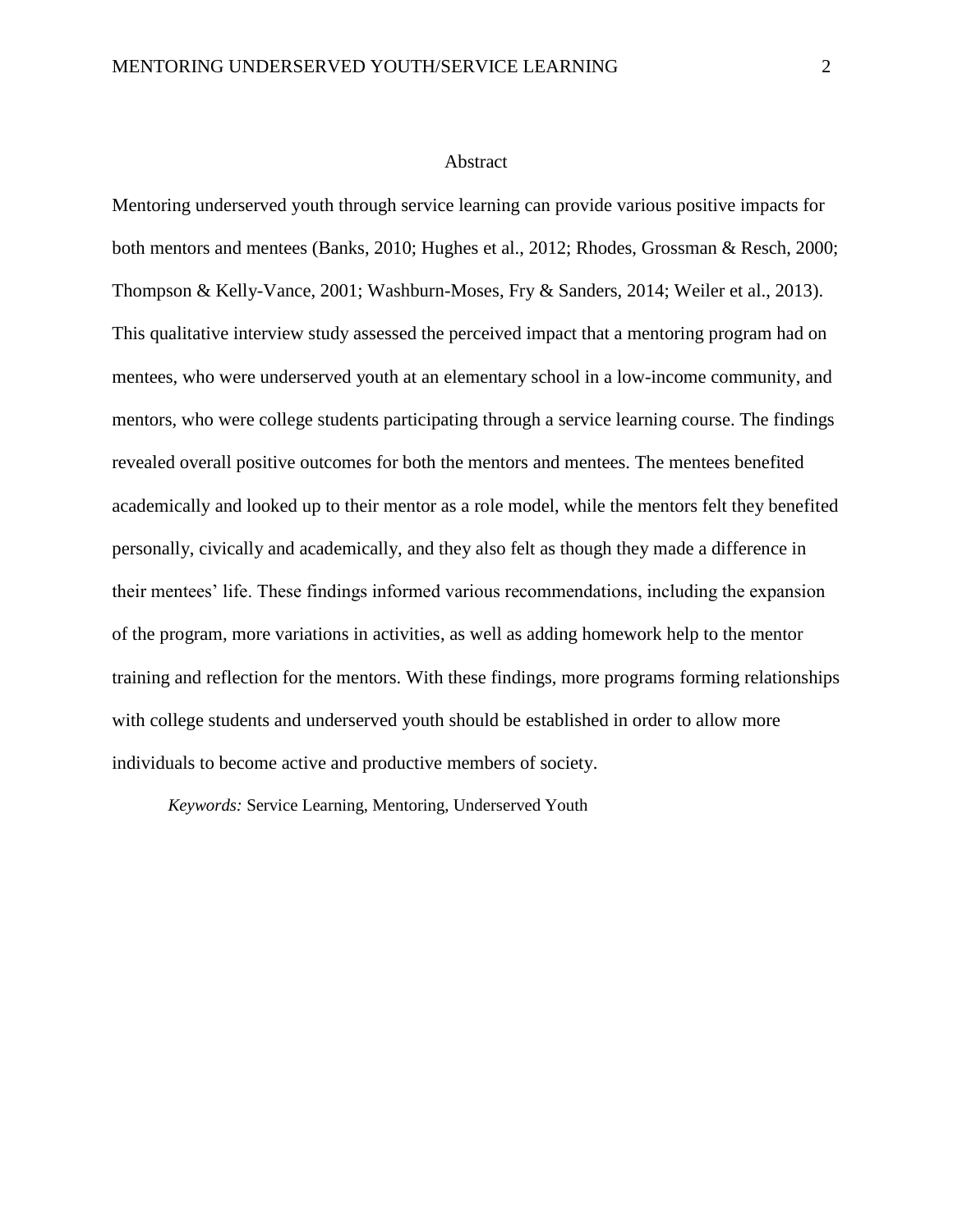# Table of Contents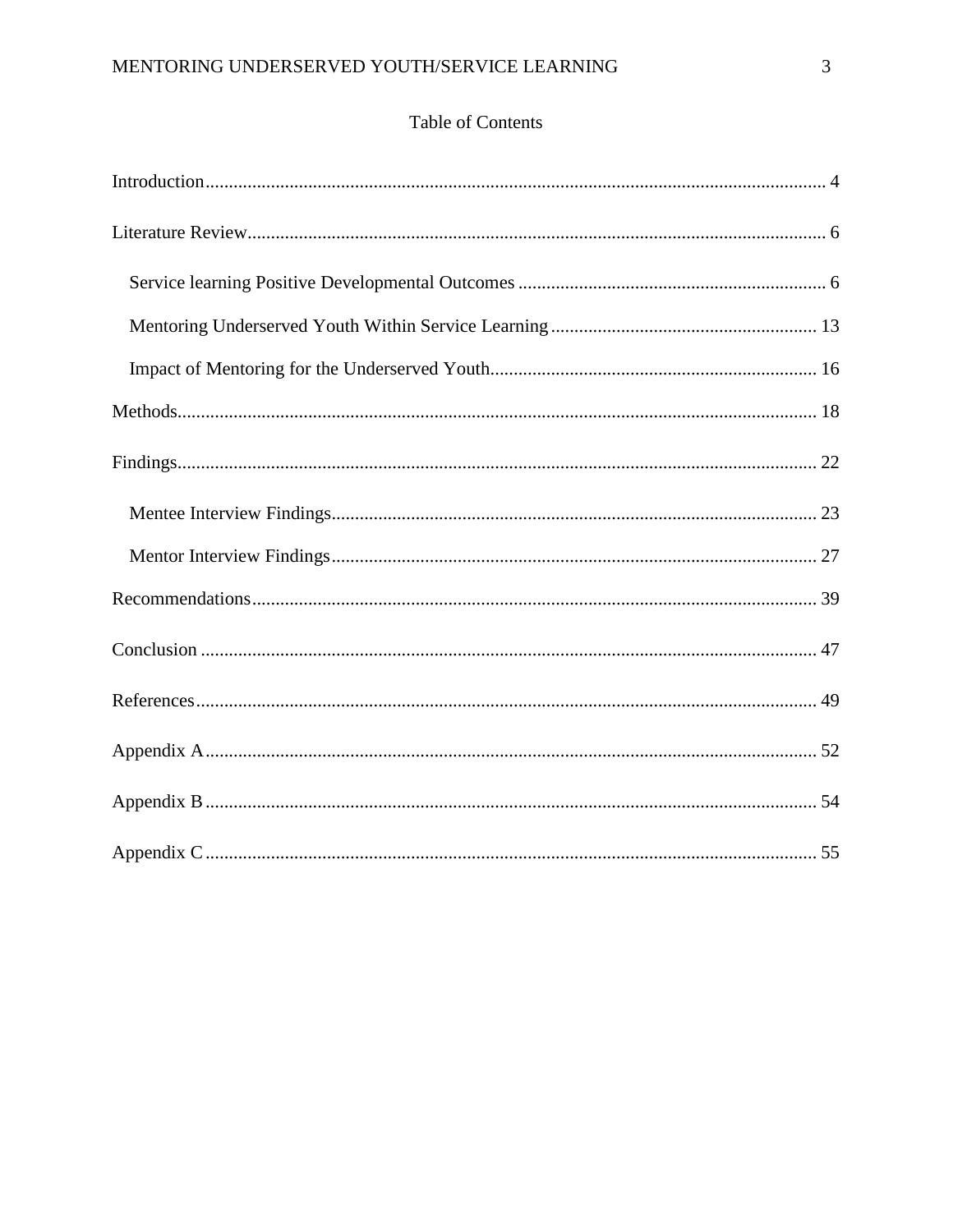### **Introduction**

The value and impact of service learning on college campuses cannot be denied. The effectiveness is reflected in the teaching method being increasingly implemented in colleges and universities across the country and around the world in multiple disciplines (Celio, Durlak,  $\&$ Dymnicki, 2011; Yorio & Ye, 2012). Service learning is a community-oriented method of instruction that integrates service with academics in order to enhance overall learning (Celio et al., 2011; Jones & Abes, 2004). Wang & Rodgers (2006) explained that service learning makes connections between service and academics through reflection. The impact of service learning is widespread and has an effect on the communities served, the higher education institution, as well as on the students participating (Celio et al., 2011).

Service learning is linked to various positive developmental outcomes for higher education students. Throughout the literature it is evident that service learning can lead to improved cognitive development, including academic achievement (Celio et al., 2011), degree completion and retention (Lockeman & Pelco, 2013; Simonet, 2008; Wolff & Tieney, 2006), and improved problem solving and critical thinking skills (Joseph, Stone, Grantham, Harmancioglu & Ibrahim, 2007; Wang & Rodgers, 2006; Yorio & Ye, 2012). Service learning can also have a positive impact on a college students' social/interpersonal development, as it can lead to increased understanding of social issues (Yorio & Ye, 2012), a moral and cultural awareness (Bernacki & Jaeger, 2008; Lies, Bock, Brandenberger, & Trozzolo, 2012; Scott, 2012), and a tolerance for diversity and increased civic responsibility (Celio et al., 2011; Einfeld & Collins, 2008). Finally service learning can also have a positive impact on a college students' intrapersonal development, including the formation of an identity, self-authorship (Day, 2009; Jones & Abes, 2004; Meyers, 2009) and improved self-esteem (Celio et al., 2011; Yorio & Ye, 2012). The improved cognitive, intrapersonal and interpersonal development demonstrated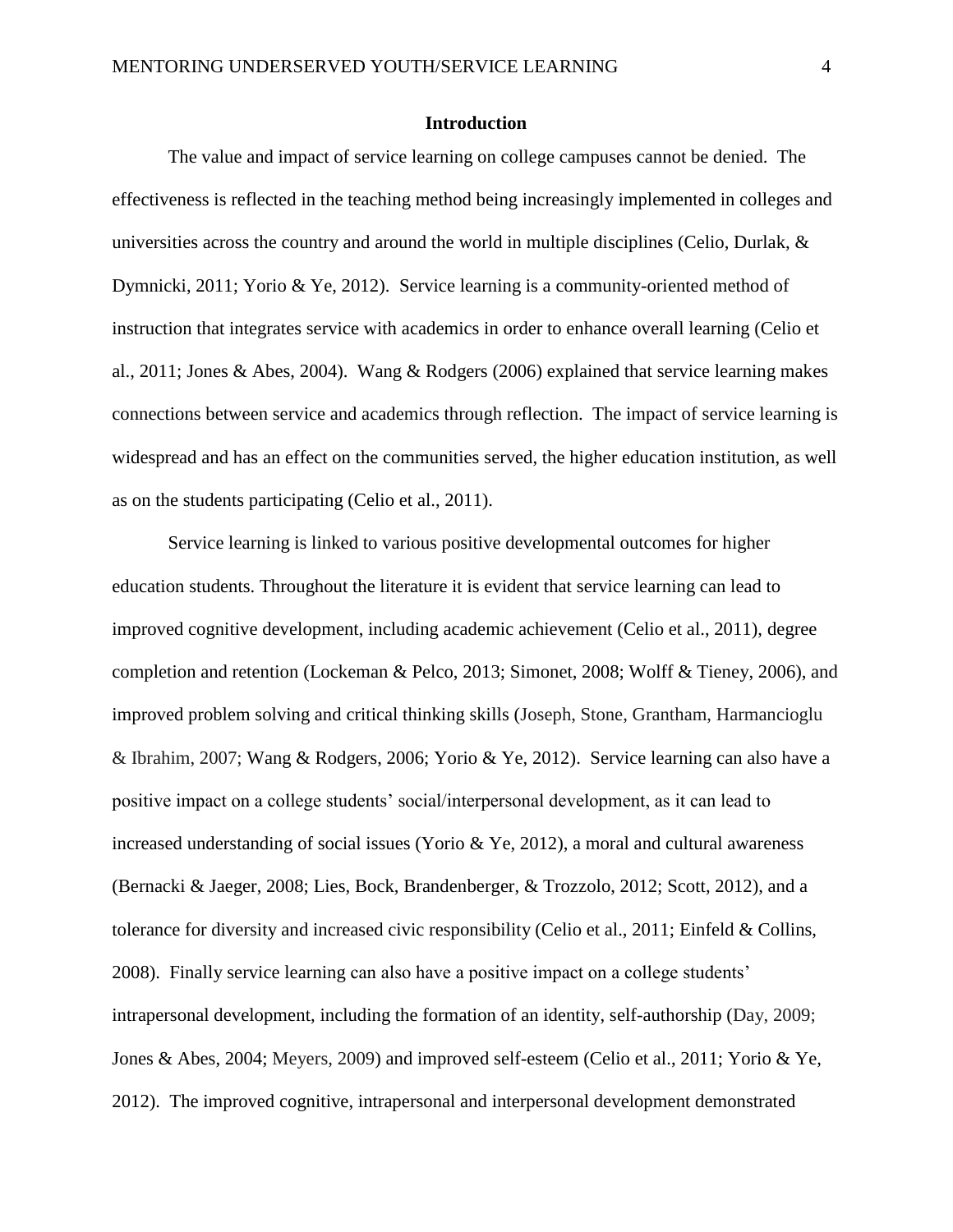throughout the literature truly reveals the impact that service learning can have on higher education students and therefore demonstrates the value of service learning programs.

Even though much is known about the general benefits of service learning on the higher education student, much less is known about the effects of mentoring on the students who mentor underserved youth as their specific service learning placement. A few significant studies have looked at mentoring within a service learning context revealing the benefits that arise for the mentor (Banks, 2010; Hughes et al., 2012; Washburn-Moses, Fry & Sanders, 2014; Weiler et al., 2013). Mentors experienced improved civic attitudes and action, increased problem solving skills (Weiler et al., 2013), increased understanding of diversity (Banks, 2010; Hughes et al., 2012; Washburn-Moses, Fry & Sanders, 2014; Weiler et al., 2013), increased self-confidence (Banks, 2010), and improved communication skills (Washburn-Moses, Fry & Sanders, 2014).

Not only do mentors benefit from the mentoring relationship, but youth do as well. Throughout the literature it was found that the youth experienced improved outcomes in perceptions of parental relationships, scholastic competence and school attendance (Rhodes, Grossman & Resch, 2000), as well as academic achievement (Thompson & Kelly-Vance, 2001). Mentoring is most effective when it is supported with a structured mentoring program (Smink, 2003). There exists a need for the creation of structured mentoring programs as The National Mentoring Partnership recognized that "Nearly 18 million young Americans need or want mentoring, but only three million are in formal, high-quality mentoring relationships" (National Mentoring Partnership, 2005). Therefore, more than 15 million children and adolescents still need mentors, creating what is known as the "mentoring gap."

In my capstone project, I designed and implemented a mentoring program at an underserved school in a low-income community. The program helped to bridge the mentoring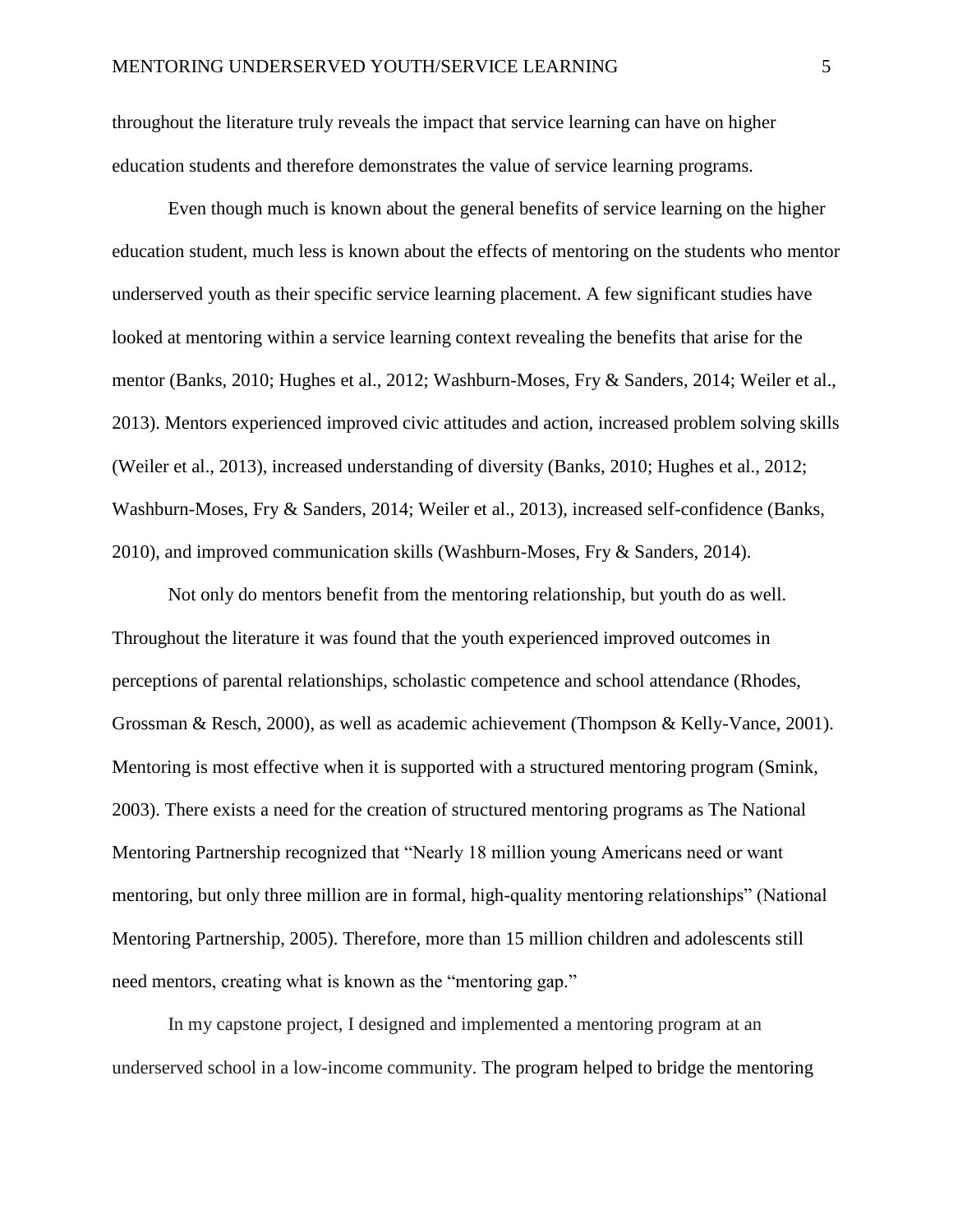gap that exists by creating one-on-one mentoring relationships with seven college students and eight elementary school students ranging in age from 6-12 that attend an after school program. In the evaluation component of the project, I explored the following research questions: What is the impact of service learning on higher education students who participate in a mentoring program with underserved youth? What is the impact on the youth in this program? This study assessed the perceived outcomes of the mentoring program from both the mentors' and mentees' perspectives. In this project, I conducted a qualitative interview study, inviting a sample of the mentors and mentees to take part in an interview to discuss the experiences they had with the program. With the findings, I evaluated the effectiveness of the program and provided recommendations to improve the program in the future integrating both the data and literature. In order to shape the study effectively, I will first review the literature related to mentoring underserved youth and service learning in higher education.

#### **Literature Review**

### **Service learning Positive Developmental Outcomes**

**Improved cognitive development.** One of the major impacts of participating in service learning for higher education students is improved cognitive development. Cognitive development can be measured in many more complex ways than simply measuring students' GPAs or grades (Wang & Rodgers, 2006). Multiple researchers have found that service learning can lead to increased cognitive development in terms of critical thinking and problem solving abilities (Joseph et al., 2007; Wang & Rodgers, 2006). In order to measure a more complete picture of cognitive development as a result of service learning, Wang and Rodgers (2006) utilized MER, a reliable production measure of the Perry Scheme. The Perry Scheme is a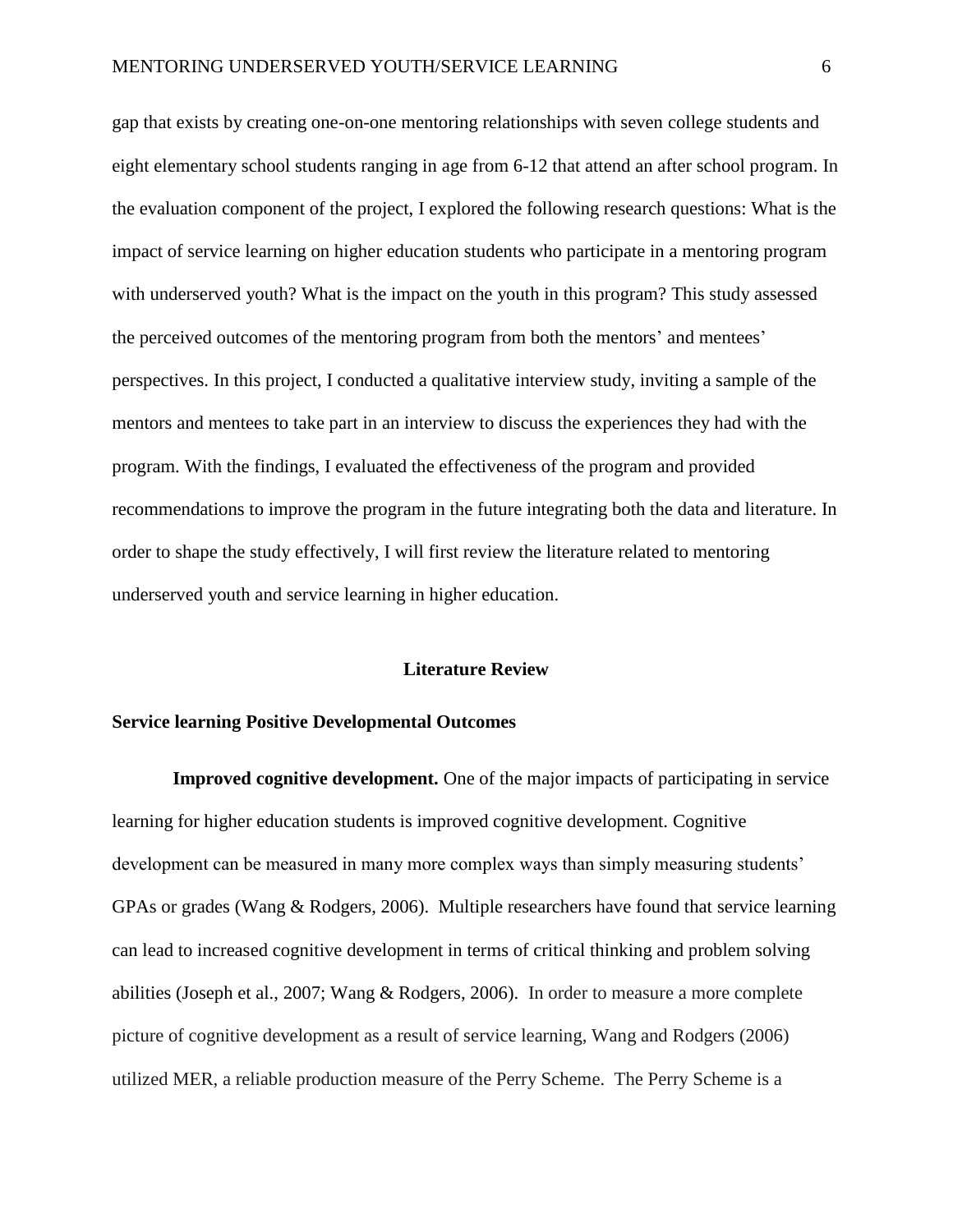theoretical framework, which describes nine levels of complexity of cognitive development and the ways in which students make meaning. These principles of cognitive development instruction do not limit cognitive development solely to grades or knowledge of course content, but extends it to students making meaning of knowledge and valuations. Seventy-two students from six service learning courses participated in this study, which consisted of a quasi-experimental pretest-posttest design. Using MER as the measure, the finding was that students thinking and overall reasoning ability became more complex after taking a service learning course (Wang & Rodgers, 2006).

Not only have researchers found that reasoning ability improves when students participate in service learning, but also that critical thinking and problem solving ability improve as well. Joseph et al. (2007) utilized a self-report survey given to 150 students one time instead of a pretest posttest design using MER. Using statistical analysis, the researchers found that service learning was marginally beneficial in improving cognitive reasoning skills, since many students reported that their critical thinking and problem solving abilities were enhanced. However, self-report studies that solely utilize student perceptions of improvement lead to questions of validity, but improved cognitive development has also been found by a number of other well-designed studies.

Students' improved critical thinking and problem-solving ability results in improved academic performance, which is another positive outcome of service learning. Celio et al. (2011) utilized meta-analytic techniques in order to compare students participating in service learning and students not participating in service learning. Celio et al. (2011) performed a meta-analysis of 62 studies involving 11,837 students. The criteria for inclusion was that the study had to appear before 2008, evaluate a service learning program that appropriately integrates service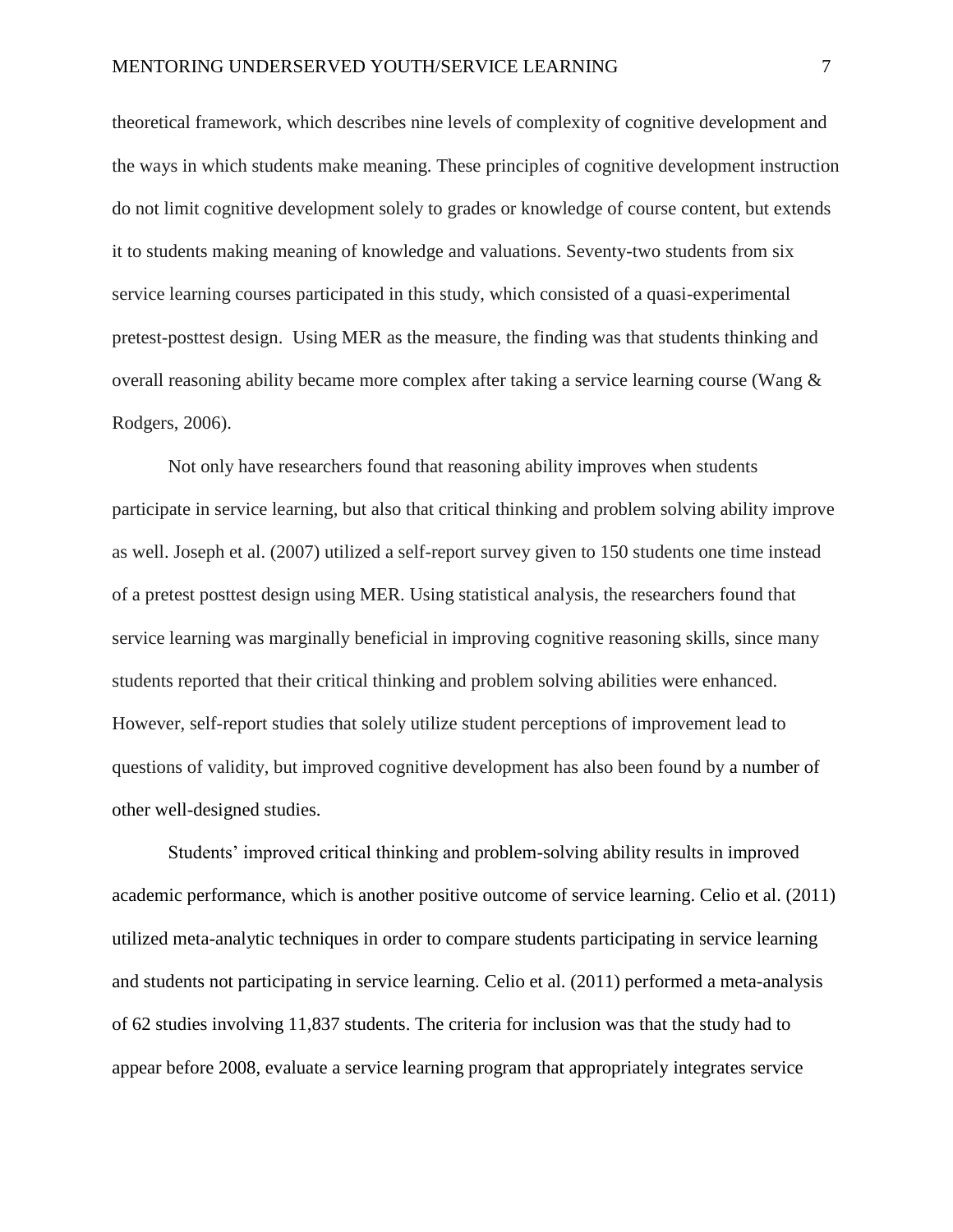with academics, involve students at all levels of education and use a control group and control effect sizes. Celio et al. (2011) found that students participating in service learning demonstrated significant improvements in academic performance with a mean effect size of 0.43, which they note is statistically significant and is indicative of cognitive development.

In comparison, Yorio and Ye (2012) also confirmed these findings, expanding cognitive development to include problem solving skills, critical thinking skills, writing skills, management skill development, grade point average and course performance. They also utilized meta-analytic techniques in order to compare students participating in service learning and students not participating in service learning. The sample included studies published ranging from 1993 to 2010 with 5,495 subjects overall throughout the various studies. After conducting the meta-analysis, Yorio and Ye (2012) found that service learning positively impacts cognitive development. They extended the finding by providing an explanation for the improved cognitive development. The researchers asserted that service learning provides opportunities for students to learn from others different from themselves in a new and challenging setting.

Improved cognitive development is also reflected in degree completion and retention (Lockeman & Pelco, 2013; Simonet, 2008; Wolff & Tieney, 2006), which are both linked to service learning. Service learning provides an opportunity for increased student engagement, which leads to student retention. It provides chances for students to apply course content knowledge to work towards solving complicated social issues and enables authentic engagement in issues related to real life (Simonet, 2008; Wolff & Tieney, 2006). This engagement is what can lead to retention as Lockeman and Pelco (2013) revealed. They utilized a quantitative nonexperimental ex post facto research design gathering data about 3,458 full time undergraduate students from the university's Office of Planning and Decision Support, the Integrated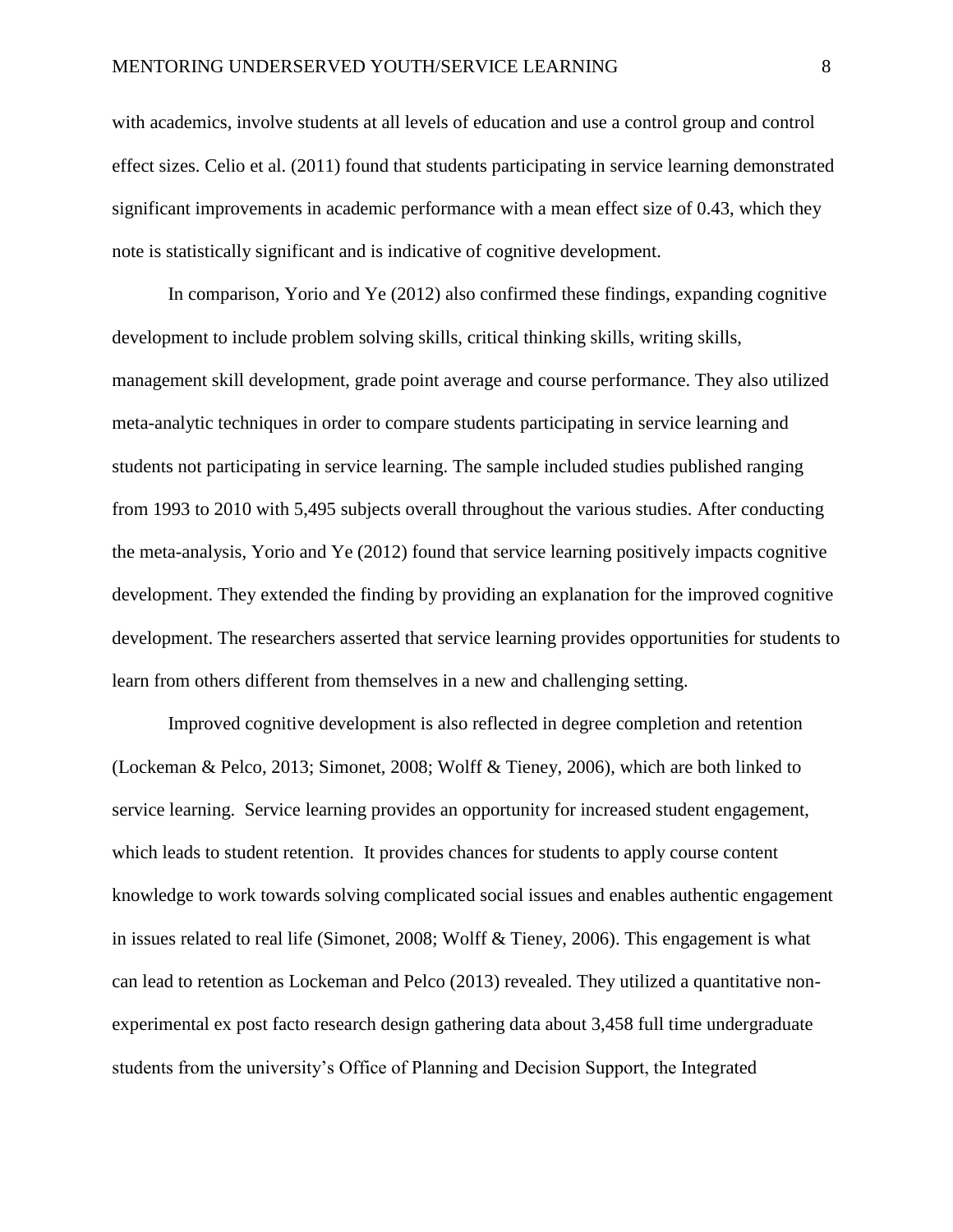Postsecondary Education Data System and the Graduation Rate Survey. After analyzing the data the researchers found that service learning positively impacts students' learning and success, as the service learning students "earned more credits, had a higher average college GPA, and they graduated at a significantly higher rate than did non-service learning students, despite having greater financial need while enrolled" (Lockeman & Pelco, 2013, p. 18). The strength of these results reveals the impact that service learning can have on increased cognitive development.

Implementing a program with retention implications is especially crucial in a time when only approximately 50% of all students who enroll in colleges and universities complete their degree within six years of enrolling (Lockeman & Pelco, 2013). Since college completion rates are disconcertingly low, it is time that colleges and universities look towards other ways to retain students, and service- learning appears to have such an impact. It not only has an impact on degree completion, but on students' developing key critical thinking and problem solving skills which can create more well- rounded citizens overall. All of these findings connecting service learning to improved cognitive development make the value of service learning clear for higher education students.

**Improved interpersonal/social development.** Not only does service learning lead to improved cognitive development, but also to college students' social or interpersonal development. Einfeld and Collins (2008) found gains in civic engagement, social justice and multicultural competence, which are all interlaced with interpersonal development. The researchers specifically examined a university sponsored AmeriCorps Program through a constructivist theoretical perspective. They interviewed 9 participants following a semistructured protocol selected through purposive sampling. After analysis, they found that the students developed in three major areas, including social justice orientation, multicultural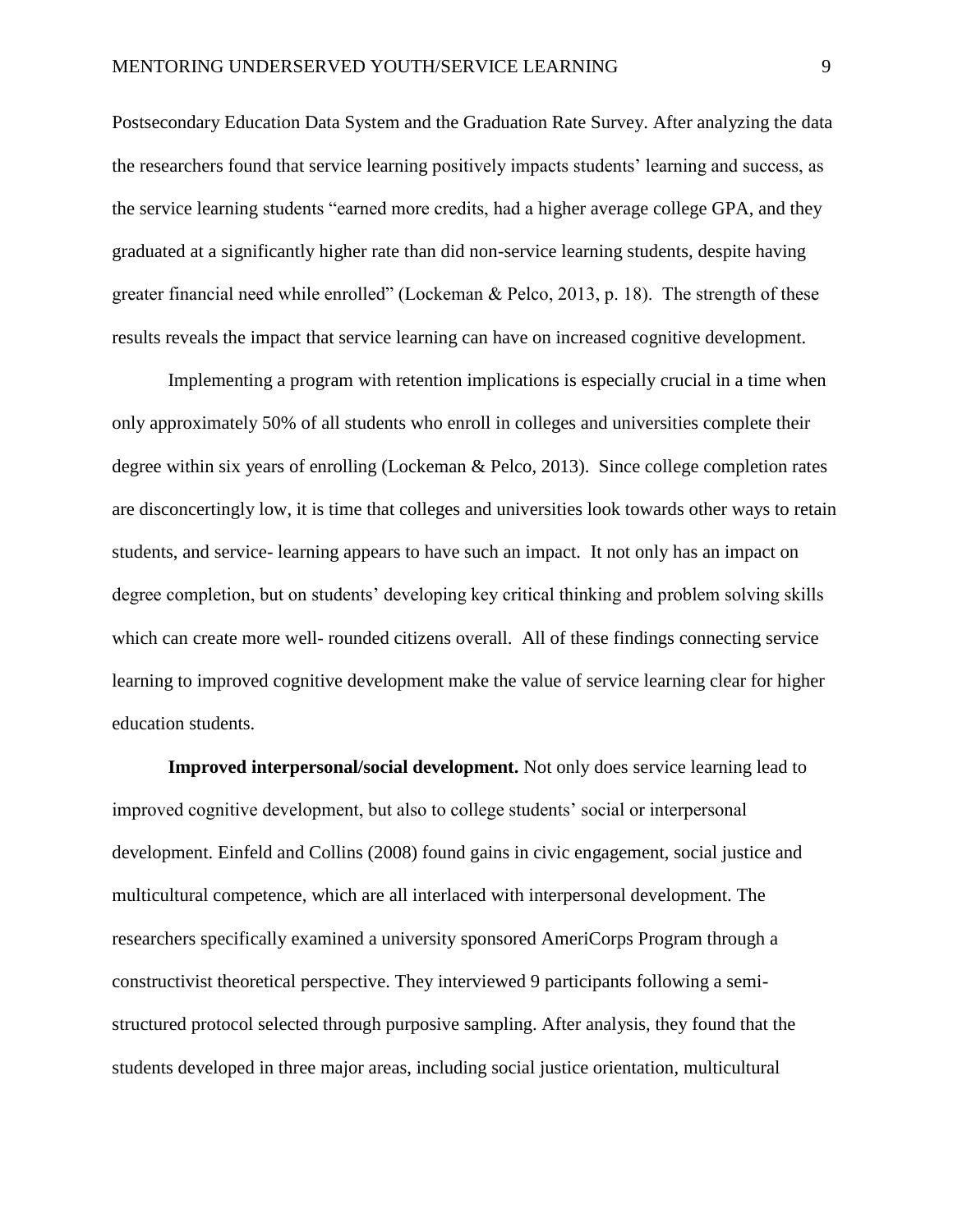competence, and civic engagement. Students developed multicultural competence with an increased tolerance for diversity and empathy, as the service learning experience brought them into contact with marginalized populations. Participants communicated a commitment to sustained civic engagement post graduation. This sustained civic engagement matters because in a democracy we need sympathetic citizens who are free to make their own choices and are committed to the betterment of society. This evidence suggested that service learning encourages students to change society by envisioning a better world and promoting the public good.

Expanding these findings further, Celio et al. (2011) found through their meta-analysis mentioned earlier that students participating in a service learning program had gains in social skills and civic engagement, with a mean effect size of 0.30 and 0.27 respectively, which the researchers note are both statistically significant. Yorio and Ye (2012) through their metaanalysis cited previously specifically found that service learning positively impacts students understanding of social issues. Students gained an understanding and tolerance for others through their experience at the service learning site (Yorio & Ye, 2012).

Furthermore, one of the major areas included in interpersonal development is moral awareness (Yorio & Ye, 2012). Interestingly, the findings in regards to the impact of service learning on moral development are mixed (Bernacki & Jaeger, 2008; Lies et al., 2012). Education involves a moral and civic imperative and community service forces students to encounter moral issues. Service learning therefore implicitly aims to teach moral reasoning (Bernacki & Jaeger, 2008). Utilizing the Defining Issues Test, the Service Learning Outcome Scale and the Moral Justification Scale, Bernacki and Jaeger (2008) performed a pre and posttest design to study 46 students in service learning and non-service learning sections of comparable courses. Through analysis they found that the scores on moral development did not change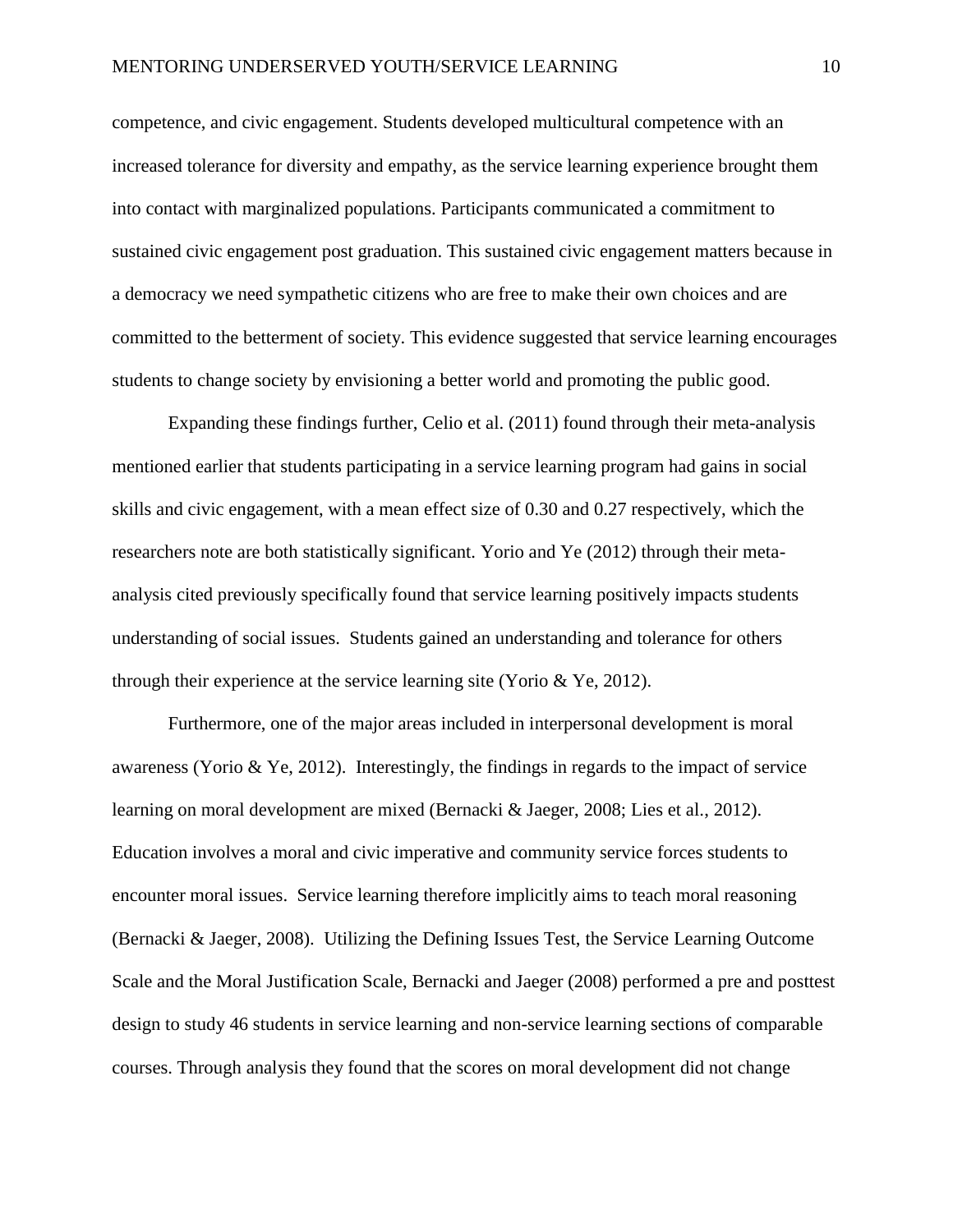significantly and they attributed this to the limited single semester service learning experience, which might not be long enough to effect moral development (Bernacki & Jaeger, 2008). However, the study did reveal in the self-reports that students became more compassionate, had a greater understanding of social issues and possessed a greater belief in their ability to make the world a better place in comparison to the students in non-service learning courses, which could all be a precursor to moral development changes (Bernacki & Jaeger, 2008).

In comparison to Bernacki and Jaeger (2008) who did not find a statistical difference, Lies et al. (2012) did find a significant statistical difference utilizing the same Defining Issues Test. They performed a pre-post quasi-experimental design studying 76 students that participated in service learning and 68 students that did not. The service learning group displayed significantly higher scores post-test in moral reasoning in comparison to the non-service learning group (Lies et al., 2012). The differences in findings between these two studies may have been attributed to the design of the service learning project. Bernacki and Jaeger (2008) studied a semester-long weekly service, while Lies et al. (2012), studied a more intensive eight week summer service project integrated with a continuing reflection taking place throughout the fall semester. Even though the findings are mixed and full moral development has not occurred in some studies, the link is still strong, making the value of service learning evident. Overall college students' experienced increased interpersonal development as a result of participating in service and this interpersonal development is spurred by the intrapersonal development that occurs at the same time.

**Improved intrapersonal development.** Finally service learning can also have a significant impact on a college students' intrapersonal development, including the formation of an identity, self-authorship (Day, 2009; Jones & Abes, 2004; Meyers, 2009) and improved self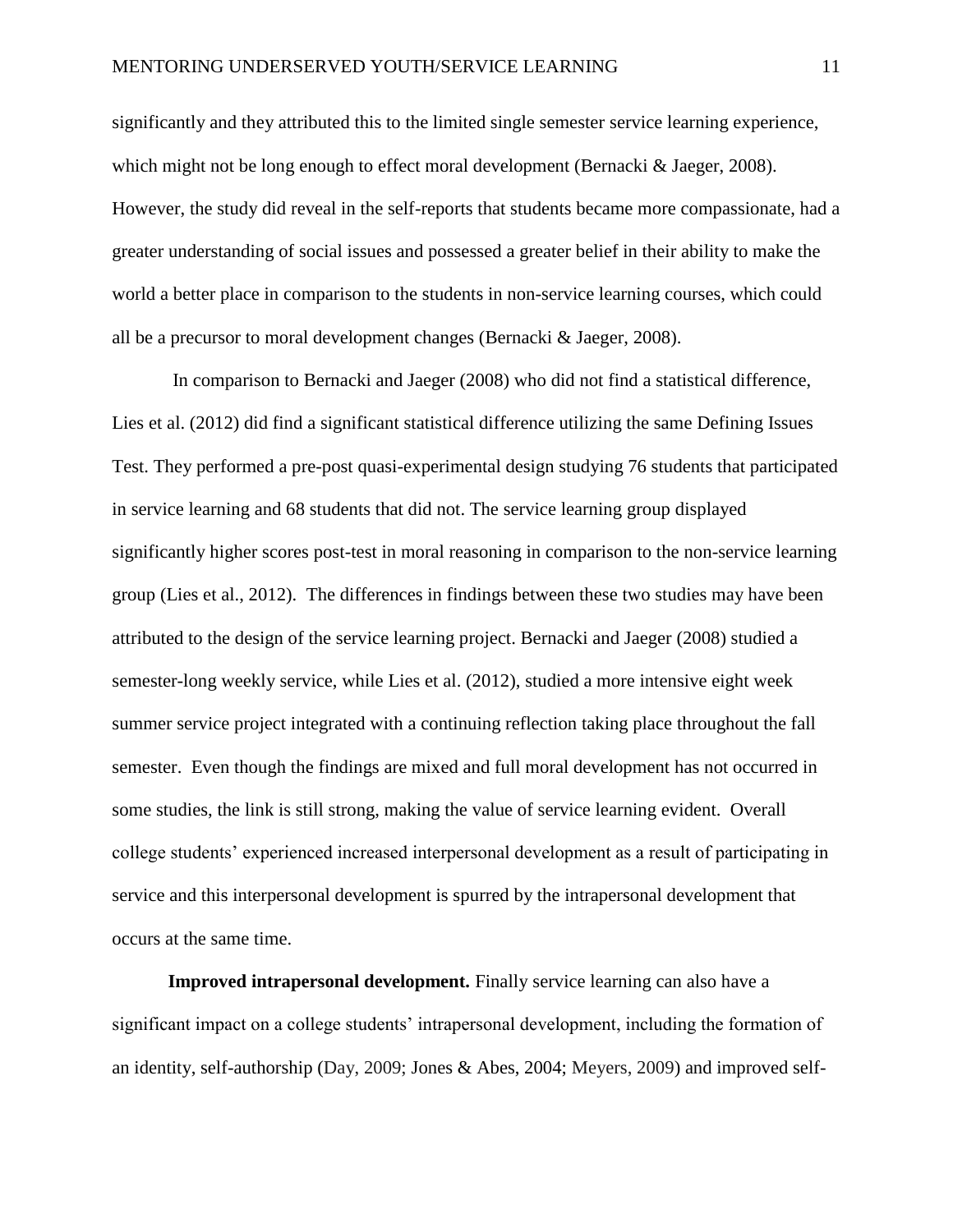esteem (Celio et al., 2011; Yorio & Ye, 2012). Jones and Abes (2004) examined the influences of service learning on college students' identity development and self-authorship extending the research by analyzing the enduring influences, rather than just the short-term impact in comparison to the other studies (Jones & Abes, 2004). The researchers performed a constructivist study interviewing 8 participants who had completed a service learning course 2-4 years before the study. After the analytic process of generalizing themes and categories, the finding was that service learning did in fact have an enduring influence that allowed for the construction of a more integrated identity. This was revealed through the openness the students portrayed in regards to new ideas and experiences, the complexity with which students thought about their self and relationships with others, and shifts in future commitment and social responsibility (Jones & Abes, 2004). They also found that self-authorship was fostered through service learning. Self-authorship involves taking personal authority over one's identity and internally creating one's identity rather than allowing others to shape it. For the service learning students in this study, the service of others became integral to self as it promoted reflection on their own beliefs (Jones & Abes, 2004).

In addition to observing that service learning has an impact on identity development and self-authorship, similarly, it improves personal insight and self-esteem. As referenced earlier through their meta-analysis, Celio et al. (2011) also confirmed the improvement in self-esteem through service learning participation as they found significant gains in students' attitudes towards self with a mean effect size of 0.28, which the researchers note was statistically significant. Yorio and Ye (2012) specifically examined personal insight, which is how one perceives themselves in various environments, including identity, self-esteem and self-efficacy. After performing the meta-analysis mentioned previously the researchers also found that service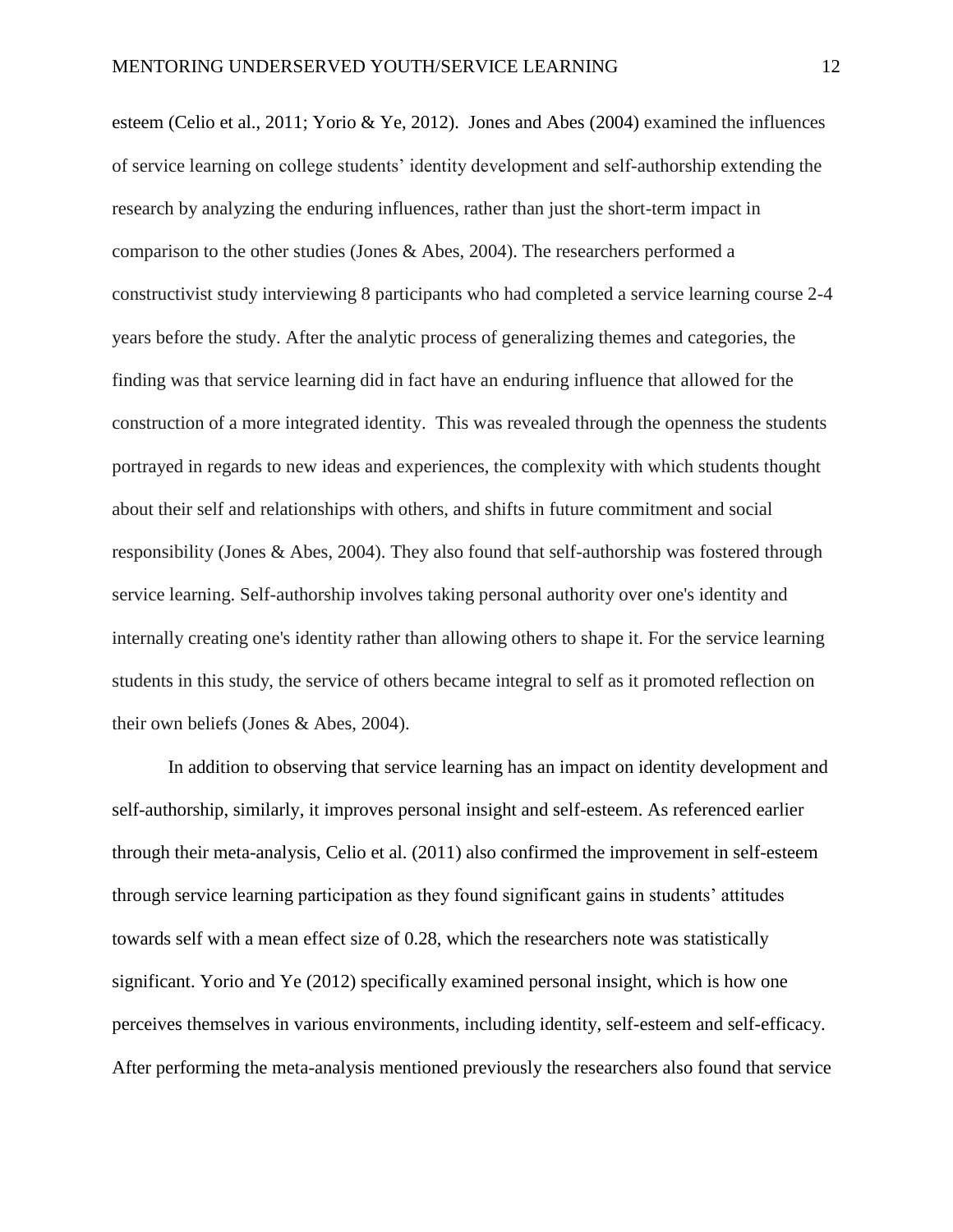learning positively impacts the personal insight of the students participating in the service (Yorio & Ye, 2012).

Throughout various studies the researchers found multiple benefits at once revealing that the effects are not isolated to one category of development, but rather are occurring simultaneously. Three major themes appeared to emerge throughout the literature. Aspects of cognitive development increase along with various personal and social aspects of development at the same time. Service learning can be the bridge that brings academic achievement and personal growth together, shaping a more integrated identity, which then can inspire commitments to socially responsible work (Day, 2009). Meyers (2009) confirms the personal development that occurs as a result of service learning and how such development can lead students to be agents for social change. Such personal development can be achieved through the reflection process as it leads to improved self- awareness, a better understanding of personal values and a grander appreciation of differences (Meyers, 2009). Here we see the overlap between personal and social development of college students. The personal and academic growth, which leads to social action, makes service learning valuable to not only the student, but in service of the public good as well.

### **Mentoring Underserved Youth Within Service Learning**

Even though much is known about the general benefits of service learning for higher education student, much less is known about the specific form of service learning addressed in this study--students who mentor underserved youth. A few significant studies have looked at mentoring within a service learning context. In one study, the researcher performed a qualitative investigation in order to delve into a mentor's experience through a service learning course. Banks (2010) analyzed essays which were written based on classmate interviews and a required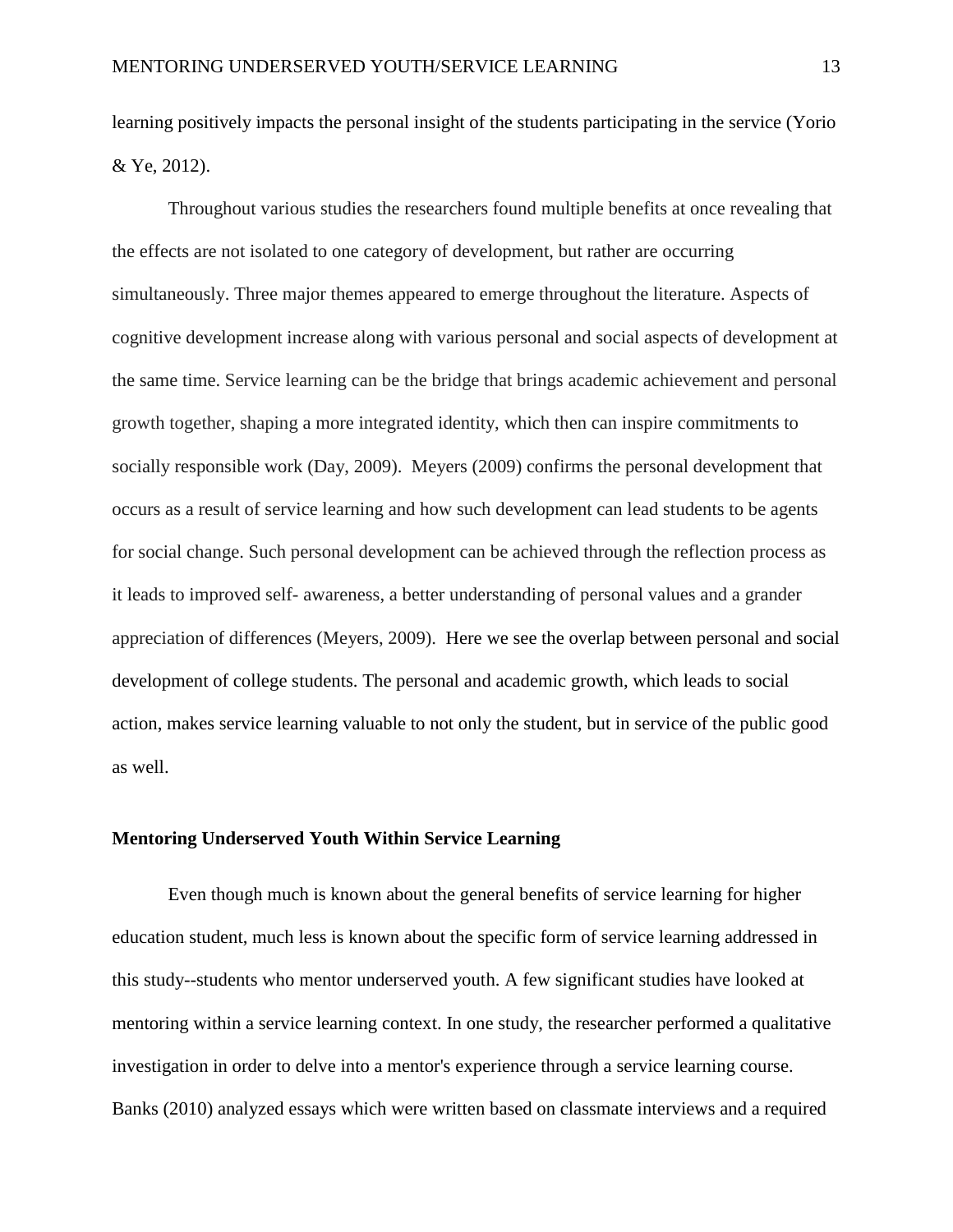journal by 25 college women enrolled in a middle school adolescent development course. They served as mentors to 22 middle school girls in the GO-GIRL Program, which encourages girls to participate in math and science. Following qualitative analysis of the essays, several themes emerged including valuing the setting, recognizing culture, affirmation of abilities and career guidance. Having a single sex setting allowed the mentors to feel less pressure and having minority mentees they began to become more aware of racial and socioeconomic differences. The students also developed in their self-confidence and provided them with experiences that could help them in their future professional career.

In addition to benefits derived from mentoring middle school girls through servicelearning, another study found that mentoring high school students in a high poverty area also provided benefits for the mentor. Hughes et al. (2012) specifically looked at whether participation in a service learning mentoring program affected students learning surrounding issues of poverty and social inequities. They performed a journal entry analysis of 29 undergraduate and 3 graduate students enrolled in a service learning course entitled *High-Poverty Youth: Improving Outcomes* at a private elite university in the Southeast. In the journals, students were guided through Kolb's Learning cycle in order to connect the mentoring with classroom learning. Hughes et al. (2012) used purposive sampling to choose 10 of the 32 mentors' journals that were representative of the total range of experiences. The researchers also interviewed 26 of the mentees at the end of the semester in order to verify the mentors' account. After using the constant-comparative method, the researchers found themes related to issues of poverty. Students were able to recognize and become more aware of racial and economic disparity, they recognized the low-quality education at public schools in urban areas, while still recognizing the assets that existed, they began to come up with strategies to mitigate the effects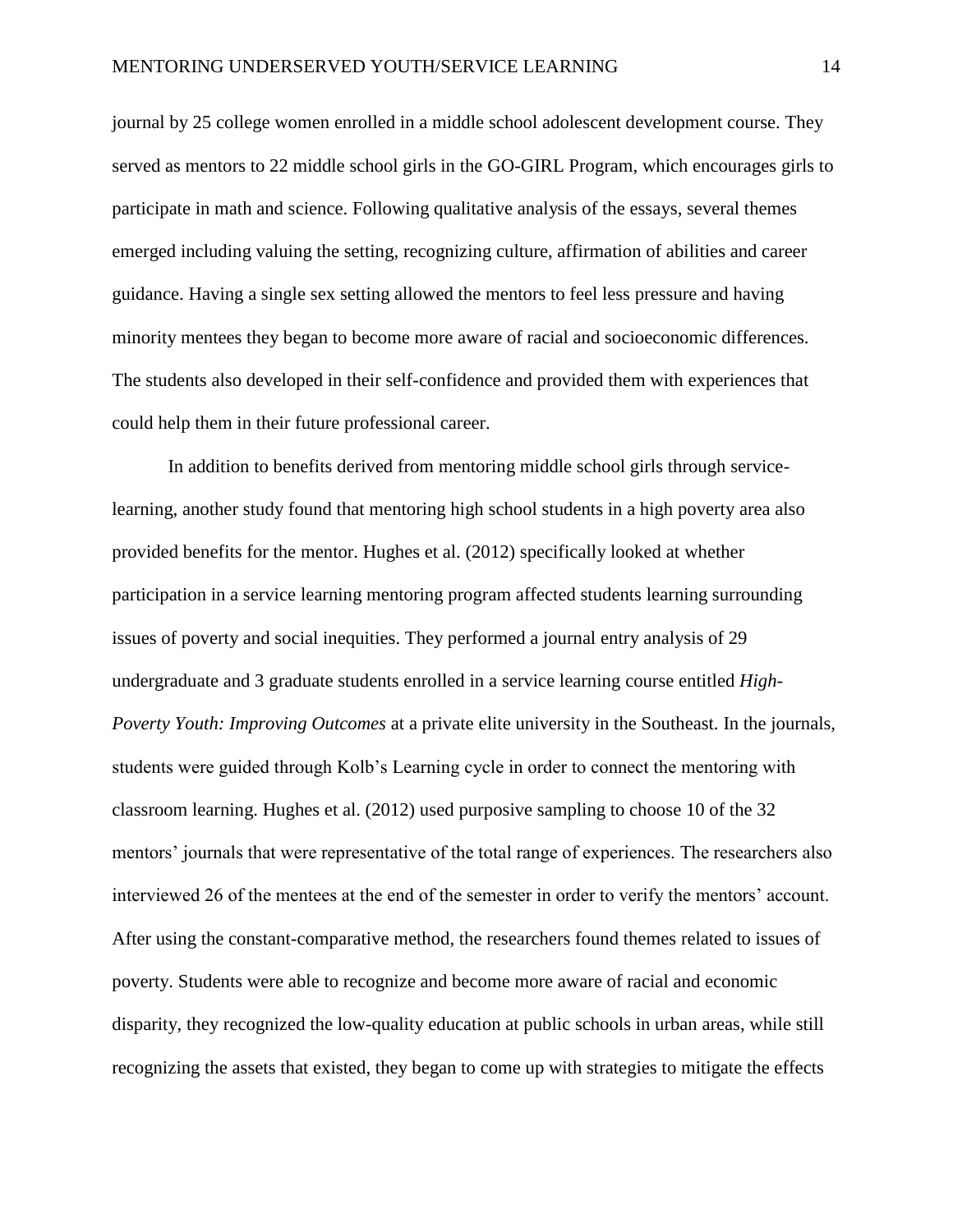of poverty, they became more aware of their own life and privilege and they recognized their own stereotypes.

The benefits derived from mentoring underserved youth were also revealed in another study where the researchers specifically looked at college students who mentored underserved youth ages 10-18 through a service learning course. Weiler et al. (2013) surveyed 390 students in the Campus Corps program and 258 students who did not participate in the program to use as a comparison group. A quasi-experimental research design was used to measure civically related outcomes. They utilized the Civic Attitudes Scale, the Community Service Self-Efficacy Scale, Rosenberg's Self-Esteem Scale and the Civics Attitudes and Skills Questionnaire. After analyzing the results the researchers found that serving as mentors through Campus Corps was associated with significantly higher scores on all measures including civic attitudes and action, self-efficacy as related to community service, problem solving skills, diversity and social justice attitudes and leadership.

Another benefit of mentoring underserved youth appears to be that students improved communication skills and learning. Washburn-Moses, Fry and Sanders (2014) specifically hoped to determine what was the impact of the experience on students learning. They utilized multiple data sources in order to evaluate the impact on a group of 20 undergraduate students. The researchers gave the students a survey known as the Motivation to Volunteer Scale, which is a 28-item scale used to understand why the college student chose to take part in service learning. They also analyzed structured writings called Diagnostic Learning Logs in order to witness the student growth, if any, throughout the mentoring process. Then they also administered an end of the year focus group in order to expand their knowledge about the students' evaluation of the experience, asking students to describe and assess it. The researchers triangulated the sources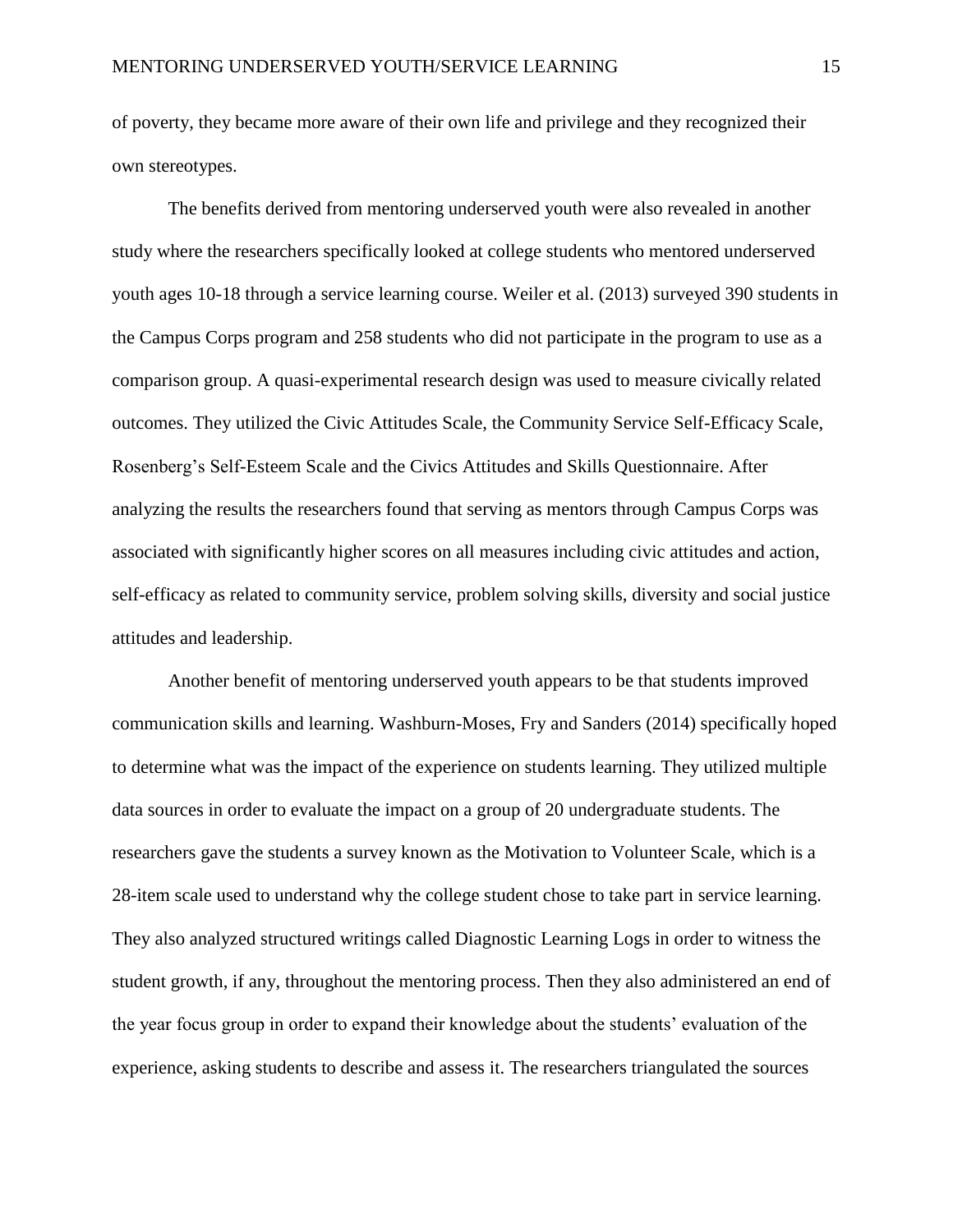through logical analysis and found three common themes that reveal the positive outcomes that result from participating in a service learning experience mentoring underserved youth. The first theme was that students participating demonstrated an understanding of the diversity and difficulty of the lives of the youth mentees. The second theme was that participants chose to take part because they felt it would be a challenge and enhance their overall learning. The final theme was that communication was the main skill that the students believed improved throughout the experience. Other skills mentioned included listening and remaining positive with nonjudgmental responses. Not only does mentoring have a positive effect on the mentor, but it also has an effect on the mentee as well.

### **Impact of Mentoring for the Underserved Youth**

A few significant studies examined the benefits of mentoring underserved youth for the mentee (Rhodes, Grossman, & Resch, 2000; Thompson & Kelly-Vance, 2001). However, most of the literature does not specifically look at college students mentoring underserved youth, but rather adults in the surrounding community. Rhodes, Grossman and Resch (2000) studied 559 underserved youth ranging in age from 10-16 participating in the Big Brother Big Sister Program. The participants were randomly assigned to a control group, who were not assigned a mentor, and a treatment group, who were assigned a mentor. The researchers administered questions at the beginning of the study and then 18 months later. The measures included, parent relationships through the Inventory of Parent and Peer Attachment Scale, scholastic competence through a six-item subscale of the Self-Perception Profile of Children, grades and attendance by verbal confirmation, school value through an 18-item measure asking students to value the information they learn in school on a 4-point scale, and self-worth through a six-item subscale of the Self-Perception Profile for Children. After analysis of the results the researchers found that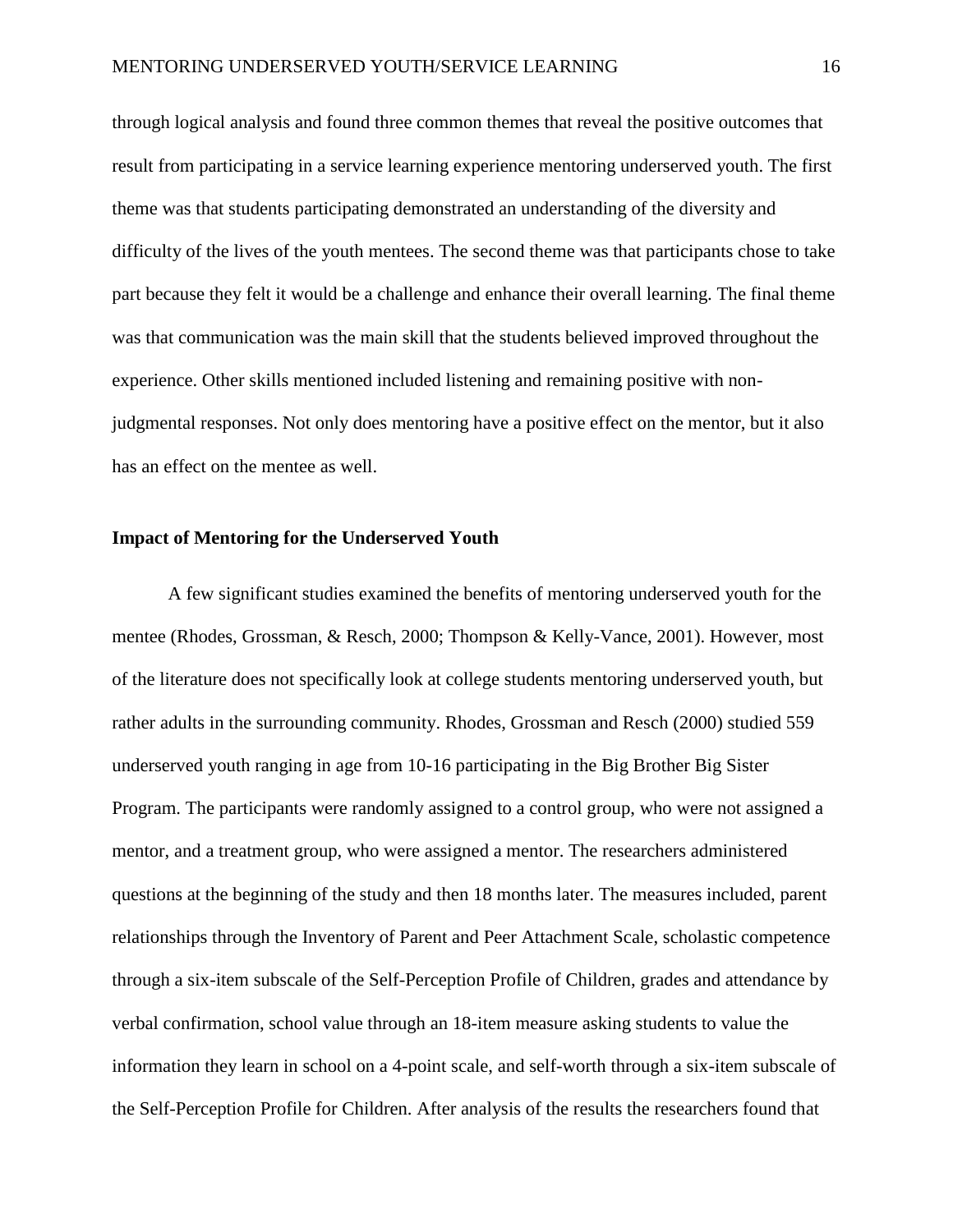students with a mentor had improved outcomes in perceptions of parental relationships, scholastic competence and school attendance. They found that mentoring did not directly affect self-worth, values of school and grades, but may have been mediated by improved perceptions of parental relationships and scholastic competence. Rhodes, Grossman and Resch (2000) believe that their findings reveal how the role modeling and support of the mentor can truly influence cognitive and behavioral outcomes of underserved youth whether directly or indirectly.

Not only have researchers found that perceptions of parental relationships, scholastic competence and school attendance improve when underserved youth have a mentor, but academic achievement as well. Thompson and Kelly-Vance (2001) also evaluated the impact of mentoring through the Big Brother Big Sister Program and specifically focused on the academic achievement of underserved youth through a quasi-experimental design. The researchers employed an individually administered achievement instrument, rather than solely looking at grades to measure achievement. They administered the Kaufman Test of Educational Achievement Brief Form, which tests reading, math and science, as well as the Kaufman Brief Intelligence Test to control for cognitive ability. The test was administered prior to the study and then eight to nine months after the first administration to both a treatment group, which were 12 male youth with a mentor, and a control group, which were 13 male youth without a mentor. The youth ranged in age from approximately 8-16. Following analysis of the data, Thompson and Kelly-Vance (2001) found that having a mentor positively impacted academic achievement. After measuring the composite score, the boys with a mentor in the treatment group scored significantly higher. The researchers believe the higher scores resulted from the mentors being able to give individual attention to the youth and provide them with a positive role model.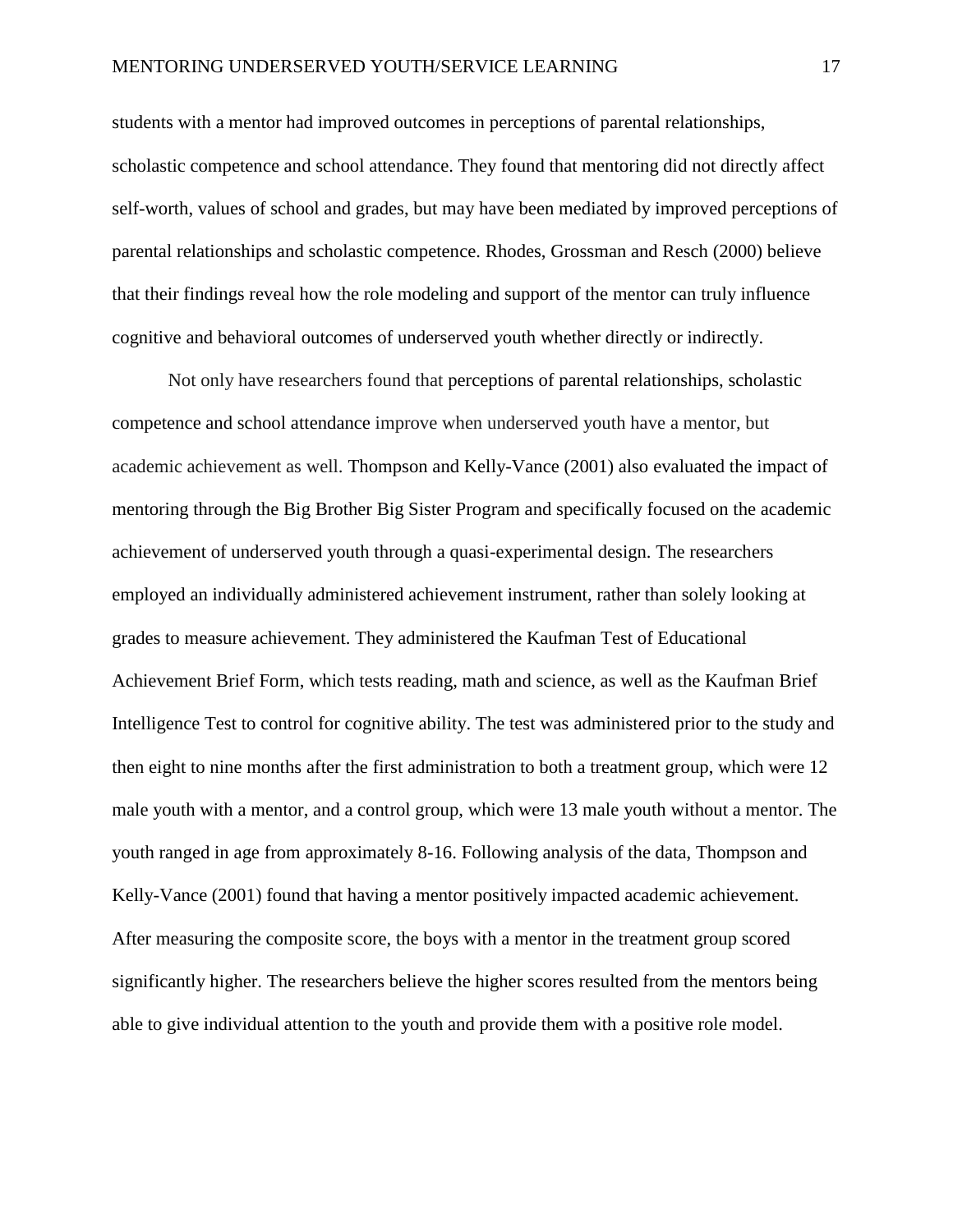Mentoring underserved youth through service learning clearly has positive outcomes for both college students and youth. Throughout the literature it is clear that mentors experienced improved civic attitudes, increased problem solving skills (Weiler et al., 2013), increased understanding of diversity (Banks, 2010; Hughes et al., 2012; Washburn-Moses, Fry & Sanders, 2014; Weiler et al., 2013), increased self-confidence (Banks, 2010), and improved communication skills (Washburn-Moses, Fry & Sanders, 2014). Youth experienced improved outcomes in perceptions of parental relationships, scholastic competence and school attendance (Rhodes, Grossman & Resch, 2000), as well as academic achievement (Thompson & Kelly-Vance, 2001). With the benefits of service learning and mentoring underserved youth clearly established, this evidence serves as the foundation, and the motivation which inspired me to create a mentoring program where college students mentor underserved youth. In the next part of this proposal, I will describe the program and the metrics I used to determine the impact for students and for youth.

#### **Methods**

For my project I created and implemented a mentoring program at a low-income school in an underserved community. Through the program, I helped to close the mentoring gap and gave more children and college students the chance to be productive and beneficial members of society. Having a standard mentoring program that trains and supports mentors throughout the relationship is critical for obtaining positive child outcomes and preventing harm that could potentially occur if the relationship turns out to be ineffective. With the importance of mentoring programs and relationships clearly outlined, I created my own program that could help to empower youth in the surrounding community. The program is school-based, meaning it solely operates at the elementary school within the context of their after school program. However, it is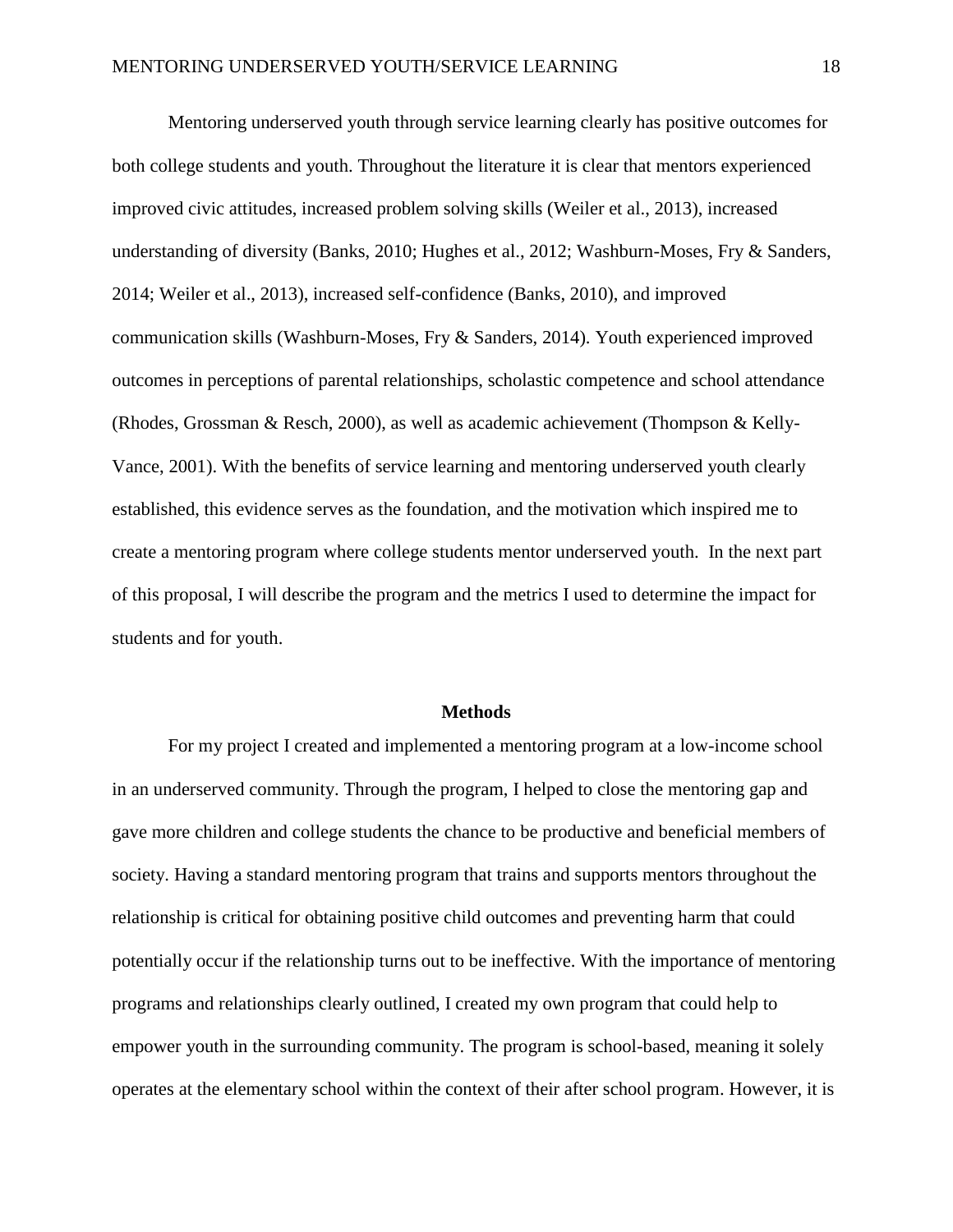important to note that school-based mentoring is not simply a tutoring program. The primary goal for the mentor and mentees time spent together is the development of a trusting relationship, not simply to aid in academic performance. Academic performance may improve as a result of the relationship, but not be the direct focus.

Seven college students who signed up through their service learning center served as mentors in the Fall 2015 semester. I introduced the program to all of the service learning classes on campus and posted flyers to recruit the mentors. After being recruited, I matched them oneon-one in a mentoring relationship with second to sixth grade students at an elementary school in a low-income community during their after school program on Wednesdays from 3:30-5:30 pm. One of the mentors was not matched one-on-one, but rather with two twin sisters since she connected to both and we did not think it was fair to choose between the sisters. Their after school program runs everyday and has a total of 40 students who participate. I provided a training at the beginning of the semester for the mentors and included topics such as: what makes a quality mentor, liability issues, communication skills, and the do's and don'ts of mentoring (see Appendix B). I asked the mentors to evaluate the training and all of them said that it was helpful and informative and they had no suggestions for improvement. Also, during the training mentors filled out a CORI background check given by the elementary school in order to proceed. After mentors were cleared and the program began, I developed a curriculum with activities for the mentors and mentees to do together during the curriculum activity time, with themes such as anger management, teamwork and self-awareness (see Appendix C). During the after school program, mentors and mentees have snack together, then they participate in the curriculum activity together, then they do homework together, and finally they end with physical activity or computer lab. During the curriculum time mentors and mentees are separated from the rest of the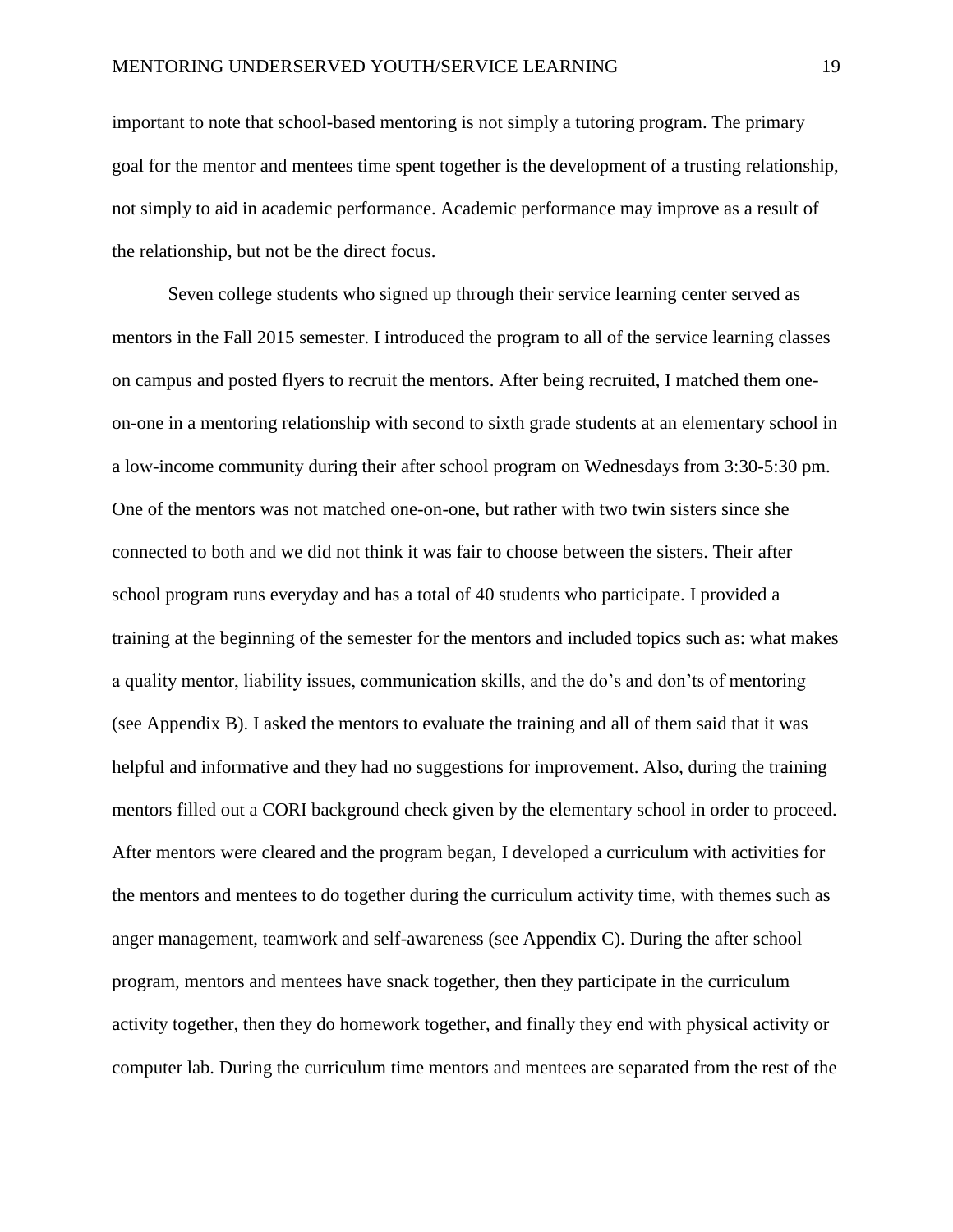students in the program who do not have mentors. Every week, I checked in verbally with the pairs to make sure everything was going smoothly and I attended at least the beginning of the program to supervise.

The last day of the program for the mentors and mentees was December 9, 2015. Upon completion of the program I conducted a qualitative interview study, inviting five of the mentors and six of the mentees to take part in a 30-45 minute interview to discuss the experiences they had with the program (see Appendix A for the full interview protocol). I used non-random purposive selection since a subset of the seven mentors and eight mentees were selected to receive an invitation to participate. All mentors and mentees accepted the initial invitation. I initiated contact with the college students by using the list of the students in the mentoring program that I piloted and I had them sign an informed consent form that explained their rights as a participant and made certain they realized that they could withdraw from the study at any time. However, I did not initiate contact with the mentees' parents. The supervisor of the after school program initiated contact with the mentees' parents and asked the parents to read and sign the informed consent for the mentees if they wanted their child to participate. The youth were also presented with a minor assent form so that they understood and agreed to participate. The mentee was informed that if they agreed, they could still stop the interview at any time, even if the parent signed the informed consent.

By using qualitative research methods for this study, I was better able to understand the mentors and mentees experiences with the program and the relationship they formed. For this project I was operating under the constructivist paradigm because I was aiming to understand the mentors and mentees multiple constructions of meaning. The data collection was personal and interactive and looked to understand the participants' experiences. Every student perceived the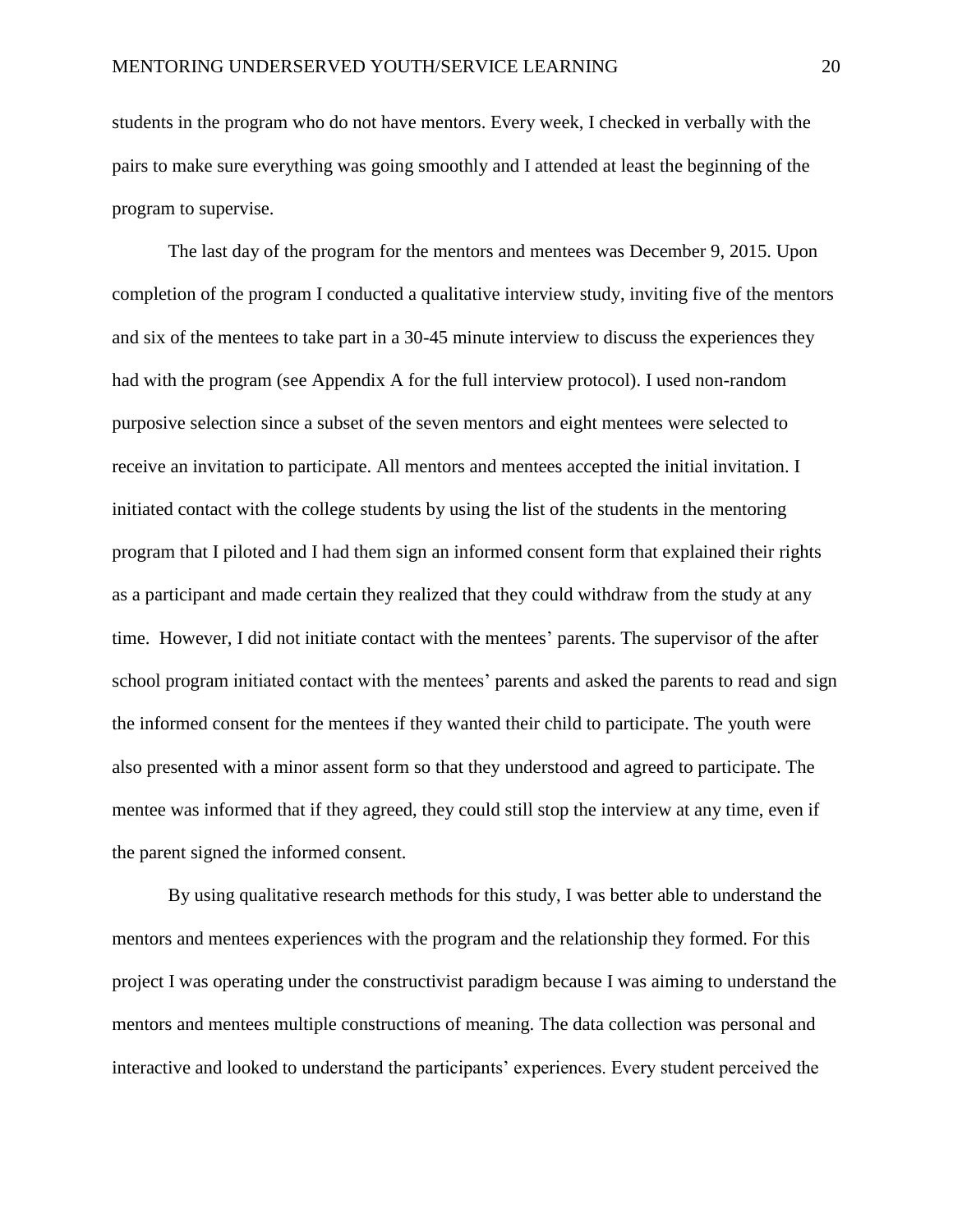mentoring program from his or her own perspective and qualitative methods through constructivism allowed me to capture these different experiences. As Mertens (2015) described, constructivism posits that there are multiple, socially constructed realities and all meaning is fundamentally interpretative. The knowledge was socially constructed through the participants and I, the investigator, in the research process.

During the interview mentees who range in age from 6-12 were asked age-appropriate questions that focused on their experiences with their mentor, the changes, if any, they see in their school performance, and an evaluation of the mentoring program itself (see Appendix A). They were asked specifics about what they did and talked about with their mentor during their weekly meetings, what their favorite part of the program was, and if they looked up to their mentor as a role model. The mentees were considered a vulnerable population because they were under the age of 18, but they did not experience greater than minimal risk.

Mentors were asked a longer series of questions that focus on their experiences with their mentee, the changes, if any, they saw in their mentee, the changes they saw in themselves personally and civically, and an evaluation of the mentoring program itself (see Appendix A). They were asked what they expected to gain from the program initially and if they believe they made a difference in their mentees' life.

All identifying information for participants was kept confidential. Participants were not exposed to any more risk of harm or discomfort than ordinarily encountered in daily life. The information collected from the interviews was used for research purposes only. To protect identities, the participants' actual names were not used in the report of the findings. The participants' information included identifiers initially, but the identifiers were then masked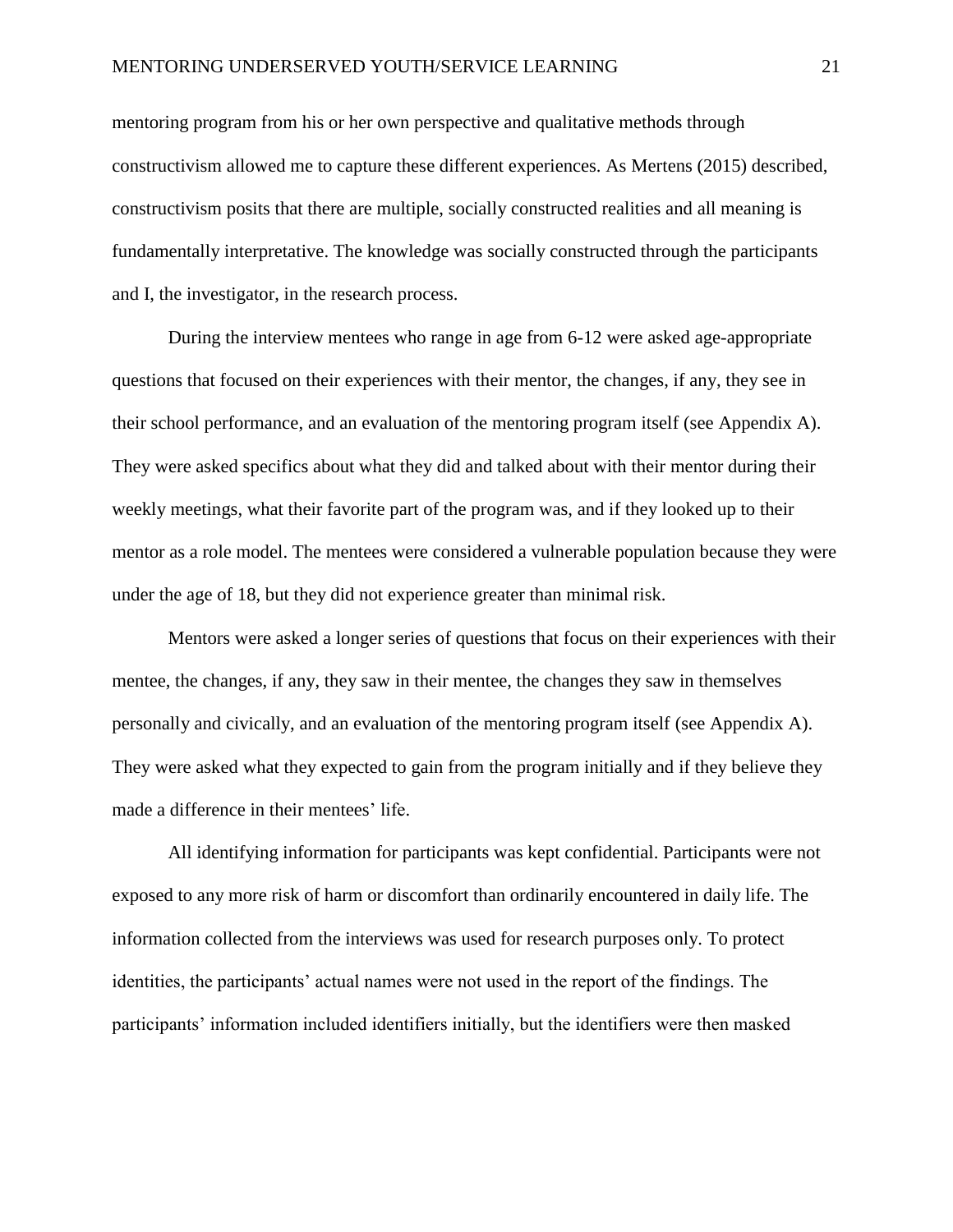through coding. The data was kept secure on a laptop computer and will be destroyed 6 months to 2 years after completion of the project.

Participants did not receive incentives, inducements or rewards for participation in interview study and there were no penalties for non-participation. This experience gave the participants an opportunity to reflect on the meaningful relationship they developed throughout the semester and the impacts it had on them. This study assessed the perceived outcomes of the mentoring program from both the mentors' and mentees' perspectives. This project contributed to my own knowledge, as well as organizational knowledge about the best way to implement and run a mentoring program and the benefits that can result from participating for both the mentor and mentee.

To analyze the data collected, I transcribed the interviews in order to apply prevailing methods of coding qualitative data (Saldana, 2015). I conducted line-by-line coding to identify themes. My findings presented in the next section were based off of these themes and influenced the recommendations.

#### **Findings**

In order to assess the mentoring program and the impacts it had on both the mentors and mentees, I interviewed five mentors as well as their corresponding six mentees, since one mentor was matched with two twin sisters. In the interviews, the mentees discussed their mentor qualities, what they did with their mentor weekly, as well as providing an evaluation of the program itself. Similarly, the mentors discussed what they did during their weekly interactions with their mentee including their expectations, the relationship formation and communication process, as well as the activities they participated in. They also discussed their perceptions of their mentee outcomes, as well as their own self-perception of their service learning outcomes in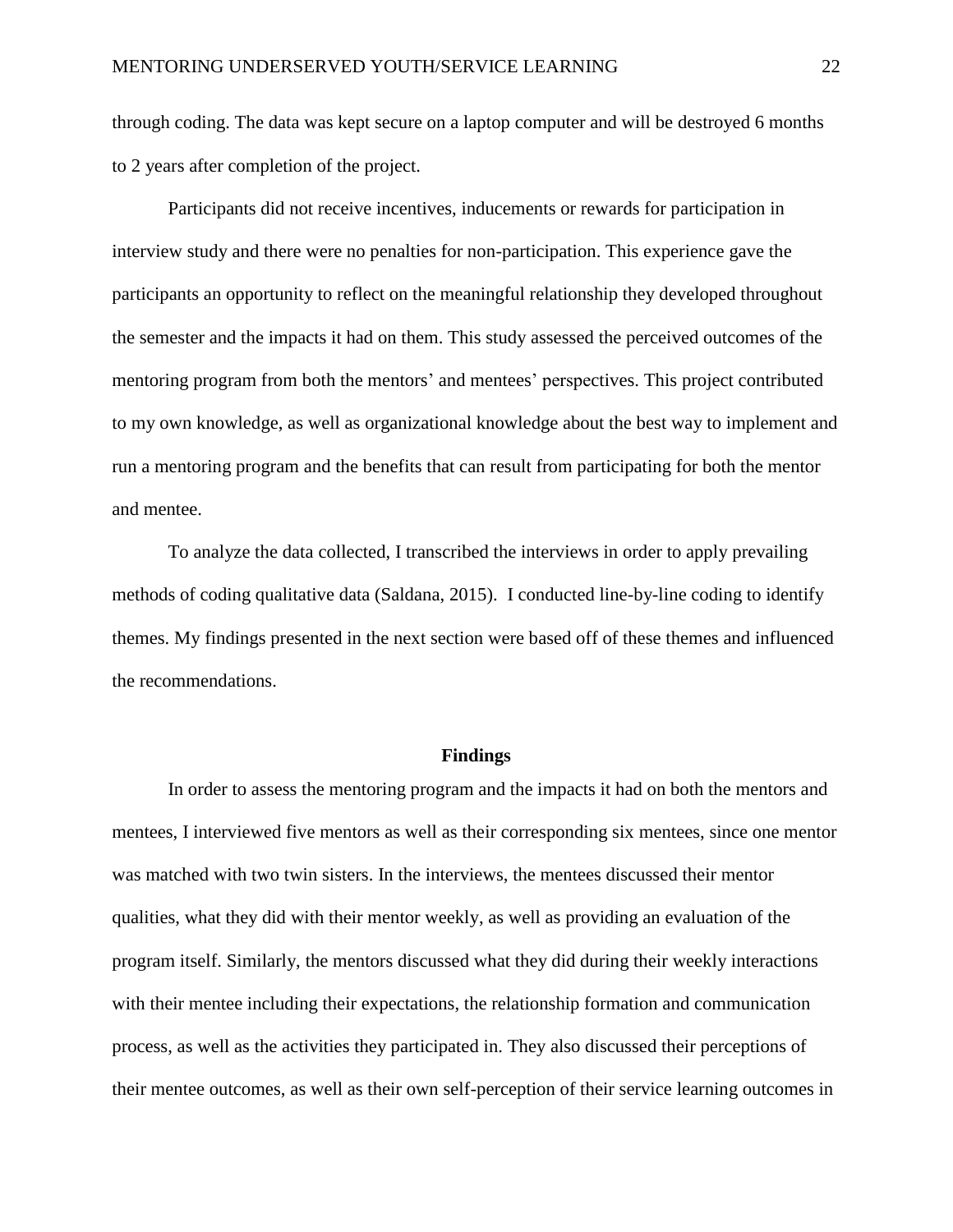personal growth, community awareness and academic connection. Finally, they also provided an evaluation of the program itself. After analyzing the data from both the mentors and mentees, several common themes emerged related to their experiences. The mentors and mentees had many shared experiences and responses, as well as responses that diverged significantly depending on their own personal relationship and perception.

#### **Mentee Interview Findings**

**Mentee perceptions of weekly interactions.** One category of questions posed to the mentees was regarding what the mentees said they did during their weekly interactions, especially what they liked doing most together. When asked what they have been doing with their mentors during their weekly meetings, the mentees revealed how they did athletics, art and relational activities together. As Jason summed up, "We painted our hands, did homework, talked about our favorite commercials and played football and other games together." Then when asked what activities the mentees liked doing most with their mentor most of the mentees mentioned the curriculum activities. Specifically, Robert liked the cupcake activity, Ashley liked any of the game curriculum activities, and Kayla and Jason specifically liked the handcuff activity, where mentors and mentees were tied together by their hands and they had to complete different challenges together in order to help the students learn about the importance of teamwork. Even though a majority liked the curriculum activities the most, Joseph mentioned not liking the curriculum activities as he stated:

We really didn't like doing like the activities in the thing, but we liked to play soccer. I really don't like doing that stuff. For me it's kind of boring and I don't like have the patience to do it. We liked playing just the sports. I really like game activities and doing the games, but I never really liked coloring.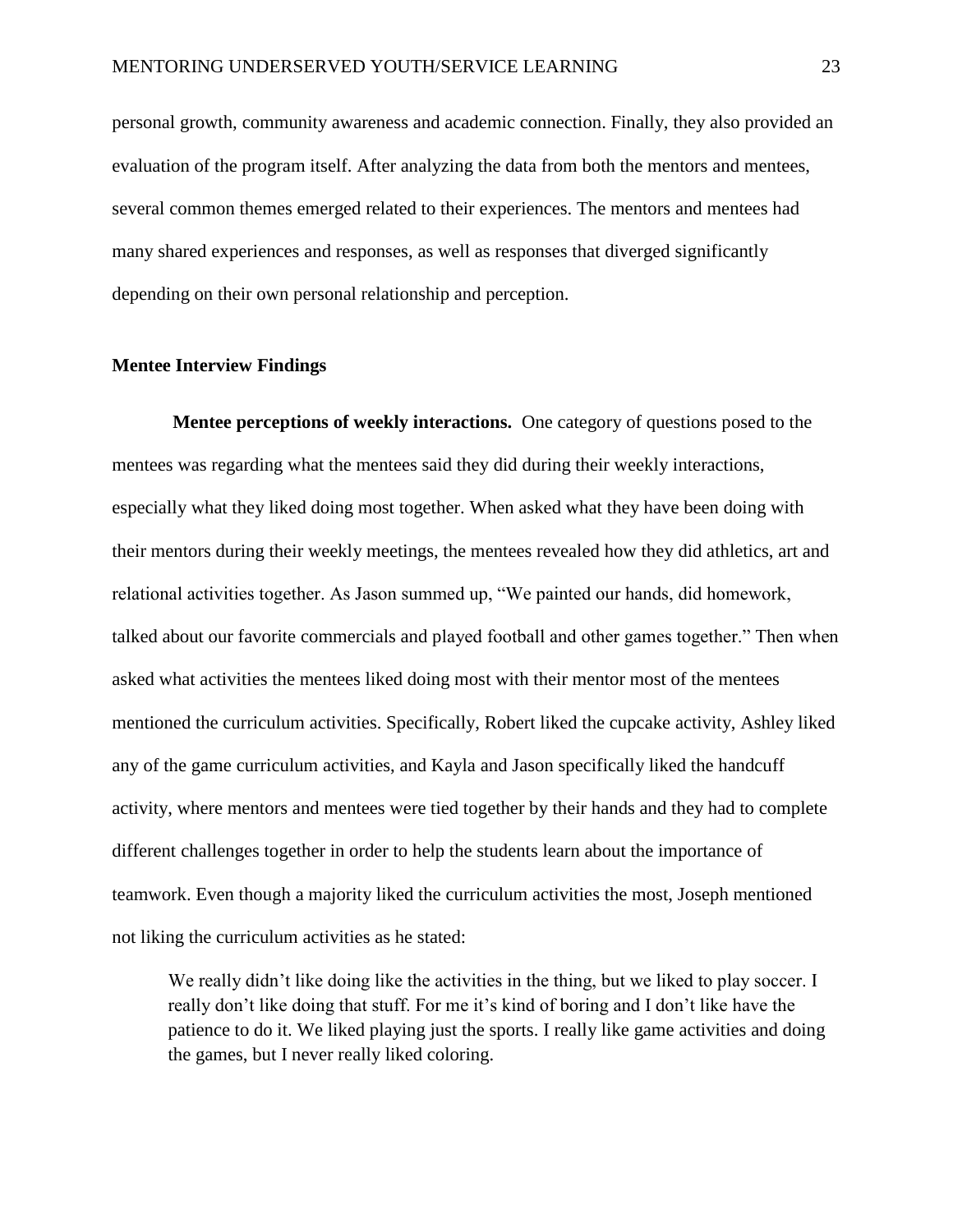This comment reveals that he preferred game curriculum activities or simply playing sports, over the crafts. Since others did enjoy crafts, this indicates that mentees seem to vary widely in their preferred activities. Other activities that the mentors and mentees participated in together were relational, such as talking or doing homework together. Discussion seems central to the mentor/mentee relationship. When asked what they talk about with their mentor, their answers varied, but included their different interests, and telling stories about what's happening in school and life. Joseph described, "We would like talk about like soccer players and like sports stuff" and Julia stated, "Like if we were sad she would talk about what was going on."

In addition to the content of what was discussed, mentees were also asked if they found it easy to talk to their mentor. All mentees said that they found it easy to talk to their mentors. Joseph described, "Yeah it was kind of fun to like talk to him…he was nice and easy to talk to" and Kayla expanded, "Yes because she's understandable. Like she understands me." This reveals that effective relationships must have been formed in order for the mentees to feel comfortable enough to open up and talk to their mentor.

**Mentee perceptions of mentor qualities.** Another category of questions that the mentees were asked was related to mentor qualities. Mentees were asked to tell us what their mentor was like, if they are happy with their mentor, and if they look up to their mentor. Mentees were first asked to talk about what their mentor was like. The most common quality mentioned by all of the mentees was that their mentor was fun. A majority also stated that their mentor was nice or kind. Jason affirmed this finding stating: "She was a good mentor. We did a lot of fun stuff together. We did *a lot* of fun stuff together."

Mentees were asked not only what their mentor was like, but also if they were happy with the time they spent with their mentor. All of the mentees said yes they were happy with reasons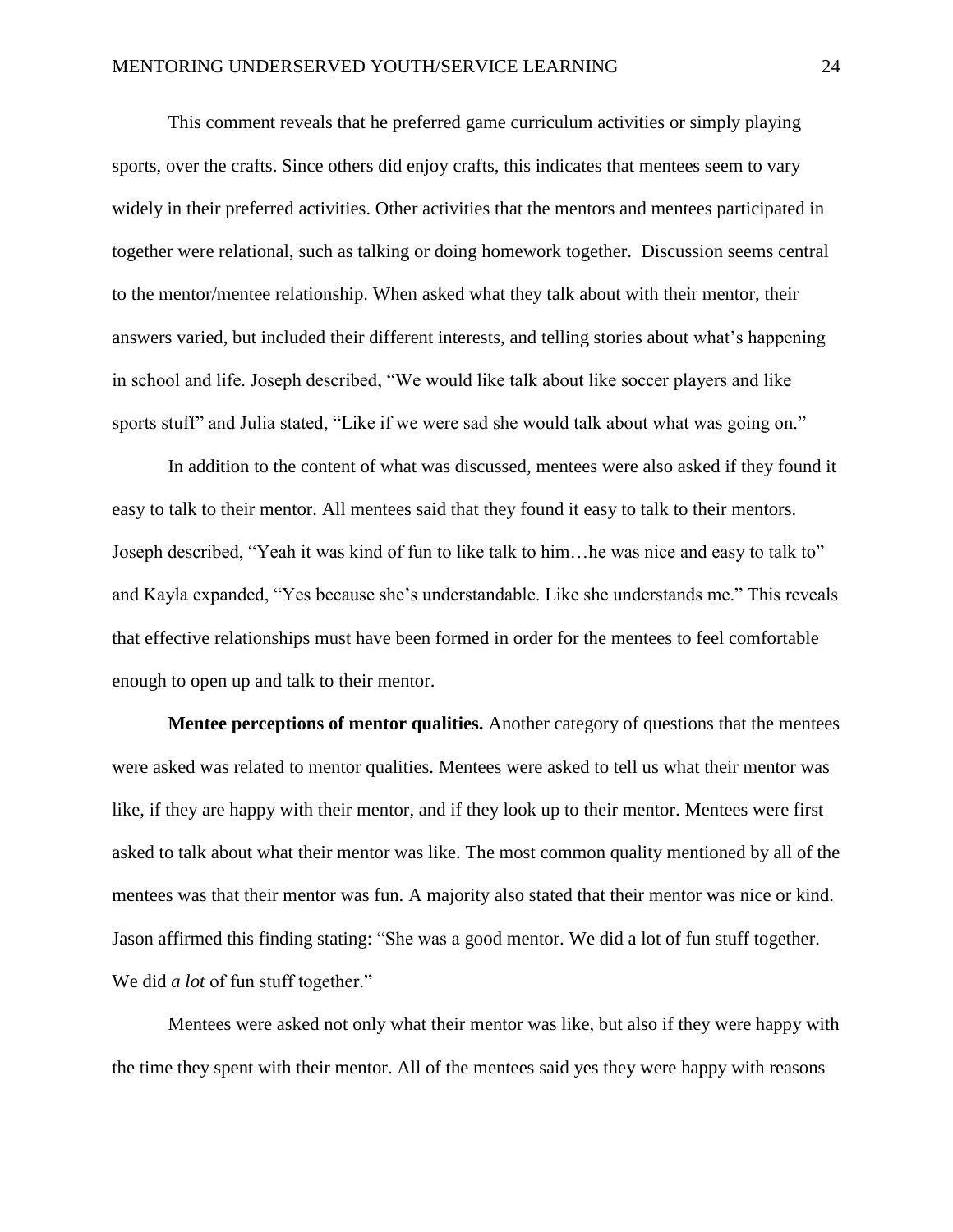ranging from the fact that their mentor was a nice person, or that they were fun to hang out with, which overlaps with the qualities the mentees mentioned above. In addition to being happy with their mentor, mentees were also asked if they looked up to their mentor as a role model. All of the mentees said yes with the major reason once again being that they were a kind/nice person. Kayla affirmed, "Yes, because I want to be like her growing up as a kind person." This is reminiscent of the findings of Thompson and Kelly-Vance (2001) as they emphasized the importance of having a role model and the ways it appeared to impact the student's academic achievement. Rhodes, Grossman and Resch (2000) also found that the role modeling influenced cognitive and behavioral outcomes whether directly or indirectly. Although the present study did not necessarily examine the effects of the role modeling, the previous studies reveal some of the positive outcomes that could result since we did find that mentees looked up to their mentor. However, when asked if he looked up to his mentor, Robert said no. When asked the reasons, he said that there is no reason, he would not expand any further. This could be attributed to his lack of understanding of the question. Robert was more difficult to engage because he was shy and has social anxiety, so it is unfortunate I could not probe further into the reasons.

**Mentee perceptions of academic improvement.** When asked if their mentor helped them improve in school, mostly all of the mentees said yes with the major theme being homework help. This self-perceived finding mirrors what Thompson and Kelly-Vance (2001) found in their study. They found that having a mentor positively impacted academic achievement. Even though the students in the present study were not tested on their academic achievement before and after, the self-perceived improvements could impact their overall academic performance. The mentors helped their mentees with their homework during a designated time of the after school program. Ashley specifically said that her mentor also helped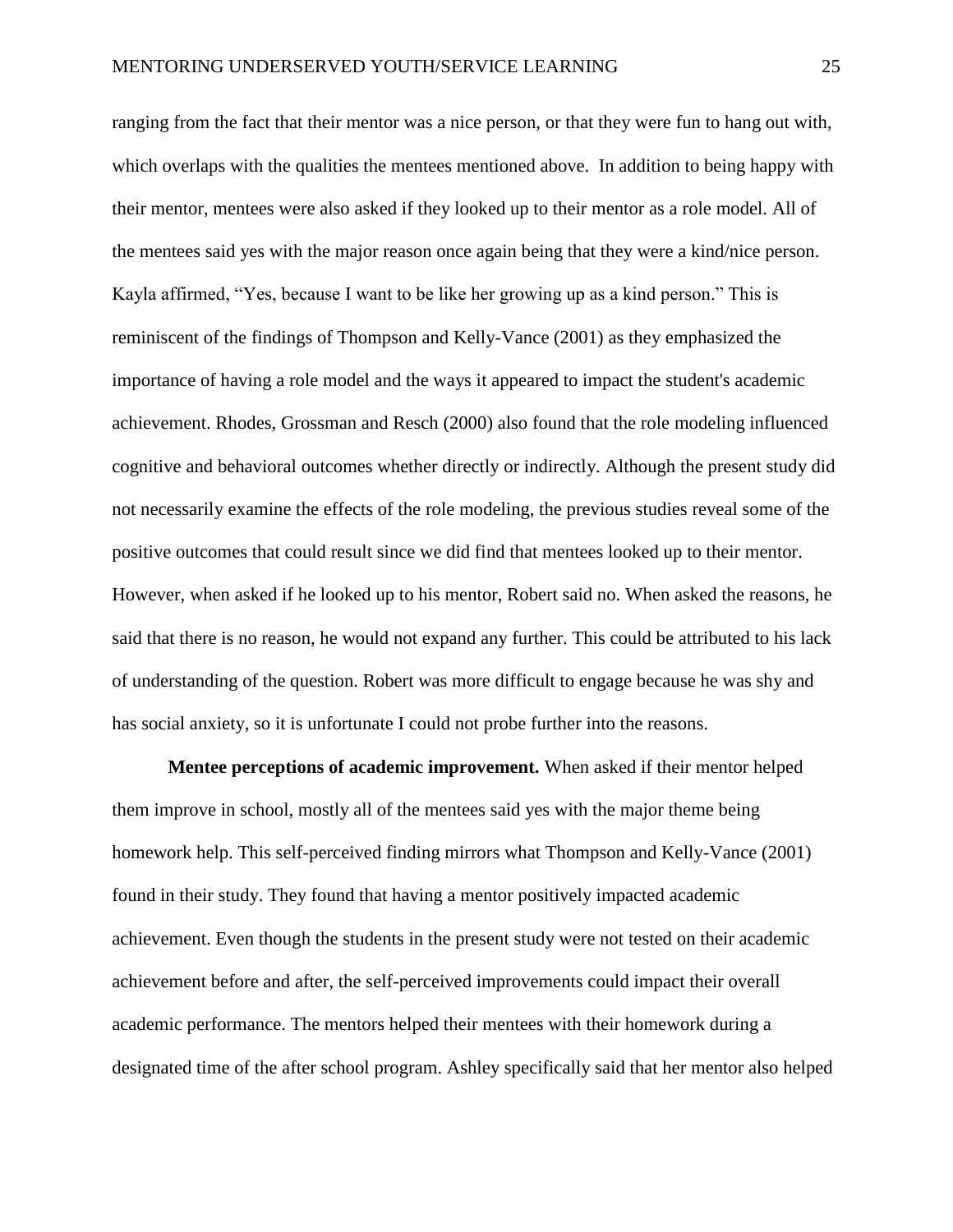her stay focused as she states, "Yeah, by staying focused in class. Like if I don't stay focused she tells me." Jason expanded, "She helped me with homework, math. She teached me how to be good in school...More better." Joseph, however, did not have his mentor help him with homework so he said that his mentor did not help him improve in school. This may indicate the need to make certain that mentors are helping their mentee with their homework, to serve as a role model in teaching them that completing homework is important, as well as help the mentees improve in an area they may be struggling in.

**Mentee perceptions of overall program.** The final category of questions that mentees were asked were in regards to the overall program, including what their favorite part of the program was and what they would change about the program. When asked what their favorite part of the program was a majority of the mentees said playing games and sports. As Julia described, "When we went to the gym because she would always play games with us." In contrast, Kayla did not mention a part of the program, her favorite part was her mentor coming all the time. It was not just the activities themselves, but being able to do everything with her mentor, as she stated: "Her coming because she would like help me if I had trouble and all that and … she made me laugh."

When asked what they would change about the visits or activities, a couple of the mentees did not respond. A few other mentees mentioned that they would like their mentors to stay for longer periods of time as Ashley stated, "That it can be twice a week" and Kayla affirmed, "That they could stay the whole school year." This indicates that the mentees really enjoy the program and time they spend with their mentor. Robert stated that he would like to do the same thing that he did, especially more cupcake activities. Joseph gave a suggestion, stating that he wants more games to do for the curriculum activities since he found some of the art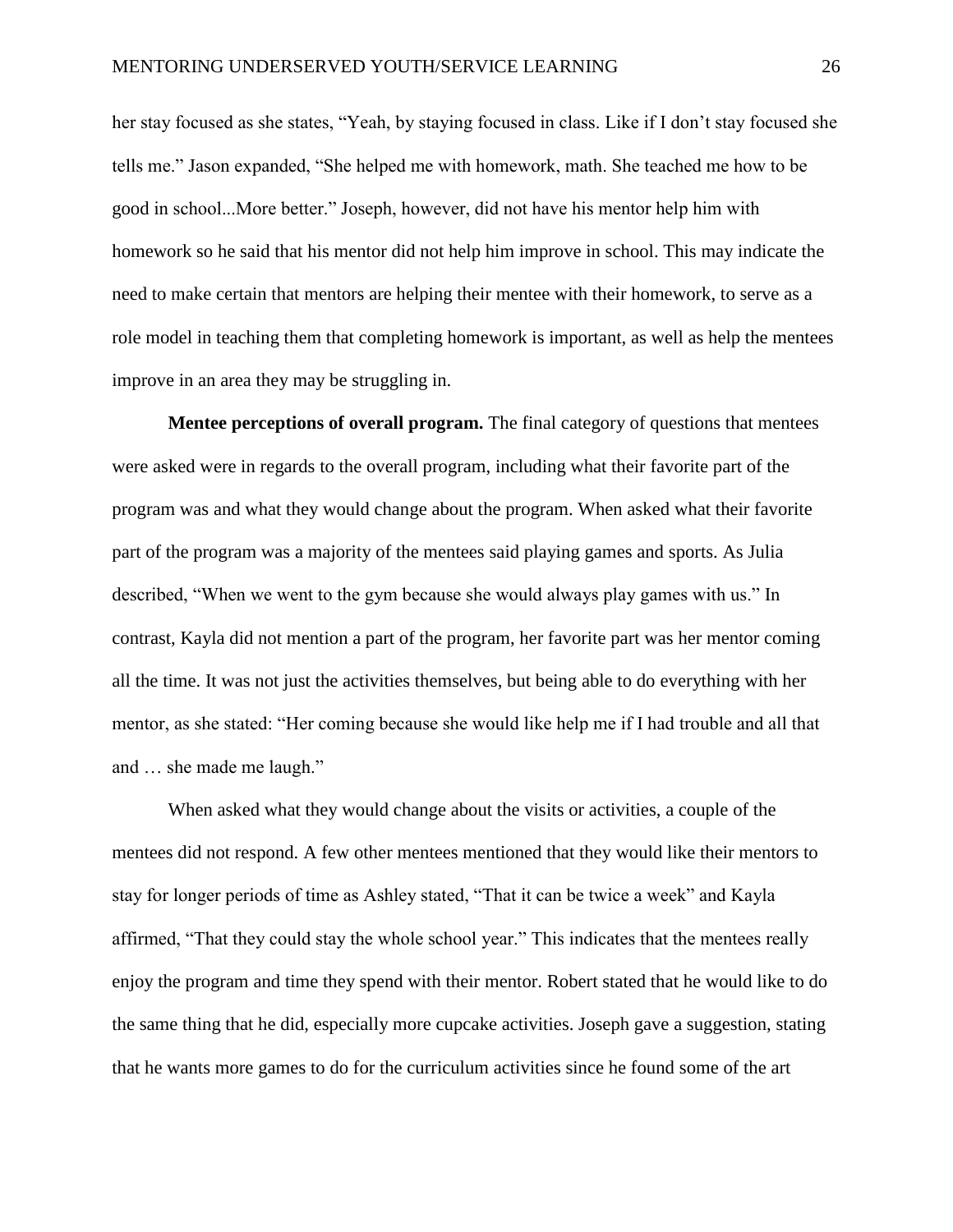activities boring. Even though there were a variety of activities each time, this reveals that we may need to still provide more alternatives to cater to different interests. Toward the end of the interview, Kayla indicated that she would like to have a field trip with the mentors and get a tour of the college to see what it is like. This indicates that the having a college student mentor does impact the mentees view of college positively and could affect their future aspirations of obtaining a college education.

In summary, the mentees clearly like to spend time with their mentor, they look up to their mentor as a role model, and they enjoy the program overall. This suggests that the program was successful in having an impact on the mentee and therefore such programs can have immense value for underserved youth. Whether the impact is lasting could be examined in future studies, but the current study truly does reveal the importance of future programs being implemented to help close the mentoring gap.

### **Mentor Interview Findings**

**Mentor perceptions of weekly interactions.** Throughout the interviews mentors were asked questions in regards to their weekly interactions, including what they hoped to gain by becoming involved in the mentoring program, how they perceived the weekly activities, as well as how they perceived the ongoing process of relationship formation and communication with their mentee.

*Mentor expectations.* When asked what they hoped to gain by becoming involved in the mentoring program all of the mentors mentioned the common theme of helping, whether it was helping the mentees with homework, social skills, being a good role model, or helping to shape their mentees view about college. As Rebecca stated: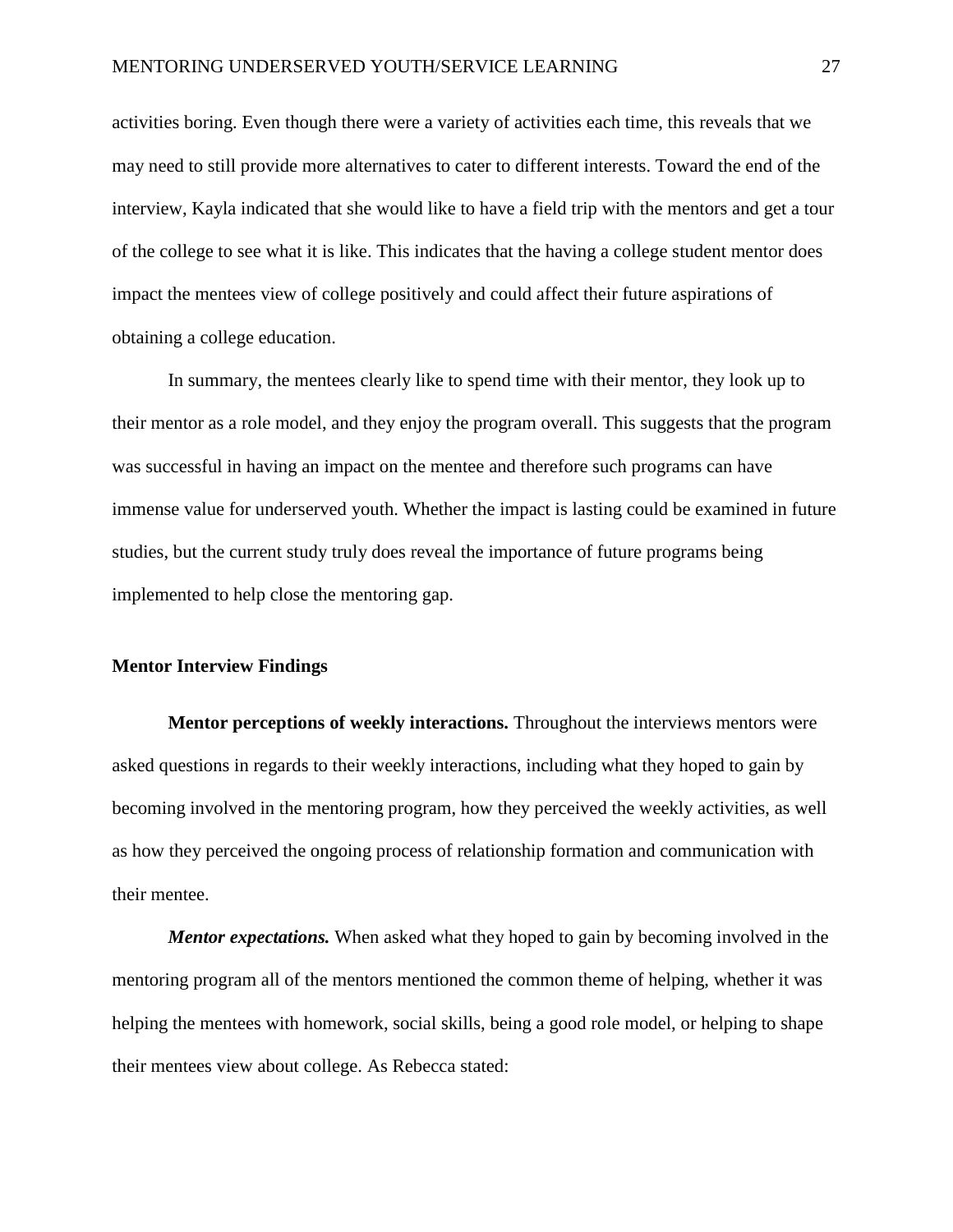I've never really been close with a younger person that wasn't my family. So I was excited to get to know someone and help shape their views about what it is like to be a college student and give them someone to look up to.

While the mentors in the present study emphasized being able to help, the mentors in the Washburn-Moses, Fry and Sanders (2014) study participated because they felt it would be a challenge and enhance their learning. This difference could have been attributed to the fact that the students in Washburn-Moses et al. (2014) study were all education majors and were hoping to learn from the experience. The mentors in the current study were not all in a teacher education program, but from all different disciplines and were therefore only looking to "help" the children in the community rather than enhance their learning.

*Mentor perceptions of activities.* When asked what the mentors have been doing with their mentees during their weekly meetings all of the mentors said homework, talk and activities. When asked what activities the mentors and mentees liked doing most together a couple of the mentors said the art activities, while the others said gym or sports. Tom described their favorite activity of gym and sports as he stated, "He really enjoyed playing any sports, whether it was football, soccer, or basketball. So he was looking forward every time to being able to go to the gym." In contrast, Jessica revealed how they really enjoyed the art activities as she described:

She likes to draw a lot. Whenever there is an artsy activity to do we would always do that because she loved to give them to me because she was very sentimental like that. She liked to read and write and just express her feelings that way.

This indicates that the mentors and mentees had varying interests that they enjoyed and it is really important to make sure that the mentors and mentees can bond on the same interests.

*Mentor perceptions of relationship formation and communication.* When asked what it was like to get to know their mentee the major theme that emerged was easy and fun. As Jessica exclaimed: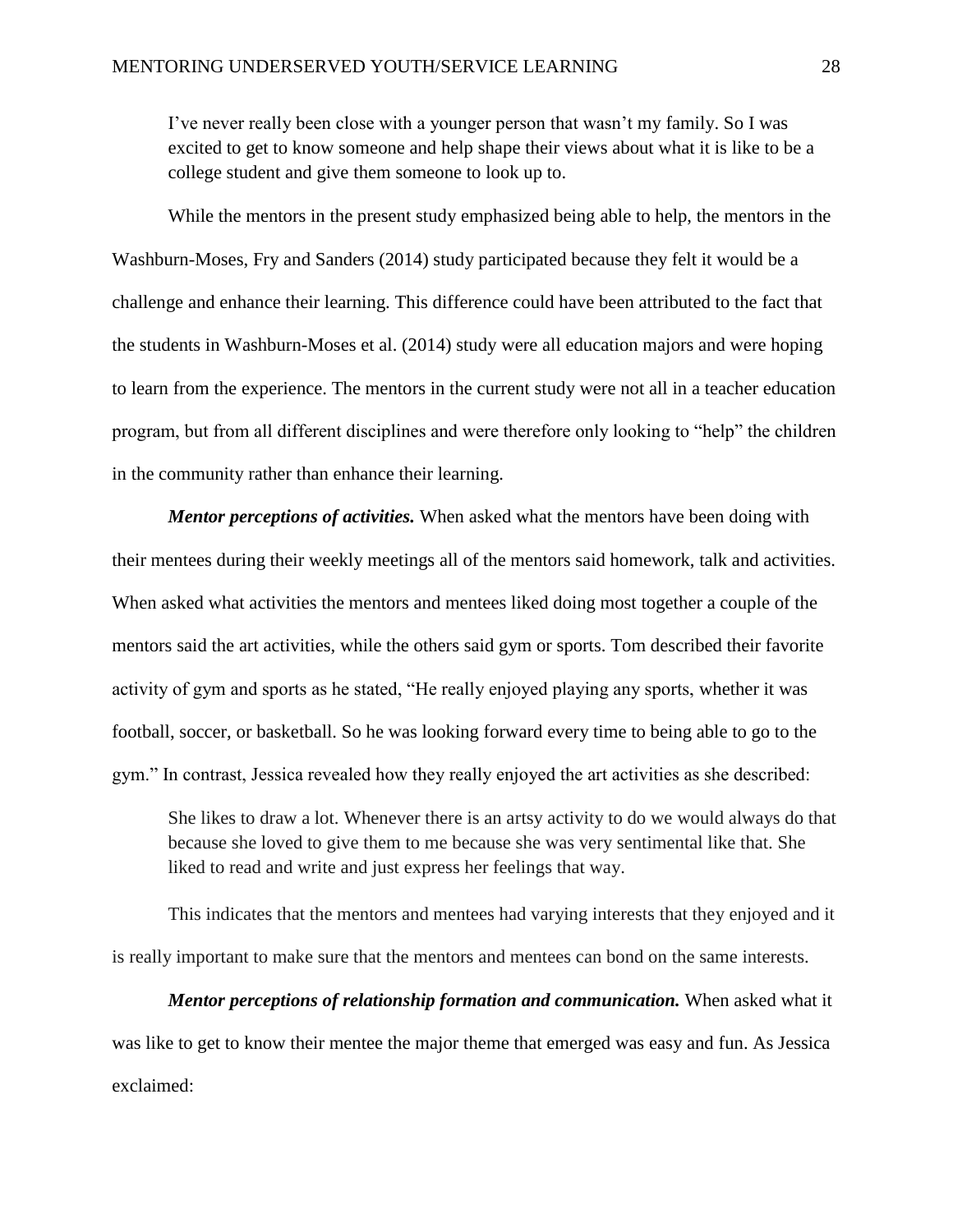It was fun. Within the second or third week she started telling me everything like she didn't care that she didn't really know me, she just kind of shared everything with me...I could tell she trusted me, which was like a nice feeling.

Rebecca also confirmed it was fun, but for different reasons, as her opinion about her

mentee changed, as she stated:

It was fun because my opinion about her changed from the beginning to the end because in the beginning she was very outgoing and I was like oh she seem like a tough girl, well not tough, she was only 12, but like intense in that way. But when I got to know her she was really like emotional in that way. I learned that her feelings can be hurt like really easily but she didn't like give off that vibe from the beginning. She was a lot more of an emotional person than I expected which like I relate to and enjoyed.

This may indicate that their relationship truly deepened over time as she made

assumptions upon her first interaction with her mentee. Then as time went on, she realized there was so much more to her mentee than she initially expected.

Tom mentioned interactions with his mentee being awkward at first, but as time went on he got more comfortable. This awkwardness is to be expected and common in interactions between a mentor and mentee who are not acquainted. This is reminiscent of Washburn-Moses, Fry and Sanders' (2014) study, who found that communication was the main skill that the students believed had improved throughout the experience. Communication may be difficult at first, but it improves over time and becomes more comfortable. Meeting new people, especially if you have a shy personality can be difficult for many people, as Tom stated:

It was awkward at first because I am a little shy at first, but then after we started coming to the program every week we started to get more comfortable with each other and we talked more about our likes and interests and hobbies.

In contrast, Melissa said that getting to know her mentee started out really easy, but then got more difficult over time. This may indicate an unsuccessful relationship since quality relationships should deepen over time. She had initially thought they bonded, as she stated: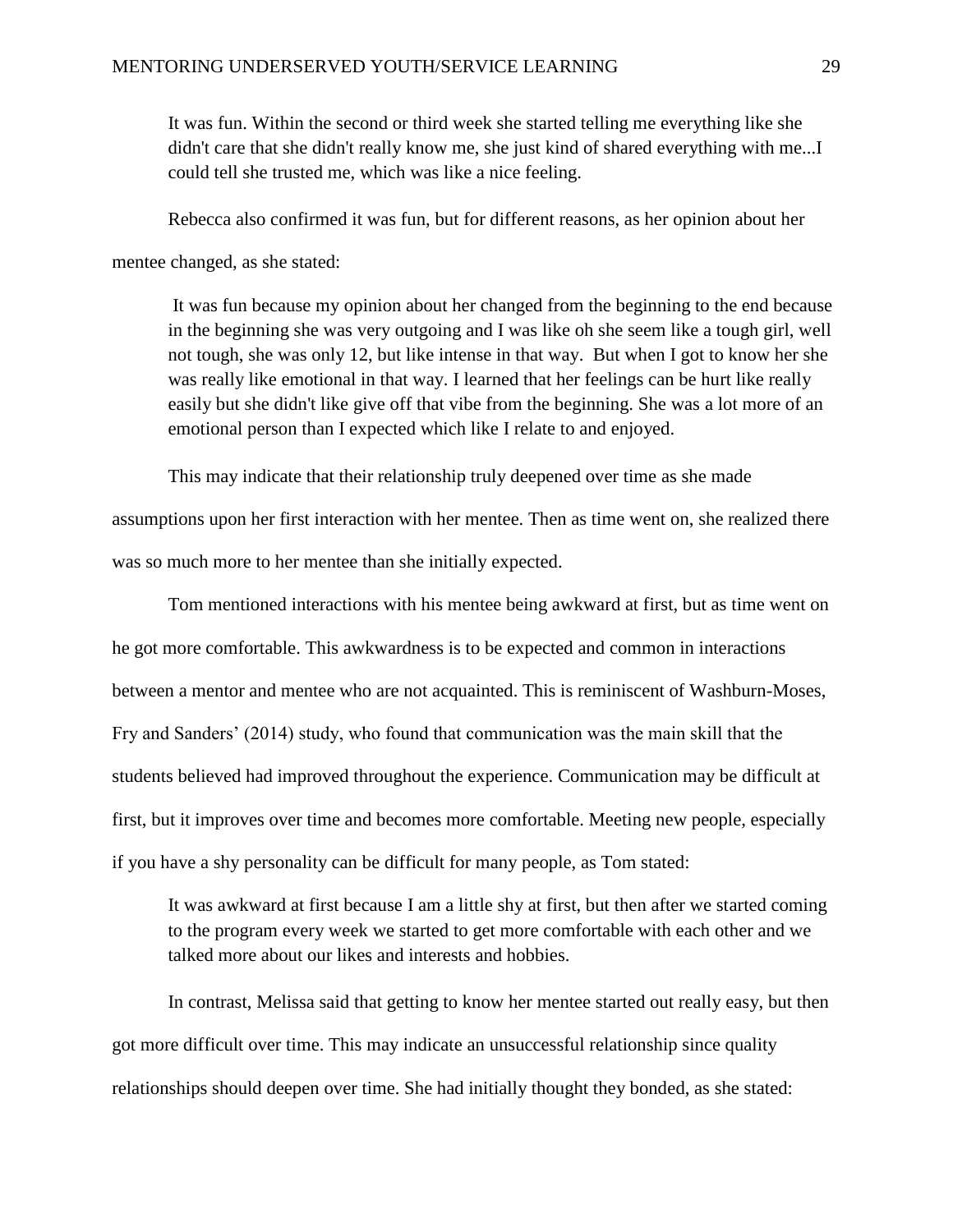Well at first I thought it was really easy because I thought that him and I like bonded over blocks or something that we were making. But over time it got a little more difficult. I thought we bonded at first, but then I recognized it was hard for us to get any closer.

When prompted further she explained that it was really about the student's personality, since he was socially awkward, which may be attributed to the fact that has social anxiety that keeps him from connecting deeply to others.

When asked how they knew they had developed an effective relationship with their mentee, a few of the mentors mentioned how their mentee was always excited to see them and would run up to them and then not want them to leave. As Jessica described the excitement, "She remembered who I was just after the first day of sitting down and talking to me and then she always was excited to see me and everything." Rebecca expanded this feeling by mentioning how her mentees never wanted her to leave:

On the last day she wrote me a card and it was really nice, she was I don't want you to leave and she just never really wanted me to go which is sweet. They said they would never forget what we like all did together and so it made an impact on them, and I felt the same way.

Not only was it the excitement and never wanting them to leave, Tom discussed the interests they bonded on and how that helped him recognize that they developed an effective relationship. Interests provide a common ground on which mentors and mentees can bond, as Tom described:

I think he saw me as a really good role model and good person and he liked me and we had things in common, and liked the same color, food, sports. He kind of was really happy that I knew soccer and he always really wanted to play soccer with me and that's kind of how our relationship became strong.

In contrast, Melissa did not really know if she developed an effective relationship. Since the relationship got more difficult over time, it appears the relationship may not have been the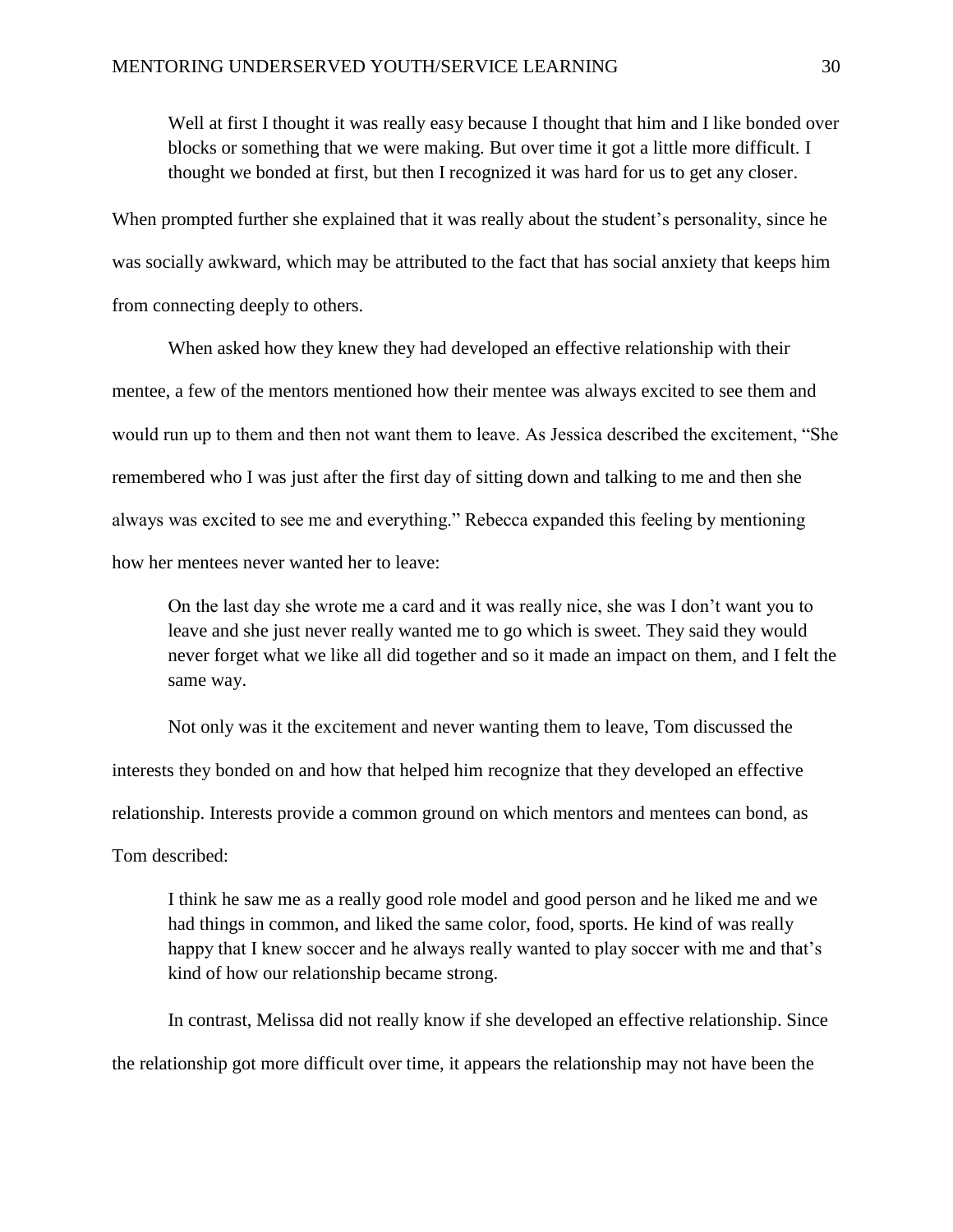most successful. She initially thought they bonded, causing the initial match to form, and then the relationship was hard to maintain because of his social awkwardness. As Melissa explained:

I didn't really [develop an effective relationship], well the first day I was just sitting at the game table and I was just talking to him more and he was like talking to me back. So I just kind of thought it was there and he was showing me how he built something so I just guessed.

**Perception of mentee outcomes.** Mentors were also asked questions in regards to their perceptions of the mentees' outcomes. They were asked questions regarding how they perceived their mentee was preforming in school, how their mentee was doing interacting with peers, as well as at home with relationships with their parents and siblings. Based on these perceived outcomes, mentors were also asked if they felt they made a difference in their mentees' life.

*School performance*. When asked how they think their mentee is performing in school, a couple of the mentors said they are "not too sure," but they could guess. They never asked their mentee how they are performing in school, but rather made assumptions based off of how their mentee did during the homework time. As Rebecca described:

Some areas I don't really know, because she likes English and reading a lot and she said she always did good in that, but like math was not as her strong suit. But I would help her with her reading homework a lot because that was what she liked the most and I feel like I was able to teach her new things about that, like synonyms and metaphors.

A couple of the mentors also stated that they think their mentee does pretty/fairly well, while Melissa was confident that her mentee was really focused and good in school. She would look in his agenda during homework time and see whether he did his homework correct or not, as she revealed:

Well I would look through his planner...and he was telling me that a green check means that he got no wrong answers on his homework, and a blue check is one wrong answer, and like orange was like three wrong or something, and he had a lot of green checks so I think he is really focused and good, whereas a lot of other kids seem to have gotten really distracted on their work.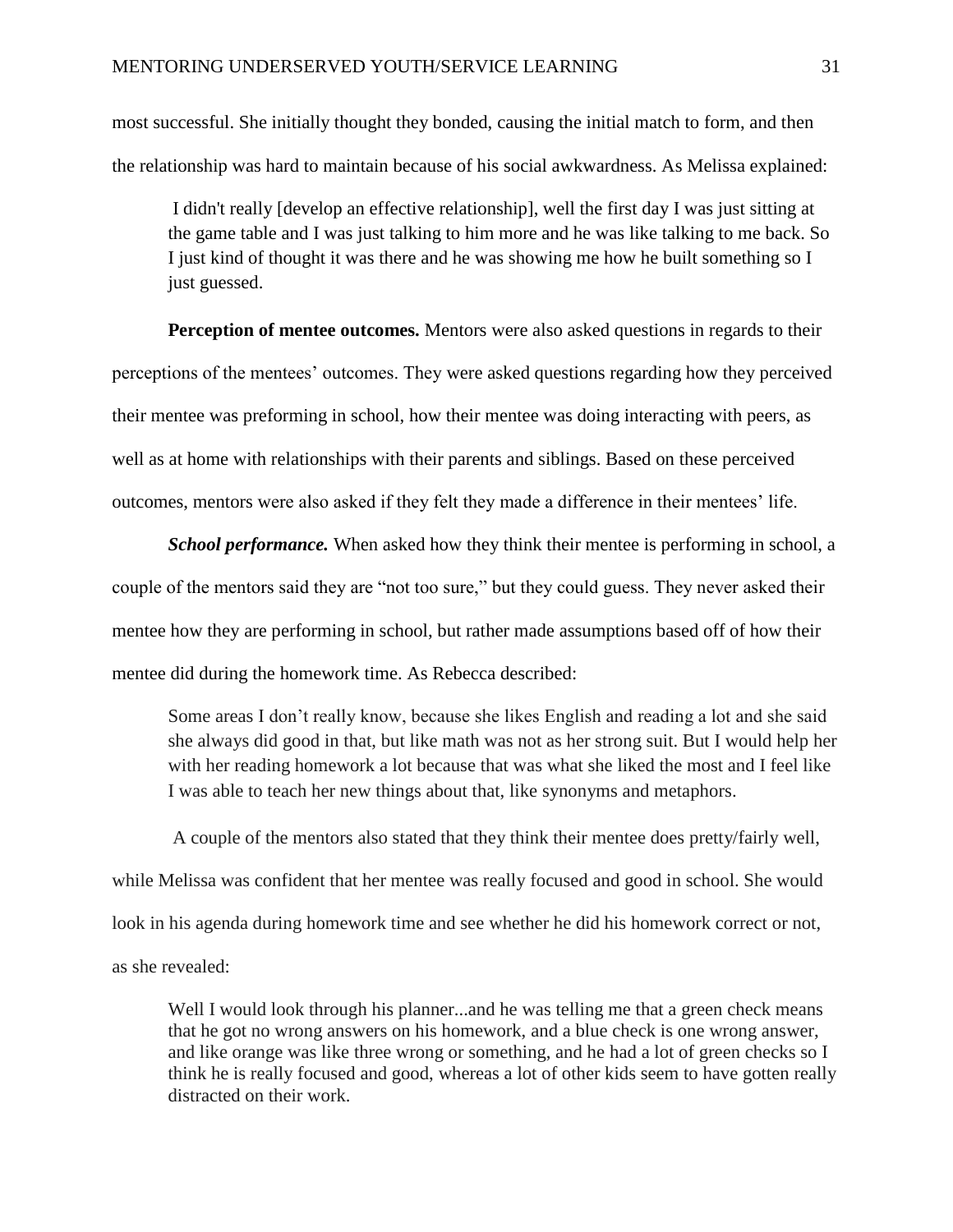*Relationships with parents and siblings.* When asked how they think their mentee is handling home life and relationships with parents and siblings it seemed for the most part that none of the mentees brought up a lot about their home life so the mentors assume everything is fine. Many of the mentors felt that home life was a more private area that they felt would only be brought up if the mentee felt as though it needed to be. As Jessica described:

I think fine, she never really brought up a lot about her home, but whenever I saw her mom and dad pick her up it seemed like they were a good and set family. I think she has a sister, but she never really brought her up a lot. If she didn't bring them up then I am assuming that everything is fine.

*Interactions with peers.* When asked how they think the student does interacting with peers a few of the mentors said "good," but they said their mentees can also get a little "aggressive" or argumentative. As Tom described the aggressive behavior, "Sometimes he is aggressive, but he is also friendly. I think he has a good heart, but sometimes he likes to play rough with other kids." This indicates that some of the mentees may have behavioral issues in school and could really benefit from having a positive role model. Rebecca described the argumentative side of her mentee as she stated:

She is good. I can tell with their friends they get into little fights like arguments where they will get mad at each other, but that's kind of all girls at that age. But overall like good, and she is very protective of her sisters and sometimes they'll pretend to argue, but they'll always have each others back so they've never really had any issues.

Jessica said her mentee does really well interacting with peers and does not seem to have

any problems. She revealed how her mentee likes to interact with everyone and would switch

groups often, as Jessica described:

I think good. She is willing to go mingle with anyone and she really played with a lot of people because at first she was in one group with the younger kids, but then she switched groups the third or fourth week so then I was switching groups too and I could tell that she was still fitting in with them and was talking to them and did everything with them.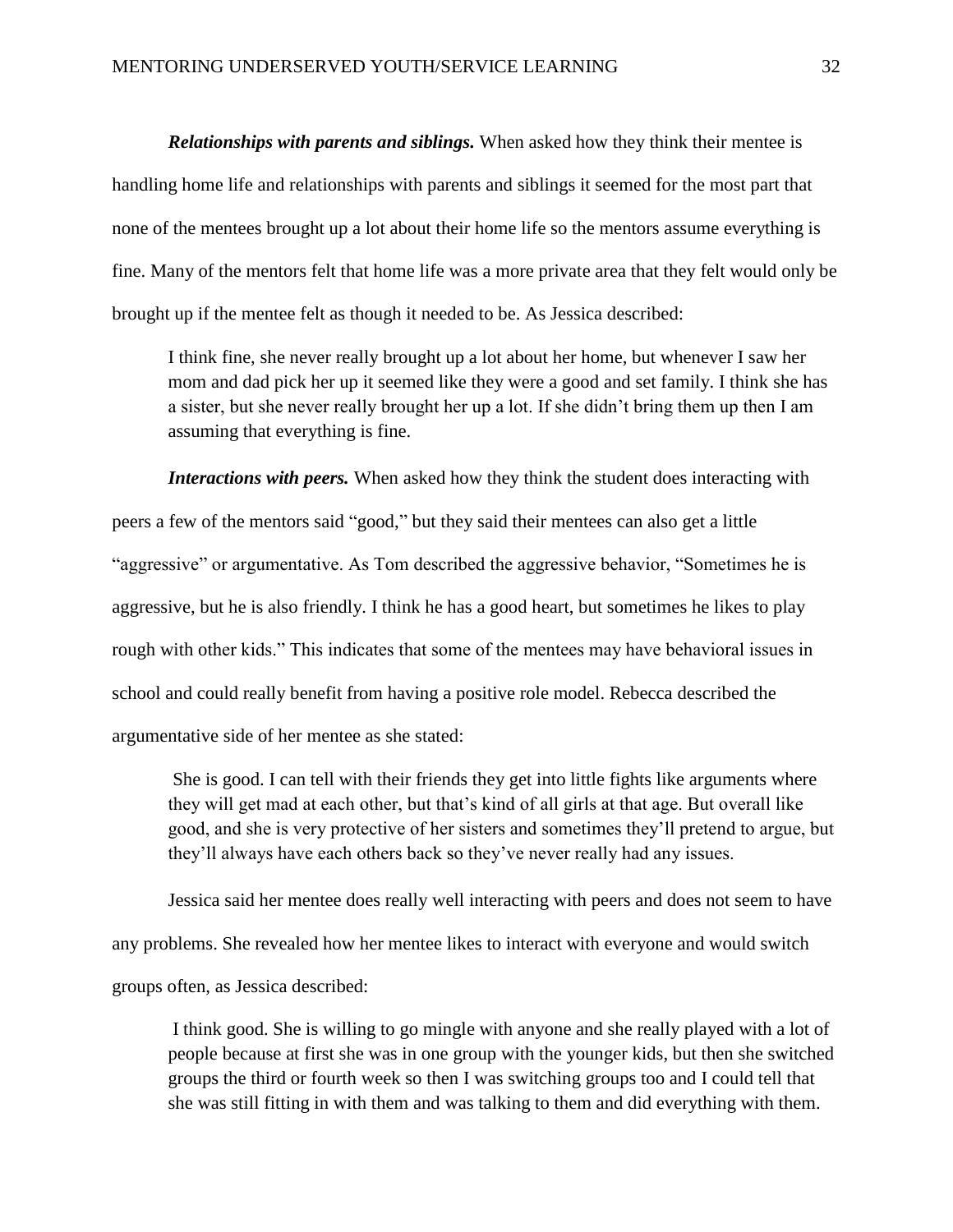Switching groups all of the time could indicate an inability to keep stable friendships, or it could just be the age where mingling with everyone is preferred over a single friend group.

*Mentors' feelings of making a difference in the mentee's' life.* When asked if they feel they made a difference in their mentees' life most of the mentors answered by stating that they "hope so," with reasons ranging from the fact that their mentee gained another friend to them being a good role model for their mentee. Rebecca described how she served as a positive college role model as she stated:

I hope so, I think that it was good for them to see a college student at that age because whenever we would do an activity about future goals, they would always write go to college, get an education, and I can't say that was because of me, but I think definitely being around college kids and knowing we were at a college and doing good and coming to see them that made them want to be like me.

**Mentor service learning outcomes.** Mentors were also asked questions surrounding their service learning outcomes. Such outcomes include personal growth, increased community awareness and engagement, as well as academic improvement through the connections made to course content.

*Personal growth.* When asked if they feel as though they have grown personally as a result of participating in the mentoring program, all of the mentors believed they have even if it was just a little. For a couple of the mentors, the experience confirmed that they would like to work with kids in a school system, as Jessica described:

I learned that, I've always liked working with kids, but ever since Junior year of high school I didn't work with them as much since I was focusing on school and then when I came here last year there was nothing really to do, but then getting back with the kids it made me remember that I love working with them.

This is reminiscent of what Banks (2010) found in her study in which the mentoring

provided the students with an experience that could help them in their future professional career.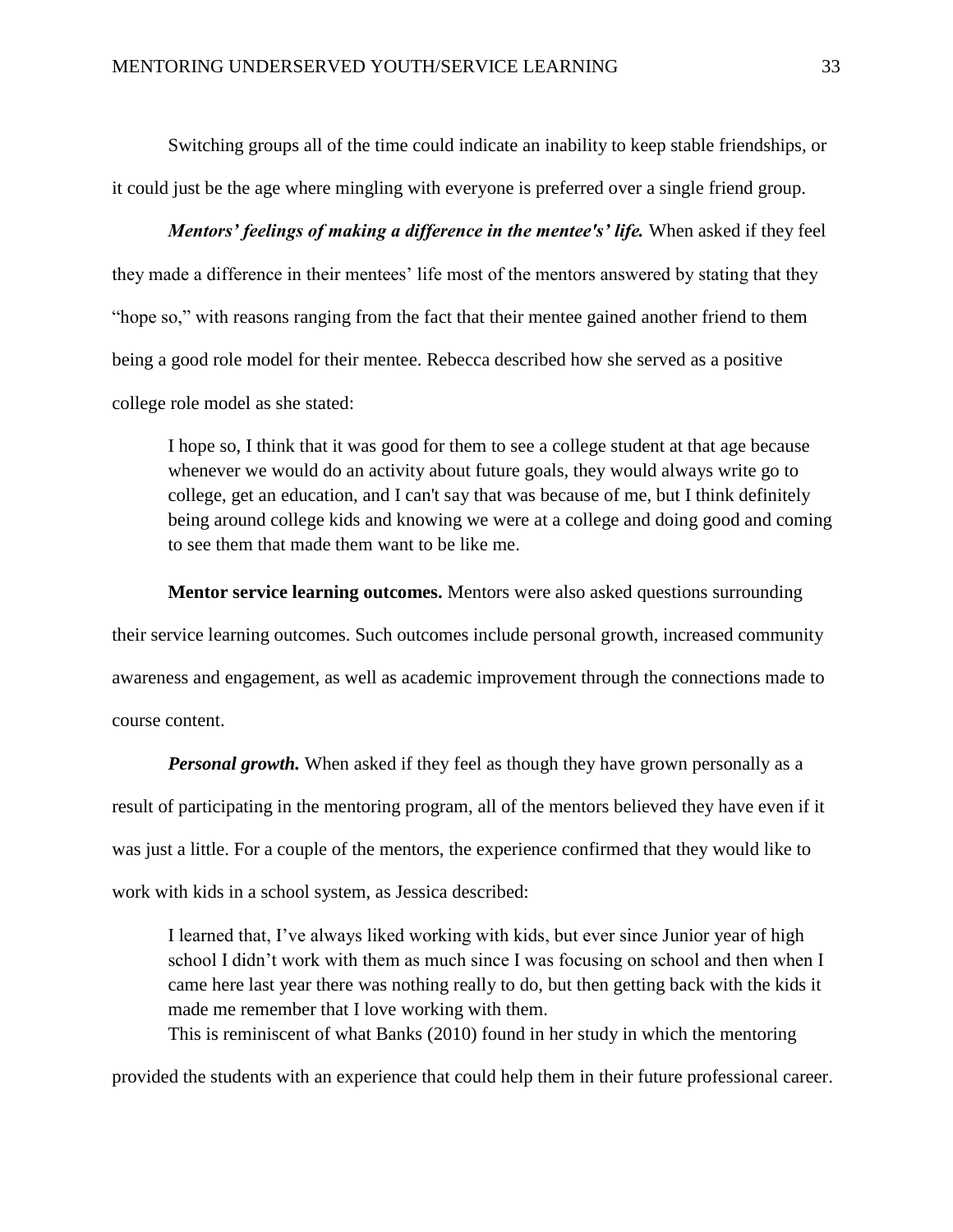This career guidance and affirmation of abilities is exactly what a couple of the mentors in the present study experienced as they realized they wanted to work in a school system with children.

When asked what is something they have learned from their mentee a common theme that emerged was patience. Many of the mentors recognized that working with children requires patience, especially when teaching them unfamiliar concepts, as Rebecca described:

I think having patience, I've always been patient, but with her I've learned that I can actually do that. When I was showing her how to read similes and metaphors, even though it is so easy for me to get it, it took a while for her so I would always just wait until she got it and I think that strengthened that part of me.

Another common theme that mentors learned from their mentee was to be open-minded.

They felt as though they learned to not judge a student based on where they were from and that

everyone has a different life and different experiences, as Jessica stated:

I think to just be open minded to everything because at first, me and Rebecca were both like wow we are kind of minorities so we were kind of nervous walking in the first day. But then afterwards just talking to her, I was like it's not a big deal, she literally is just another person. These kids aren't bad people.

This is reminiscent of the study by Hughes et al. (2012) who found that students became

more aware of racial and economic disparity and became more cognizant of their own life and

privilege. They became more open minded about the students they were working with just like

the present mentors in this study..

Melissa mentioned that she learned how to stay focused from her mentee because he was

always so focused with his work, as Melissa revealed:

Probably to stay focused because it is always good to get your work done before you play because I know he taught me that because if I wanted to go to Boston this weekend, I had to get my homework done, but if I didn't get my homework done then I couldn't have gone.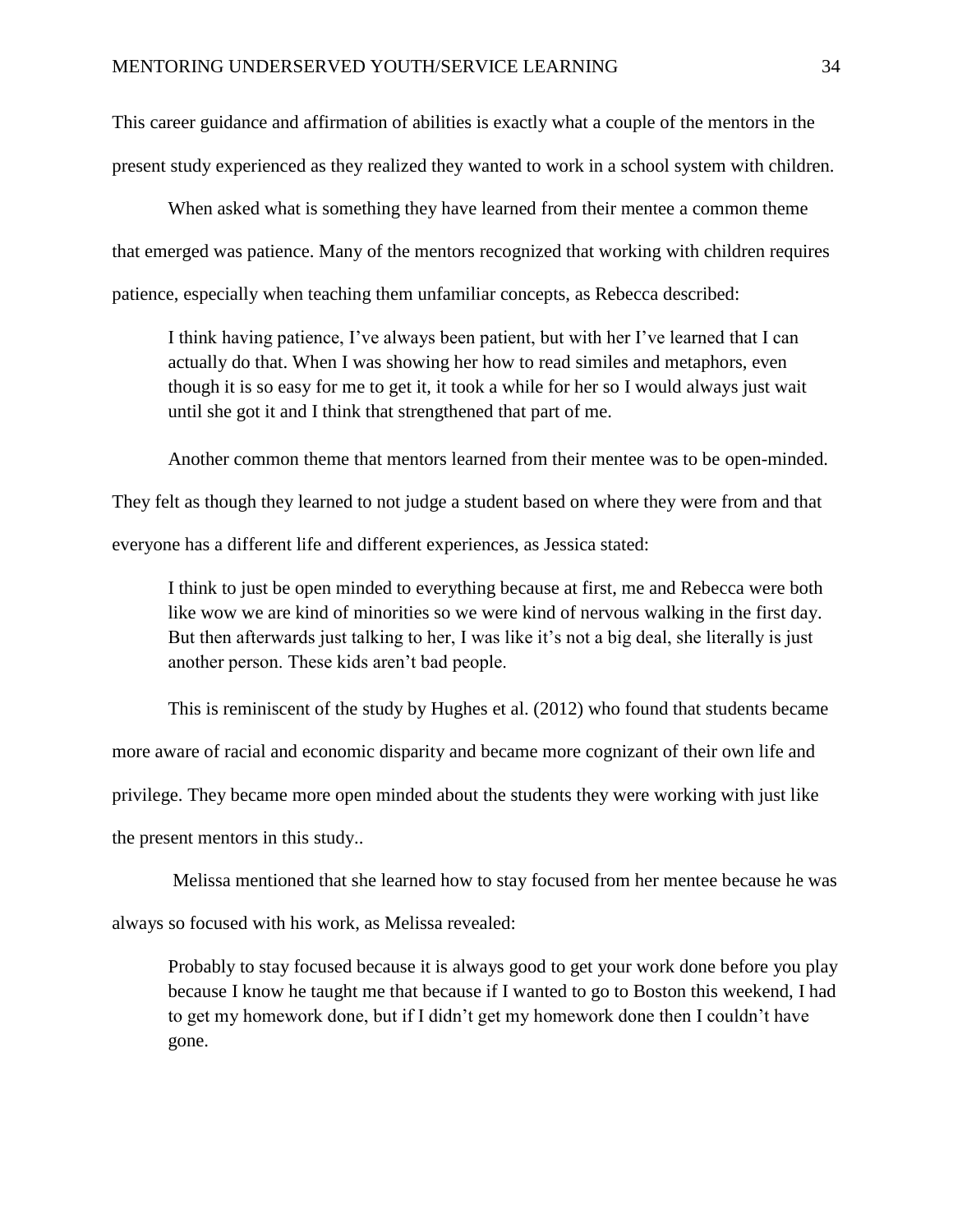This learning reveals how not only can the mentors serve as a role model to the mentees, but there may be certain qualities of the mentees that the mentors could role model after since college students are still developing and creating themselves as well.

*Community awareness/engagement.* When asked if they feel they are more aware of issues in the community, the major theme that emerged was that mentors were more aware of how different it is growing up in an underserved community, but the children are still just like other typical kids, as Jessica confirmed:

Yeah because I feel like everyone looks down on underserved communities, like oh it's a crappy town, and there's poor people and they aren't good people to be around, but those kids are just like us, but they happened to grow up in a not as safe neighborhood as some other people, and maybe with not as much money as other people, but that doesn't make them any different than us. They still act probably how I did, maybe they're a little less structured, but they still act how kids are going to act in school. I think I view the kids from the underserved community differently now. It might be a rundown town, but I feel like that shouldn't say much about the people too.

Once again, this awareness of community issues and poverty is reminiscent of what Hughes et al. (2012) found in their study as students were able to recognize and become more aware of racial and economic disparity. They recognized the low-quality education at public schools in urban areas, while still recognizing the assets that existed. They became more aware of their own life and privilege and they recognized their own stereotypes. The current study, as well as Hughes et al. (2012), revealed the importance of mentoring underserved youth in helping college students recognize issues in the community from a strengths based perspective. For most of the mentors, it was their first time working in a school system in a low-income community, so being there really opened their eyes to a new community.

*Connections to academic content.* When asked if they feel they can relate their experiences in the program to academic content in their classes, all of the mentors could make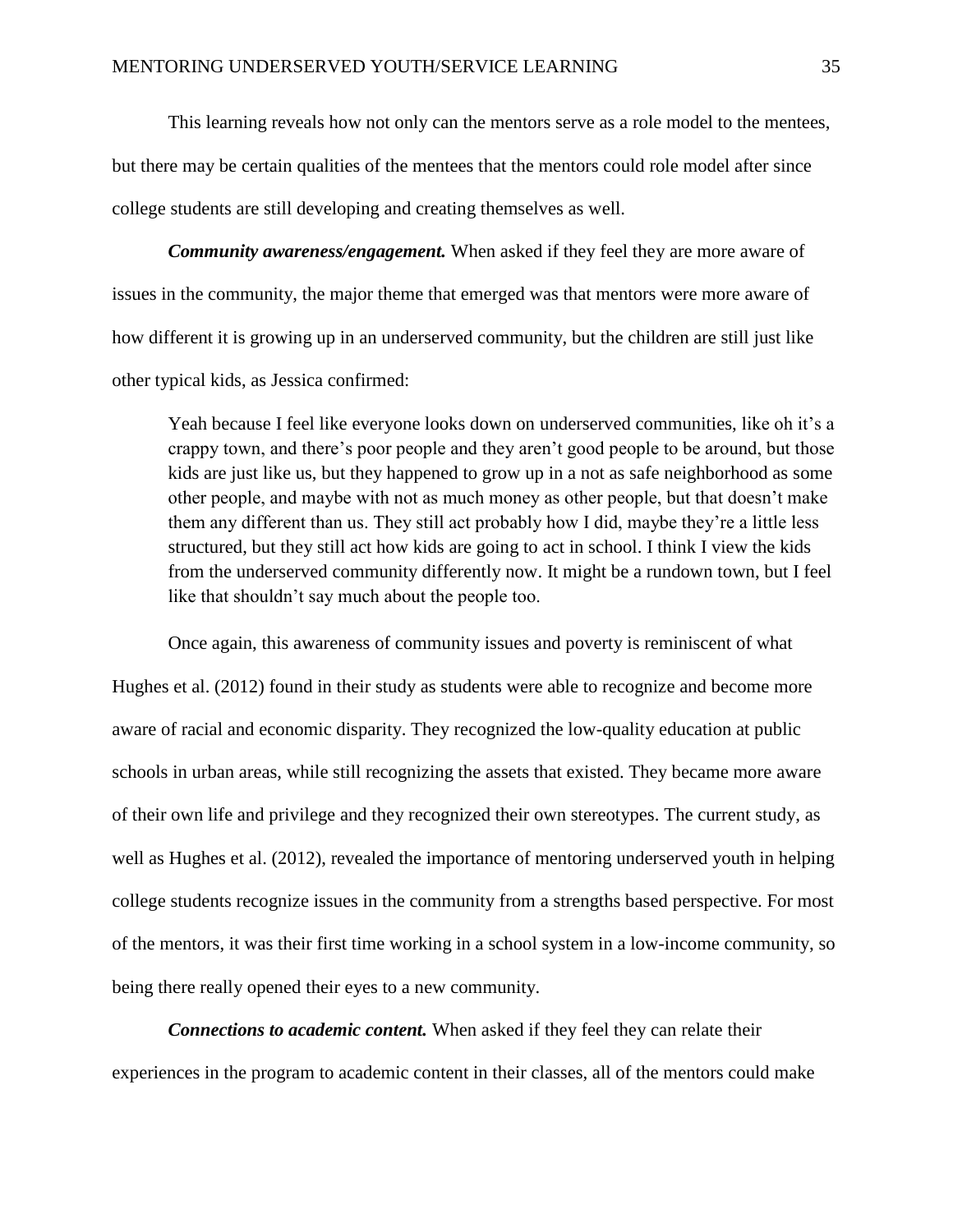some connection, even if it was for other courses they were taking and not just the course they were receiving service learning credit for. A couple of the mentors first made connections to a course that they were not taking for service learning credit, as Jessica described:

I've seen some connections through the classes I'm taking, like in developmental psychology we were working on school aged children so I saw connections and how they learned to do their homework so that was helpful.

Then when prompted whether this was the class she was doing for her service learning, she stated no. She was able to make connections to both classes which was a greater positive academic outcome, as she stated:

I am doing it for my Social Ethics Class. We were learning about Catholic Social Teachings and Human Dignity of the Person and how everyone deserves to have a chance... so I was kind of helping them get all of the opportunities that they can, like with homework and help.

This shows how service learning can be applied to various courses across various

disciplines as long as students can see and make the connections with what they are learning.

Most of the mentors were participating in service learning for their *Social Ethics* course and were

able to make connections to course content.

Tom was participating in the service learning for his *Latinos in the US* course that he could connect back to the Latinos he was working with in the low-income community, as he described:

I am doing this for my Spanish course and learning about Latinos in the US. Mostly we talked about different races and Latinos in the community and it connects back to the Latinos in the underserved community we are working in.

**Mentor perceptions of overall program.** When asked their favorite part about the mentoring program a couple of the mentors mentioned more intangible aspects of the program,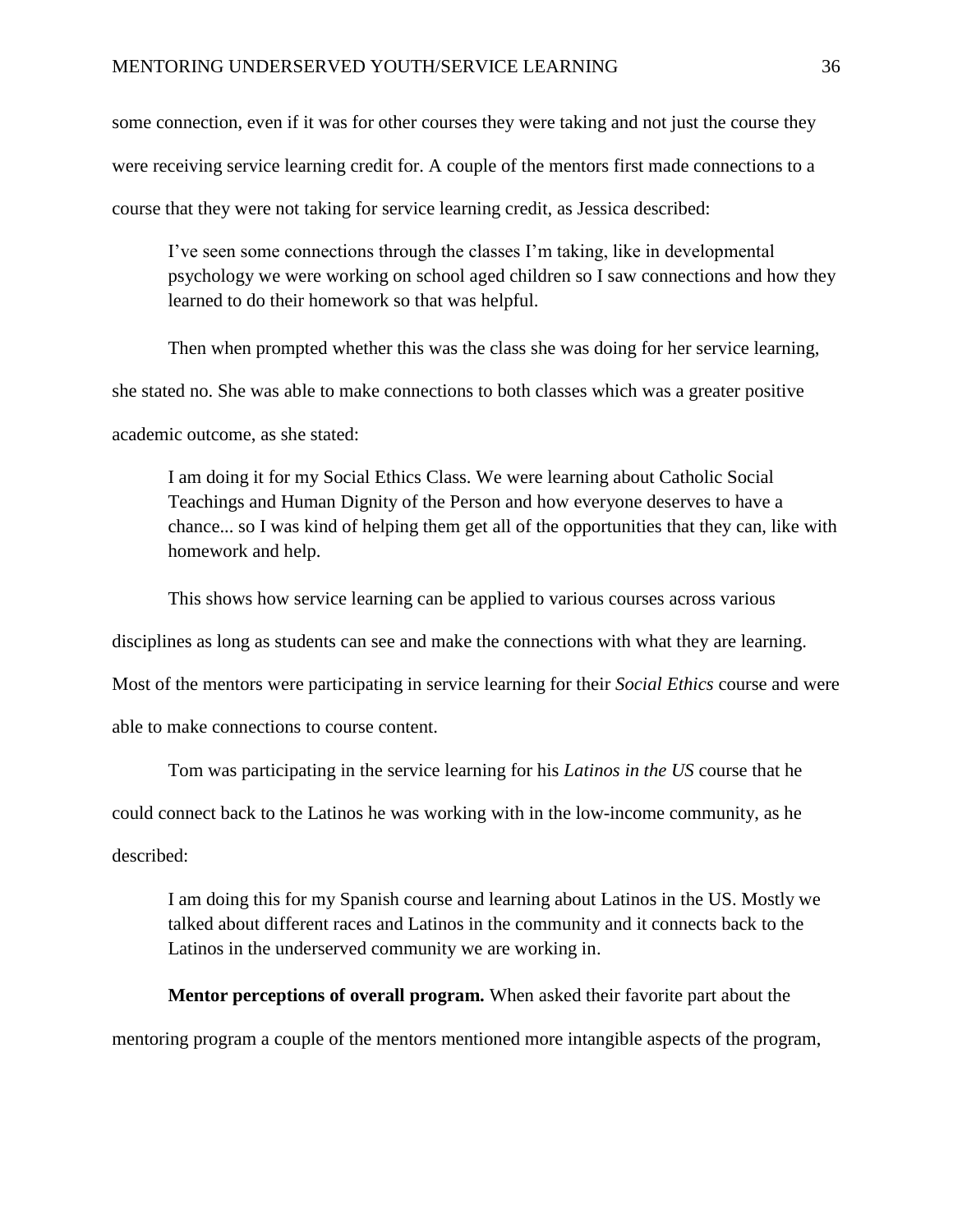including being able to make a connection. These intangible aspects are the part of the program that we hope carry through with the mentors, as Jessica described:

I think connecting one on one with someone... You could like focus on time with them and like get to know them really well...You really just got to learn a lot about them like what they like, what they don't like and how they interact with others because you're focused on them.

A few of the mentors mentioned specific activities and aspects of the actual program that

they liked, including a specific activity like the balloon activity, while another mentor mentioned

the crafting and hands on activities, as well as the free time to chat, as Rebecca described:

My favorite part was the little activities and I liked the off time we got where we could just sit and chat with them because that was when they would talk to you the most. I like the curriculum activities and I think they did help them understand because my girl was always interested in what the activity actually said and not just doing the actual project.

When asked what the mentors would like to change about the visits or activities a couple

of the mentors mentioned feeling sorry for the students who did not have a mentor. There are

over forty students who participate in the after school program and only eight of them were able

to have mentors, as Melissa described:

It seems like when the other kids would get back from the gym that they felt bad and sad that they weren't in. So maybe after we were done with it when they come to do homework you could give them the sheets for activity time or something so that they feel included too.

A couple of the mentors specifically mentioned changing the activities somewhat.

Catherine mentioned wanting easier activities for the younger mentees as she described:

The children that I spent time with were in either first or second grade. I feel like the activities that we were to do with our buddies were sometimes harder to understand and explain to the younger children. Maybe having two different activities or easier instructions of the same activity would be helpful. Other than that I really enjoyed having the opportunity to spend time with my mentee.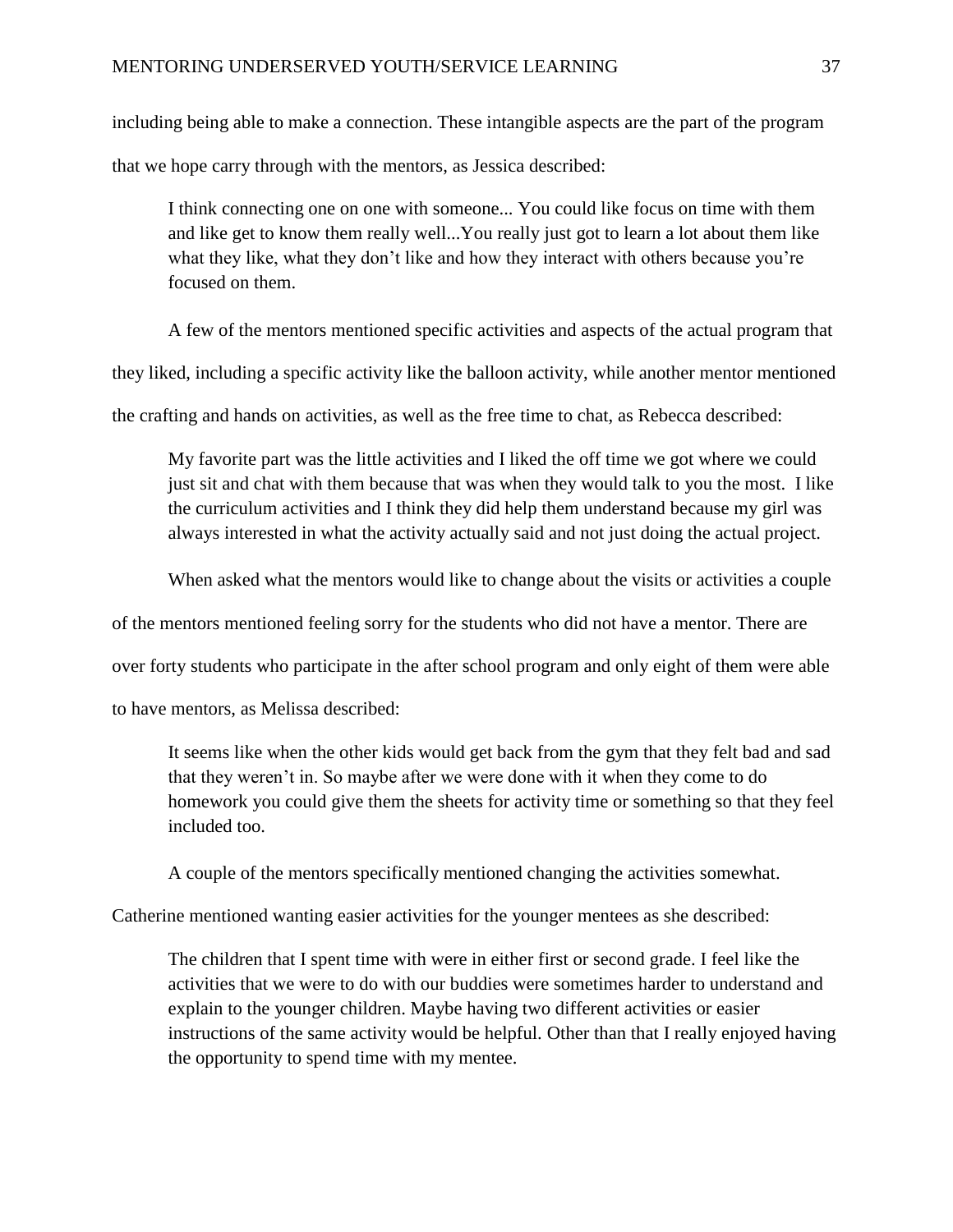When asked if there was any additional training they think would be helpful for them and the other mentors, all of the mentors said that it was a good training with enough info, so they do not think that they would need any more training. Then when asked if they would like to continue participating all mentors said yes, but a few of the mentors had a schedule conflict and one of the mentors was transferring. Catherine said that she could and would like to continue as she stated, "Yeah because I really like the program, I thought it was a lot of fun so I want to do it again." Toward the end of the interview, Jessica expanded further making a connection to her experiences with a mentoring program and how mentoring programs are a great idea since they have a large impact on both the mentor and mentee, as Jessica described:

I think that it was really good thing that was added just because I like the idea of having a mentoring program for kids that need it. I just know that, it's not really like this, but when I was younger I went to the Boys and Girls Club in my town and I had like a Big Sister and they would play games with you. So it is kind of like that, but I think this is more like fulfilling because you know that you are impacting someone and helping them. Everyday when we got there they were so excited for us to be there and they didn't want us to leave so it was just so nice knowing that we were actually wanted there and that they liked having us there.

Through this research overall the findings revealed that both the mentors and mentees experienced positive outcomes from participating in the mentoring program. The mentees benefited academically and looked up to their mentor as a role model, while the mentors felt they benefited personally, civically and academically, and they also felt as though they made a difference in their mentees' life. Both the mentors and mentees seemed to like the curriculum activities, with the only suggestions being that some of the activities be made easier for the younger grades and including other different types of activities. Clearly more structured mentoring programs should be established in order to provide more youth in more communities, as well as college students, with a chance to be productive, beneficial members of society.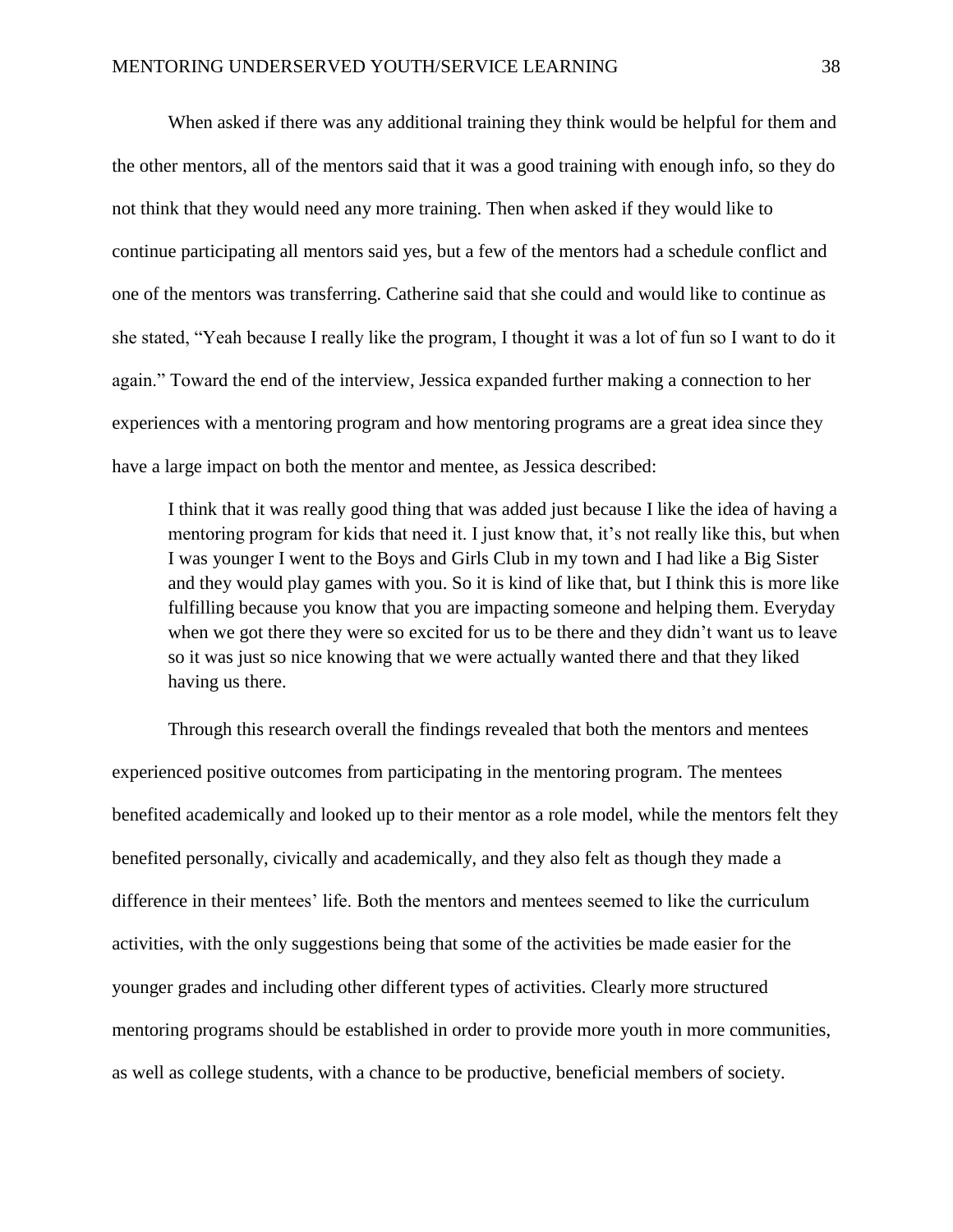#### **Recommendations**

After reviewing the literature and conducting interviews, I was able to assess the impact of mentoring underserved youth through service learning on both the mentors and mentees. I learned how mentors felt about their mentee, their perceptions of the activities, the changes in themselves and their perceptions of the program itself. I was also able to view the program from the perspective of the mentees and determine areas for growth in the program. By conducting this study, I attempted to answer the following research questions: What is the impact of service learning on higher education students who participate in a mentoring program with underserved youth? What is the impact on the youth in this program?

In this section, I will provide recommendations for further implementation and improvement of the mentoring program so that the positive effects on both the mentors and mentees can be maximized. The recommendations will be based on the current data, literature and evidence based best practices. Ideally the next person who takes over the program will implement some of the ideas presented here in order to improve the program in the 2016 -2017 school year. An undergraduate mentor who participated in the program this past year will run the program and she will report to the service learning center. Mentoring through service learning can clearly work to empower both the college student and youth to help them to become productive and beneficial members of society. With that being said, I now present recommendations that can be made to amplify the impacts of the program.

# *Recommendation 1: Modify the mentor training to include teaching the college students how to help younger students with homework.*

During the mentoring program, the mentor/mentee pairs follow the structure of the after school program, which includes snack, homework, curriculum time, and then physical activity time. During the mentor training (see Appendix B for current training outline) the students were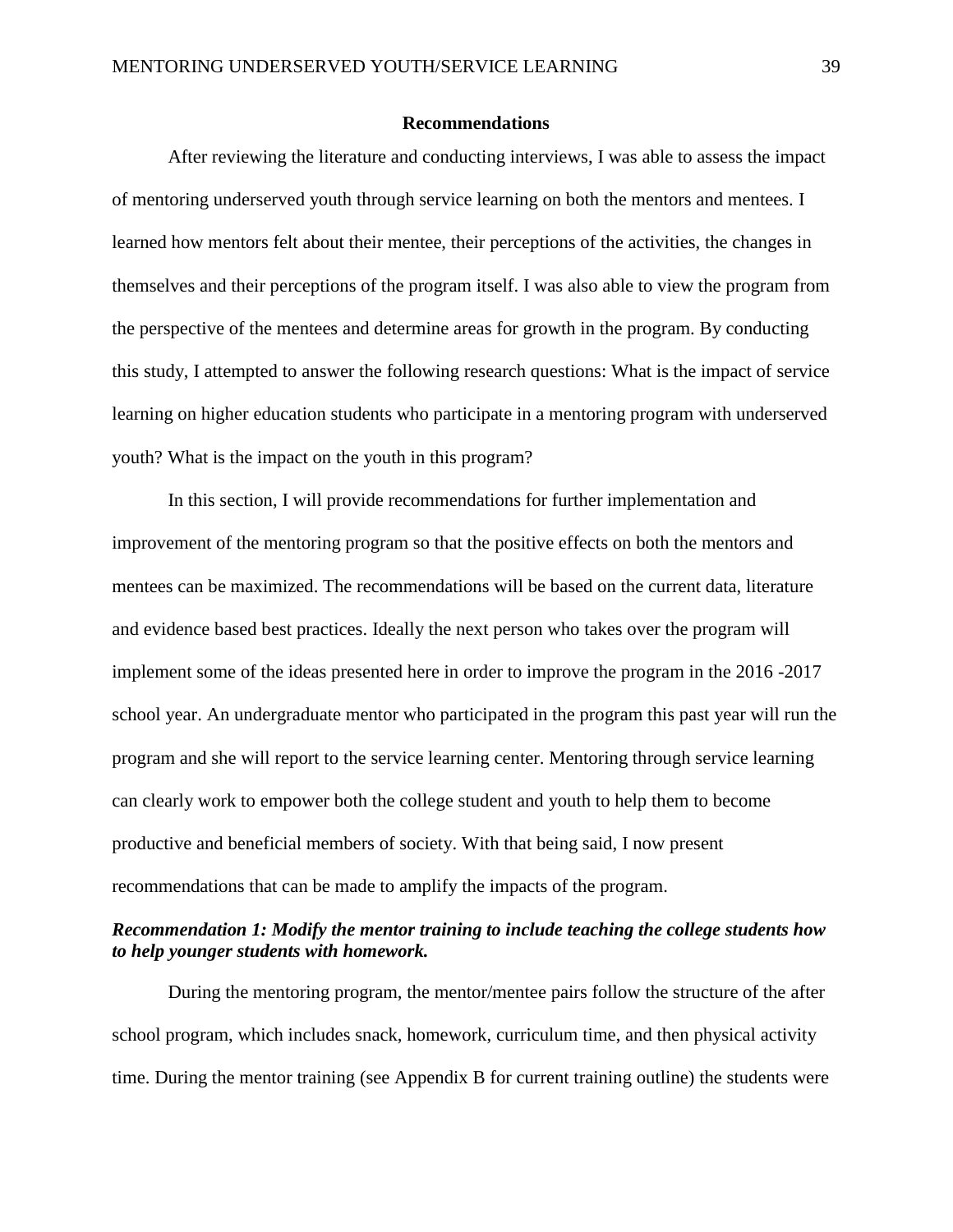taught how to build relationships and communicate, but they were not taught how to help a younger student complete homework assigned during school. Although, it must be noted that the intention for the mentoring program is not solely to provide homework help, but is to provide space for sustained human relationship. Since the after school program does require the students to do homework, homework help is a concept that needs to be directly taught. Through the process of conducting this study, I observed that helping a younger student with homework is not something that comes naturally, especially if the college student is not an education major. One evidence based practice that Dubois, Holloway, Valentine and Cooper (2002) found through their meta-analysis of sixty mentoring programs is to consider recruiting mentors with education backgrounds. The inclusion criteria for the programs examined in the meta-analysis were that the mentoring was one-on-one, mentors were older and more experienced, mentors' official job responsibility was not working professionally with the mentee, and mentees were younger than nineteen. This current study fits all of these criteria and therefore some of the best practices found, such as mentors from education backgrounds, would benefit the program.

A few of the students in the current study were not from a teacher education background and this made them hesitant and lack confidence when it came to helping the student complete homework. As Cannata (2006), from the Mentoring Resource Center, revealed in their handbook entitled *Ongoing Training for Mentors*, "The overall goal of homework is to teach students to work independently, plan effectively, get organized, and think on their own" (p. 65). The mentor's main role is to offer support that encourages the growth of basic study skills. Here are some questions adapted from the Mentoring Resource Center (2006) that could possibly be asked during the homework help portion of the training in order to elicit the mentors' prior experience with homework: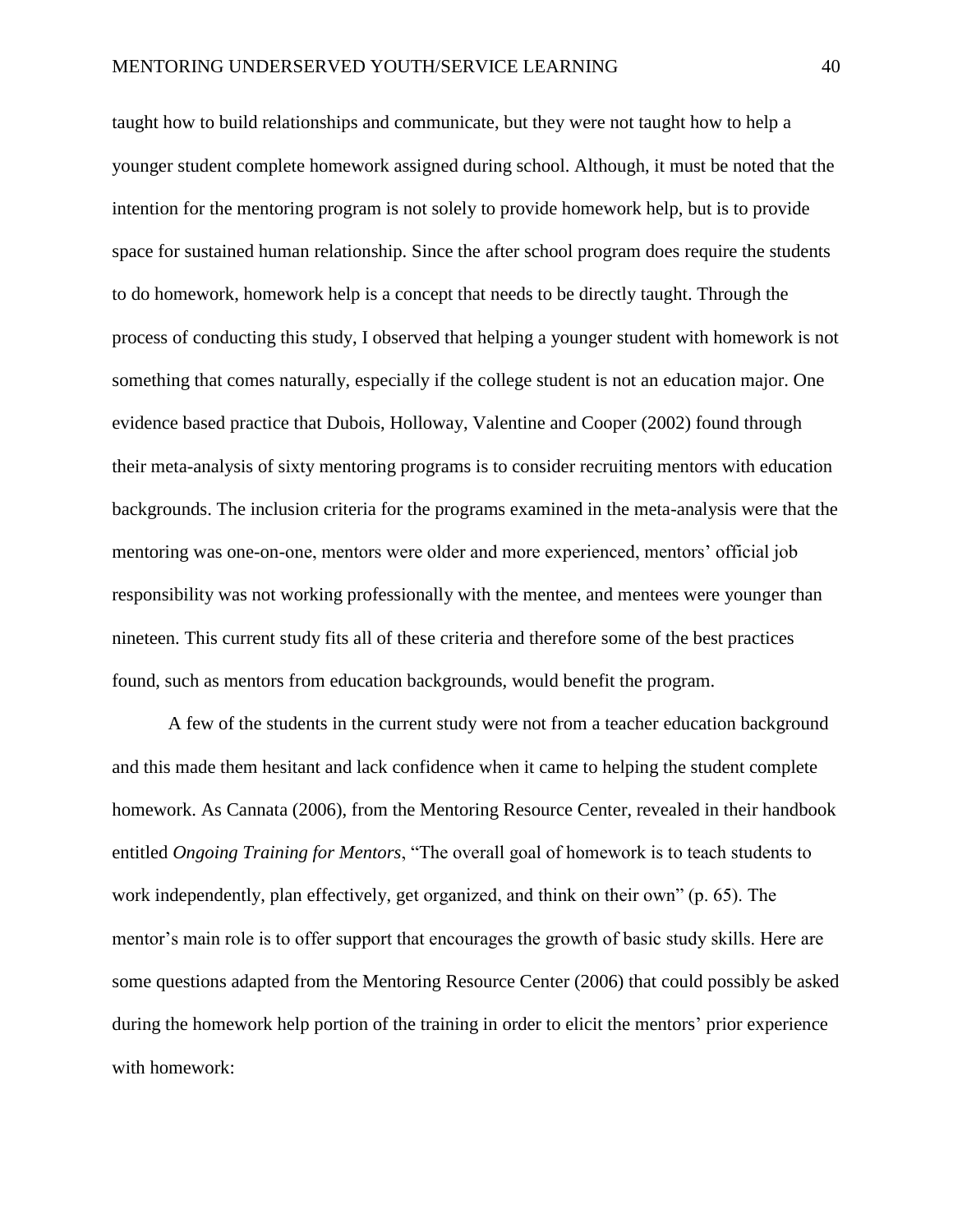- Think back to when you had to do homework. What are the feelings you associated with having to do it? What do you remember about your homework?
- Do you think anything is different about homework today as compared to when you were in school?
- How do you think kids today feel about homework?
- Have you ever assisted a student in completing their homework?

Here are useful tips adapted from the Mentoring Resource Center (2006) that could be

shared with the mentors in order to help their mentee eventually achieve homework

#### independence:

- A mentor does not have to be an expert in a particular subject to be helpful
- Make sure the student has all the materials they need
- Make sure the student understands the directions
- A mentor may model a variety of strategies, including rechecking work, utilizing appropriate resources, focusing on one task at a time
- A mentor should be empathetic if the student is overwhelmed or nervous about the homework
- A mentor should help the student work through their homework, not give the student the answers

These tips and questions would be provided within the PowerPoint already created for the

training (see Appendix B). Since many of these tips are difficult to teach, the service learning center and the next program leader should consult with a faculty from the School of Education to provide more hands on training for mentors on how to teach elementary students how to do their homework. The faculty in the education department are professionals in teaching students how to teach children, so allowing them to share their knowledge would truly benefit the mentors and enable them to better understand the best way to help. The faculty member could model the steps to take to get started with the homework and then provide scenarios of different examples that students may run into while trying to help.

If mentors are trained to help their mentees with homework by a faculty member in the School of Education, it will increase the positive effects that they have on their mentees' academic performance. In the current study, most mentees felt as though their mentor helped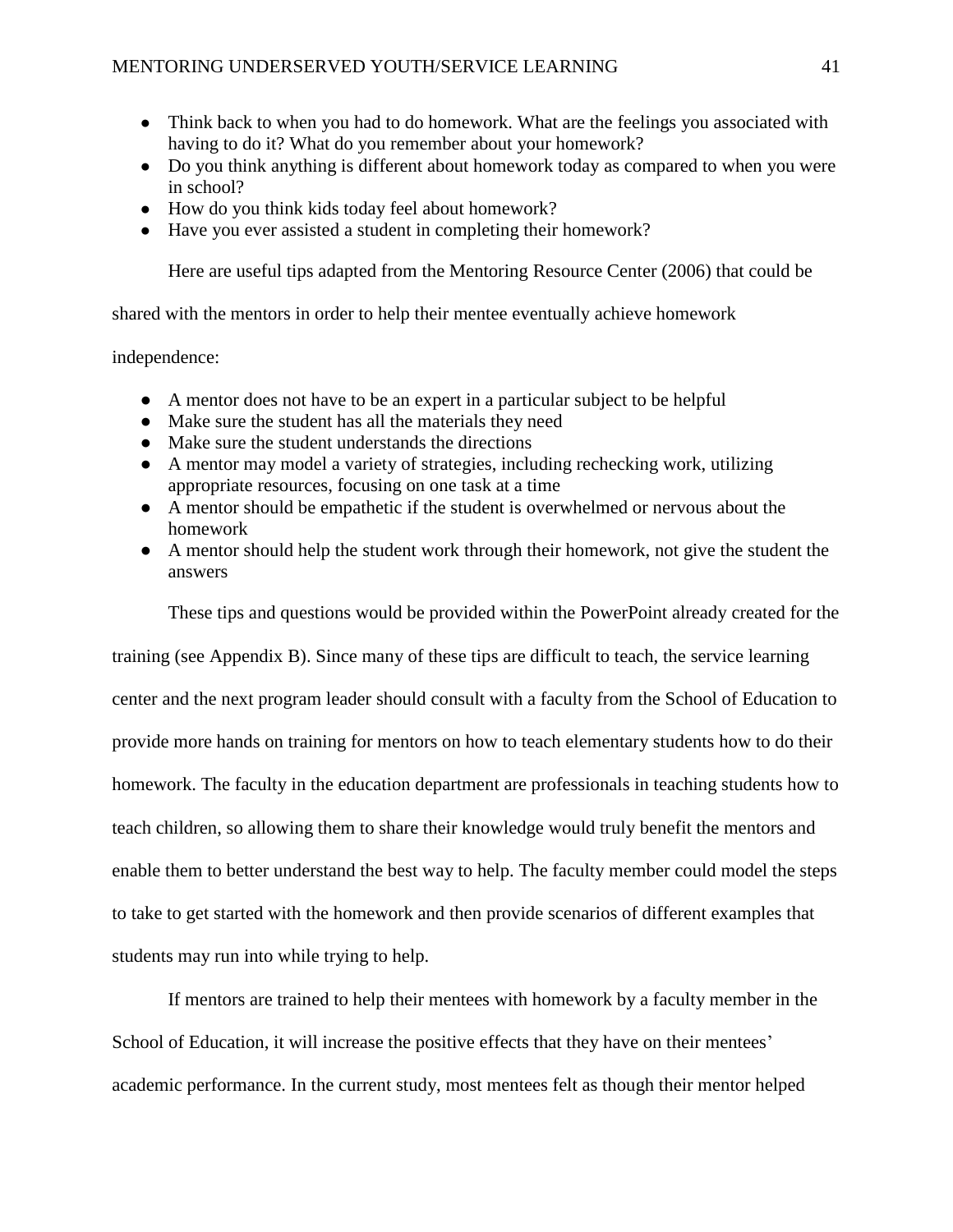them improve in school and this was mainly through the homework help provided by the after school program. If mentors are trained in such help, this will truly amplify the impact. To measure the effects of adding this concept to the training, the mentors will be asked an evaluative question of whether the training was helpful in educating them on how to help students with their homework.

# *Recommendation 2: Conduct reflection with the mentors in order to increase their learning personally, civically and academically.*

Reflection is a key component to service learning (Banks, 2010; Hughes et al., 2012). In the literature Banks (2010) recommends that future iterations of mentoring programs can be intentional and systematic about fostering reflection through exercises and assignments in order to maximize the benefits to the mentors taking part in the service learning. During the current mentoring program, I did not have intentional reflection with the mentors and asked mentors to talk about what they learned at the end of the semester. Students' answers to the interview questions may have gone into more depth had they reflected on their learning and their relationship with their mentee throughout the semester. Hughes et al. (2012) had students submit journal entries and recommended that the entries be submitted on a weekly basis. Since as a program, I do not want to add to the college students' workloads, I would simply recommend informal, verbal reflection at the end of each weekly meeting before the mentors leave the elementary school. The student leader could ask the questions and provide time for reflection. This reflection will cost the students no extra time and will truly benefit their growth that results from participating in the mentoring program. During reflection, Hughes et al. (2012) recommends that we focus on solutions, not only problems, and they believe that students can begin to come up with strategies to lessen the effects of poverty on youth and their families. This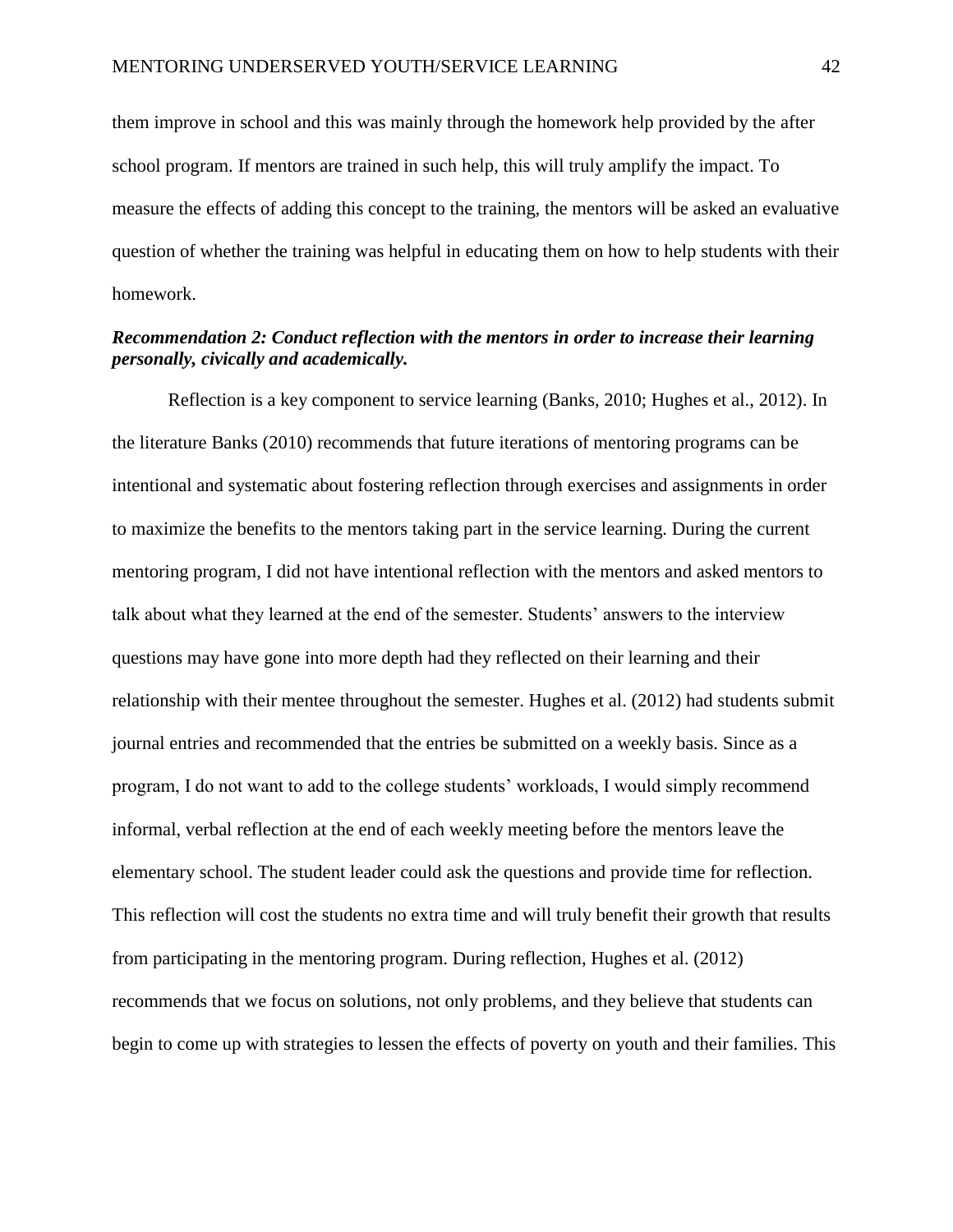should be incorporated into the mentor reflection questions. Some questions that should be asked are:

- What do you notice about your mentees' engagement in activities?
- How do you think the student is doing in school, home life, and relationships with parents, siblings and peers?
- What changes do you perceive in your mentee, both positive and negative?
- What are some challenges or successes you are having with your match?
- What community issues, if any, do you notice surfacing during your time at the school? If any, how can we work to combat such issues?
- What connections do you notice between your experiences in the program and with your mentee and your course content?

Providing time for these reflection questions will also develop a form of support group

for the mentors and allow them to recognize that they are not alone in the relationship formation process. This development of a support group is another one of the twelve best practices found in Dubois et al.'s (2002) meta analysis. If mentors and mentees are able to share their successes and challenges it can prevent mentor frustration and prevent mentors from ending the relationship and dropping out of program prematurely. The student leader could determine the effectiveness of such reflection by gauging the students' level of engagement in grappling with the issues and topics discussed. Students should also be asked at the end of the semester whether they found the reflection thoughtful and engaging in allowing them to reflect on their relationship and the impacts such a relationship is having on both themselves and their mentee.

# *Recommendation 3: Provide more diverse, structured activities during the curriculum time, including more developmentally appropriate activities, as well as more of a mix of physical and relational activities.*

The data revealed that the younger mentees in the program do struggle with harder curriculum activities, so more developmentally appropriate activities should be provided each time for the different age groups. The program ranges from second to sixth grade students so different adaptations of each activity could be given, or mentors could be taught how to adapt an activity to a different age group. This would require more time and effort by the next program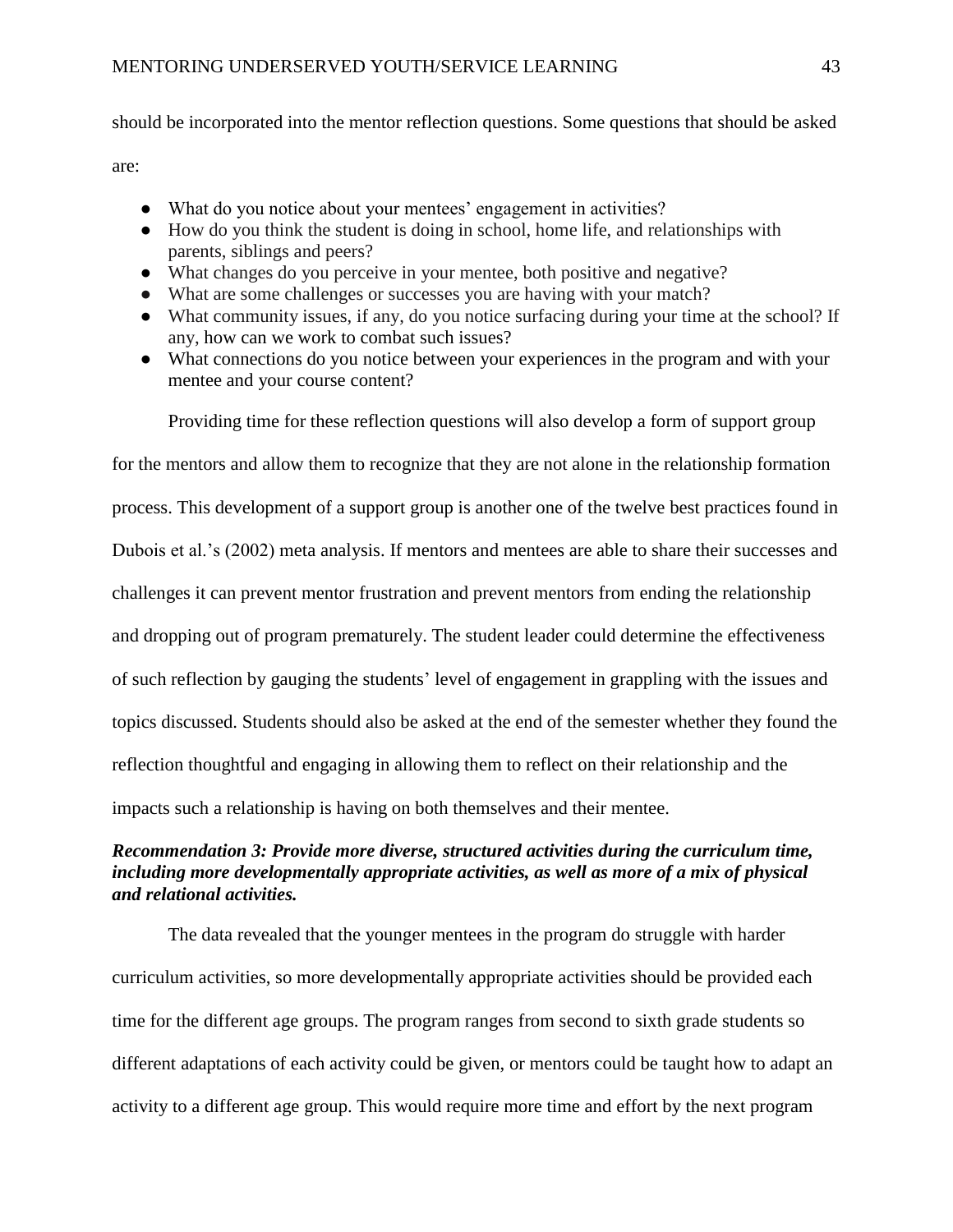leader planning the curriculum activities in order to make certain that the activities are age appropriate for the various levels of students. Also, more physical activities to cater to different interests is recommended. Through the data, one mentee revealed how he wants more game activities rather than art activities. However, we have the larger purpose of enabling students to learn about key areas of improvement like self-esteem and teamwork, so the games must be tied to educational topics. I also recommend that the curriculum activities remain optional because as the Mentoring Resource Center (2006) revealed, effective matches allow the mentee to be the main decision maker for activities. When a mentee does not want to do a certain curriculum activity, they should not be forced to participate. We want mentees to form their own relationship and have fun. Yet, the mentor plays a major role in providing ideas, so we recommend that the mentor be informed to at least go over the activity with their mentee and encourage the importance of the activity, while then deciding together whether or not to participate.

Furthermore, Dubois et al. (2002) found that the programs that provided structured activities for mentors and mentees had a larger impact. As the Mentoring Resource Center (2006) noted, mentor and mentee pairs are challenged often with planning and deciding activities. If programs plan activities for their matches, this will eliminate the challenge. The curriculum activity time allows for structure and therefore providing more diverse activities that cater to more interests and age-levels would make an even larger impact. One potential activity that should be organized is a field trip to the college so that the mentees can experience the college environment first hand. Many of the mentees are very interested in visiting a college and learning what it is like to be a college student like their mentor. Allowing mentees to see the campus would provide them with a vision for their future, which is especially important among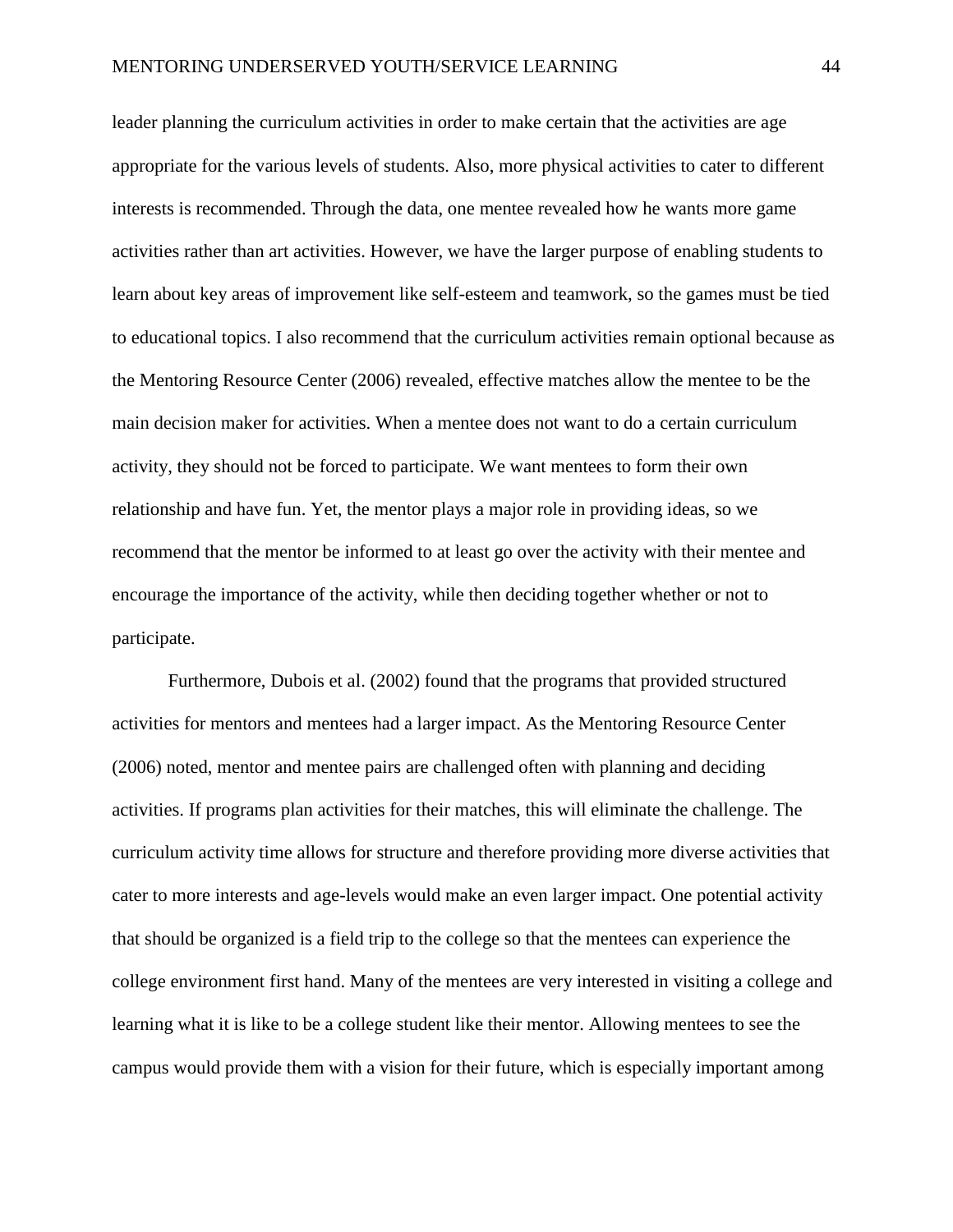underserved youth. This field trip would require resources on the part of the after school program, as they would need transportation to the school. The mentors could give the mentees a tour of the school and if possible the students could be allowed to eat in the cafeteria, play some games in the gym, or even visit the sports arena to watch an event. This field trip would be during the scheduled after school time of the two hour after school program and would be very brief, but rewarding for the mentees. Both the mentors and mentees could evaluate their experience at the end of the field trip in order to see if the field trip should be planned in the future with different mentor/mentee pairs.

# *Recommendation 4: Expand the program to different schools on different days to increase the impact around the community.*

The mentoring program is currently only located in one school in the underserved community. With the impact of mentoring programs clearly established through the data and literature (Banks et al., 2010; Hughes et al., 2012; Washburn-Moses et al., 2014; Weiler et al., 2013), it is clear that such structured mentoring programs should be expanded in order to increase the impact around the community. Rhodes, Grossman and Resch (2000) specifically recommended the expansion of high quality mentoring programs since positive relationships play a crucial role in helping underserved youth develop. The one area the researchers do caution is that programs need to make certain that they have sufficient resources before expanding. Currently, the program is in a great position to expand because it receives many resources from after school program. The after school program believes that the mentoring program is having a positive impact and they would like to expand as well so that more of their students in other schools could have a mentor and truly benefit from the relationship. The after school program serves various schools throughout the underserved community, and it operates at seven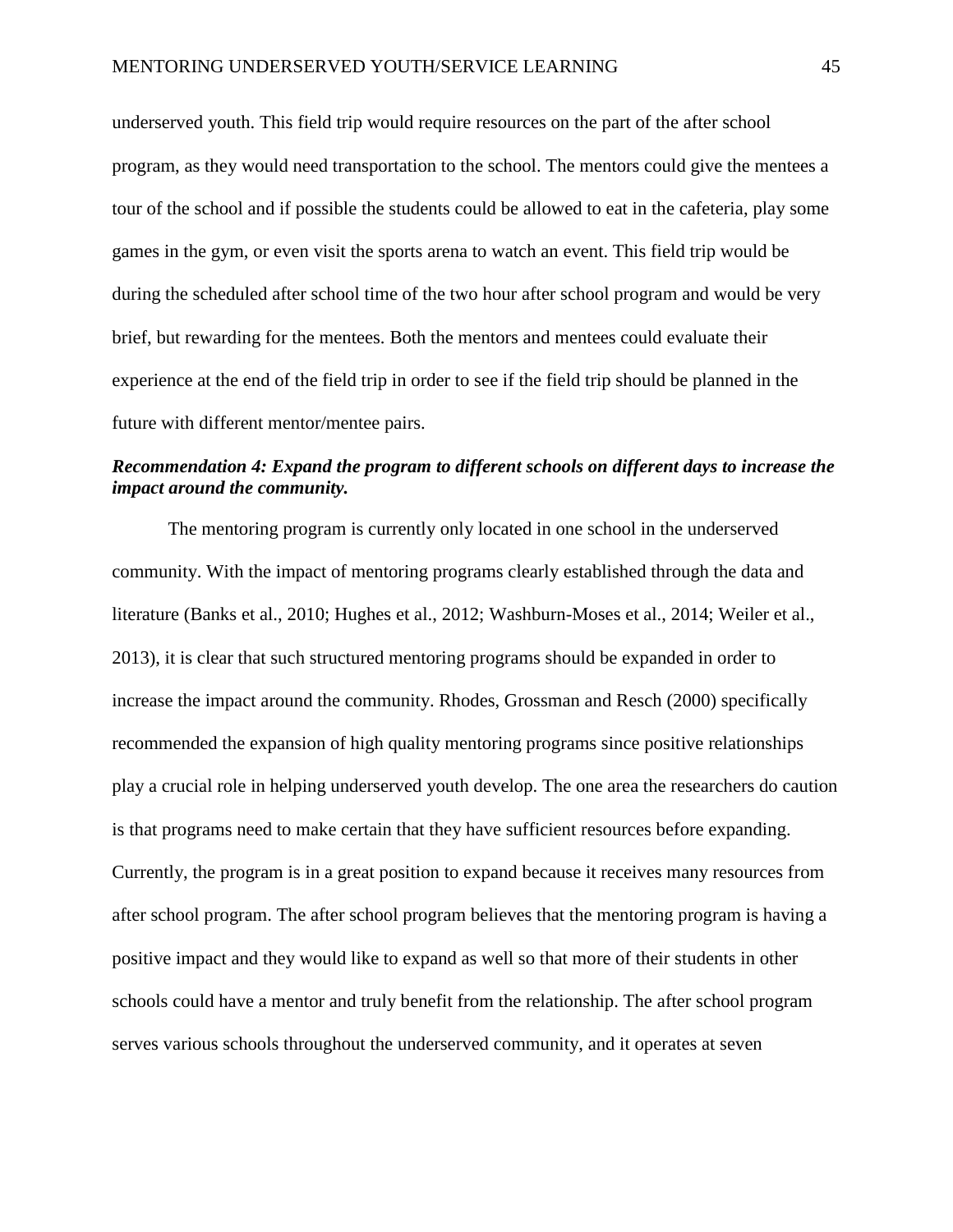elementary school sites. These are all of the schools that the program could potentially be expanded to.

Providing this program at various schools would also require offering the program on various days since we will need to make certain that we can find enough college students participating in service learning to serve as mentors. Many college students have busy schedules, so the more days the program can be offered the better the chances of finding more mentors available. No matter the day, the program will operate from 3:30-5:30 pm since that is when the after school program is offered. Student leaders would have to be selected at each location in order to help administer the curriculum activity at the different schools that the mentors and mentees participate in together. Other than the mentoring program curriculum activity, the mentors and mentees will be able to follow the after school program schedule at the school that they are at and the after school staff will be aware that the program is running as well. Since we have the support of the after school program, it will allow the program to more easily expand and have a larger impact on the community.

All of these recommendations put forth would truly amplify the program and allow it to have a greater positive impact on both the mentors and mentees. It is recommended that the individual who takes over the mentoring program should modify the mentor training to include teaching the college students how to help younger students with homework. Not only should the training be improved, but there should also be an added component of reflection so that the mentors can increase their learning personally, civically and academically. Furthermore, during the actual mentoring program, the pairs should be provided with more diverse, structured activities during the curriculum time, including more developmentally appropriate activities, as well as more of a mix of physical and relational activities. Since the program has clearly had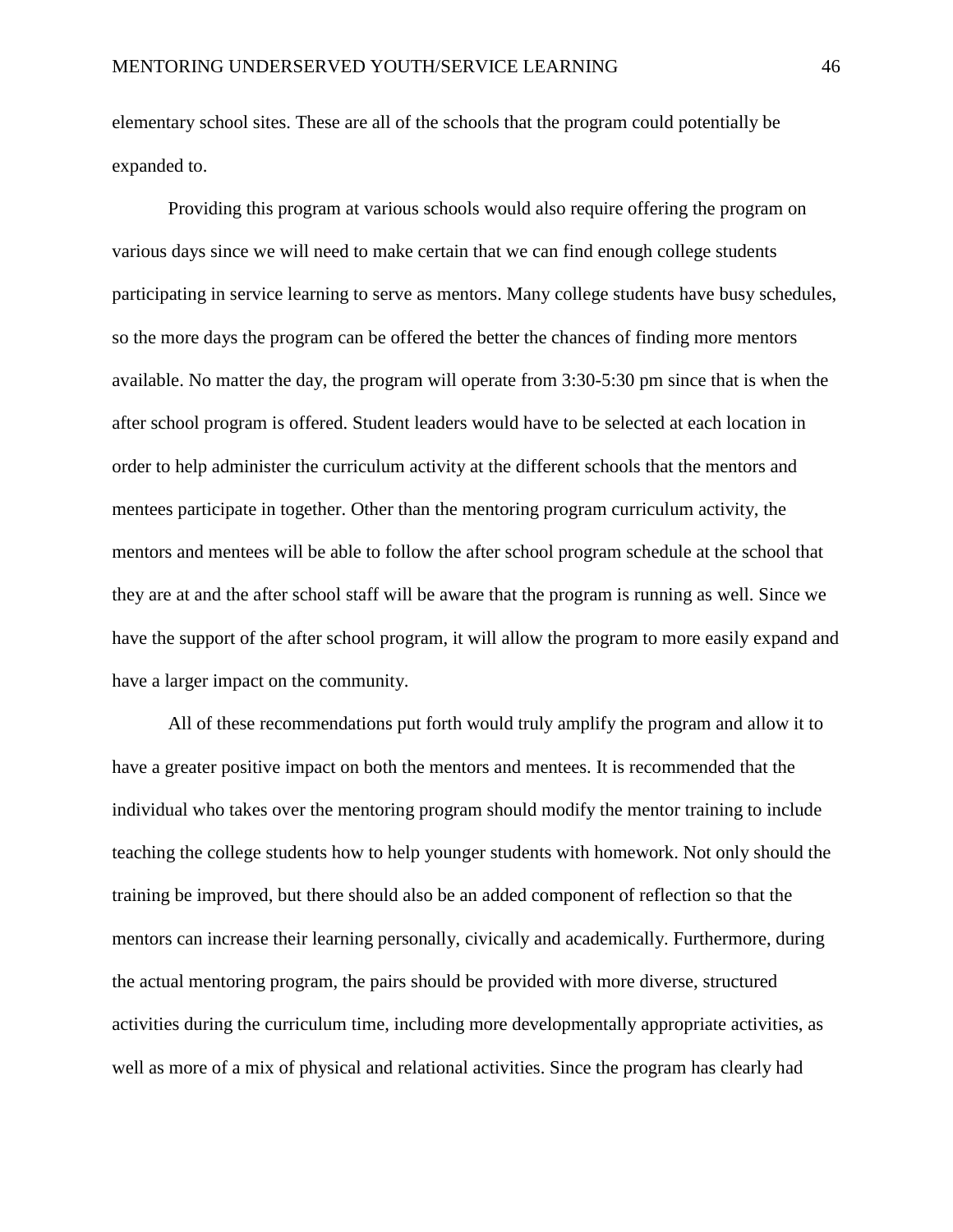positive impacts on both the mentors and mentees participating, it is also recommended that the program be expanded to different schools on different days to increase the impact around the community. With all of these recommendations, the program will be in great shape to continue creating positive relationships that will be ideally sustained over the long term.

### **Conclusion**

Through this qualitative interview study I was able to hear the voices of the participants and assess the perceived outcomes of the mentoring program from both the mentors' and mentees' perspectives. In this process, I answered the following research questions: What is the impact of service learning on higher education students who participate in a mentoring program with underserved youth? What is the impact on the youth in this program? Through the interviews positive perceived outcomes were found for both the mentors and mentees, which is consistent with what was found in the literature (Banks, 2010; Hughes et al., 2012; Rhodes, Grossman & Resch, 2000; Thompson & Kelly-Vance, 2001; Washburn-Moses, Fry & Sanders, 2014; Weiler et al., 2013). Mentees enjoyed spending time with their mentor, looked up to their mentor as a role model and felt their mentor helped them improve in school. The mentors perceived they developed personally, civically and academically, and they felt they made a difference in their mentees' life. This suggests that the program was successful in having an impact on the mentees and mentors and therefore such programs can have immense value for both college students and underserved youth alike.

Recommendations were created and advanced based on the literature, data and best practices in order to maximize the benefits for both mentors and mentees who will take part in the program in the future. A major recommendation made is that the program be expanded to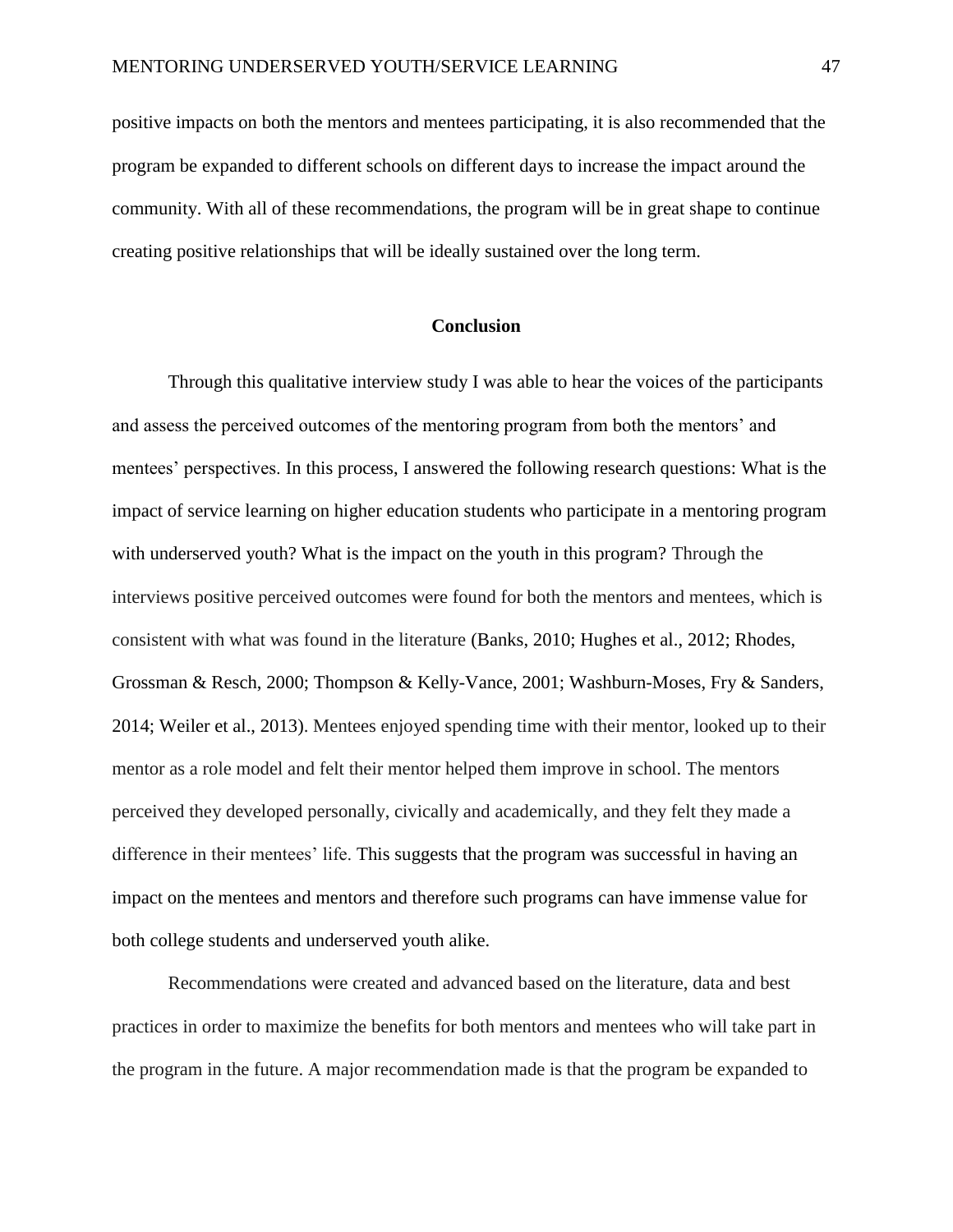different schools on different days, as well as provide more of a variety of activities so that the benefits can be maximized. Since a major goal of the program is to help with academic improvement, it is also recommended that mentors be trained in homework help. Reflection is also a key component of service learning (Lies et al., 2012; Meyers, 2009) and therefore should be implemented in order to allow for the mentors to further develop personally, civically and academically. Hopefully further research will continue to be done on the impact of college students mentoring underserved through service learning as more programs are established.

By providing college students with opportunities to mentor underserved youth through service learning, colleges can contribute to the positive development of college students while also supporting the development of underserved youth in the community. As Weiler et al. (2013) noted, "mentoring within the context of service learning courses is rare, and yet holds great potential" (Weiler et al., 2013). With the clear benefits recognized, it is evident that establishing more programs that match college students one-on-one in a mentoring program with underserved youth could be truly beneficial in higher education. Higher education needs to solve a larger purpose in democratizing society and this mentoring program truly provides an opportunity for colleges to use the resources that they do have to serve the community. Higher education institutions must extend their resources to those who are underserved. By having its relatively privileged college students go out into the community to mentor underserved youth, the college is allowing one of its most valuable resources to truly impact the surrounding community, which also benefits its own students. The relationship is reciprocal, as the community must be viewed from an asset based perspective. The relationships created through mentoring will produce more beneficial and active citizens in both the mentor and mentee allowing us all to work together towards serving the public good.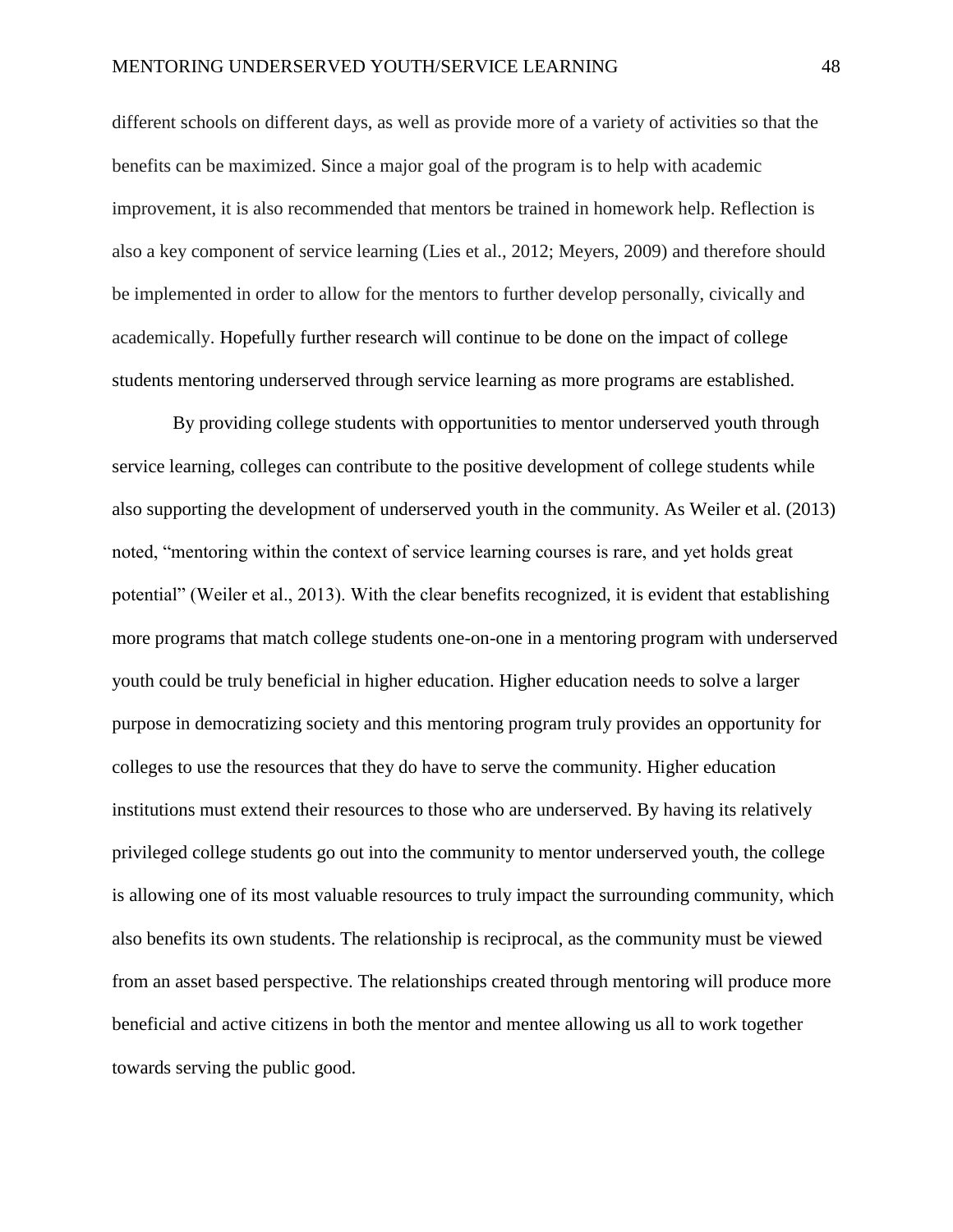#### References

- Banks, K. H. (2010). A Qualitative investigation of mentor experiences in a service learning course. *Educational Horizons*, *89*(1), 68-79.
- Bernacki, M. L., & Jaeger, E. (2008). Exploring the impact of service learning on moral development and moral orientation. *Michigan Journal of Community Service Learning*, *14*(2), 5-15.
- Cannata, A. (Ed.)(2006). Ongoing training for mentors: Twelve interactive sessions for U.S. Department of Education mentoring programs. Folsom, CA: Mentoring Resource Center.
- Celio, C. I., Durlak, J., & Dymnicki, A. (2011). A meta-analysis of the impact of servicelearning on students. *Journal Of Experiential Education*, *34*(2), 164-181. doi:10.5193/JEE34.2.164
- Day, D. A. (2009). Connecting student academic and personal development: Service learning and academic credit. *International Journal Of Learning*, *15*(11), 41-50.
- DuBois, D.L., Holloway, B.E., Valentine, J.C., & Cooper, H. (2002). Effectiveness of mentoring programs for youth: A meta-analytic review. *American Journal of Community Psychology*, 30, 157-197.
- Einfeld, A., & Collins, D. (2008). The relationship between service learning, social justice, multicultural competence, and civic engagement. *Journal of College Student Development*, *49*(2), 95–109.
- Hughes, C., Steinhorn, R., Davis, B., Beckrest, S., Boyd, E., & Cashen, K. (2012). Universitybased service learning: Relating mentoring experiences to issues of poverty. *Journal Of College Student Development*, *53*(6), 767-782.
- Jones, S. R., & Abes, E. S. (2004). Enduring influences of service learning on college students' identity development. *Journal Of College Student Development*, *45*(2), 149-166.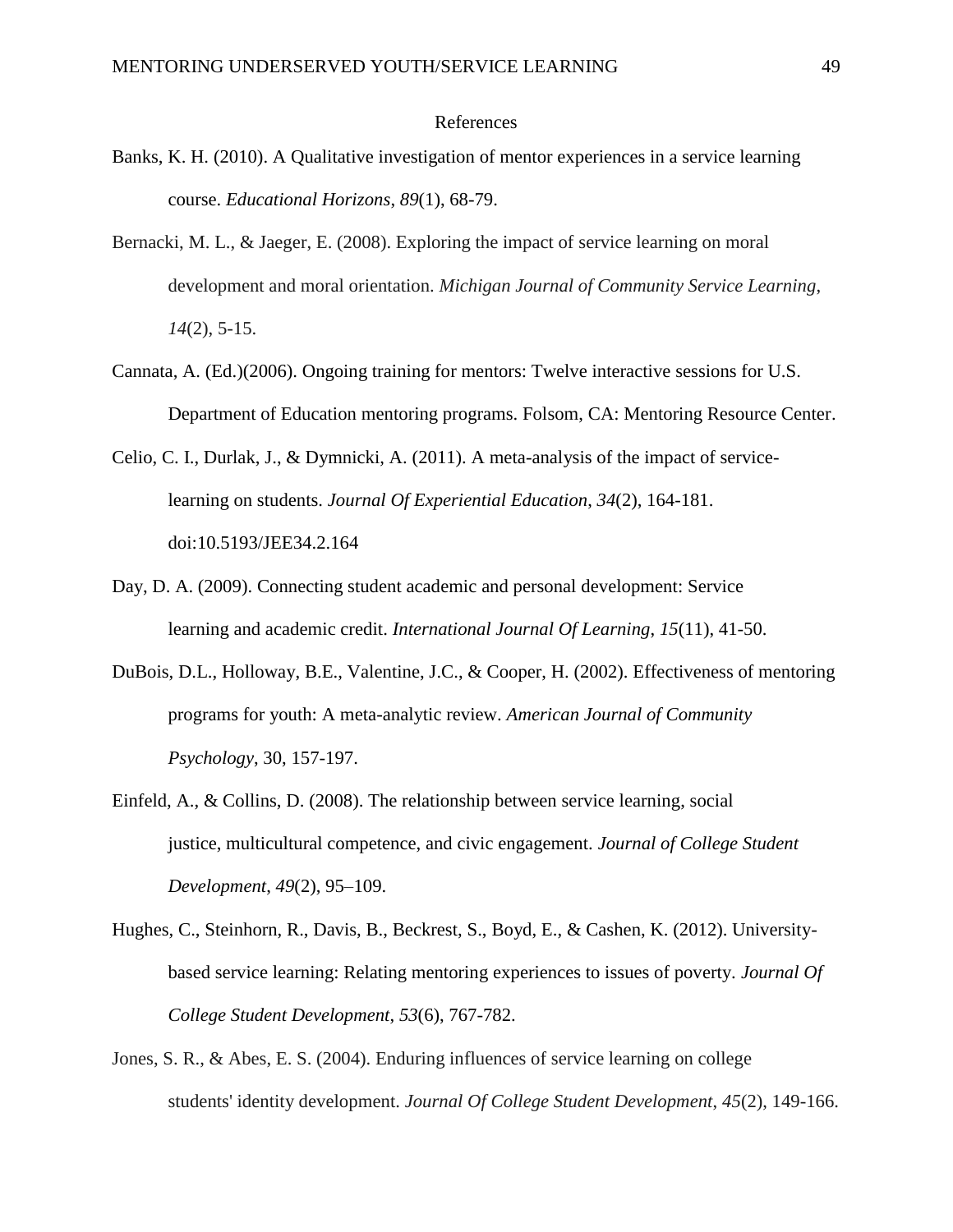- Joseph, M., Stone, G. W., Grantham, K., Harmancioglu, N., & Ibrahim, E. (2007). An exploratory study on the value of service learning projects and their impact on community service involvement and critical thinking. *Quality Assurance In Education: An International Perspective*, *15*(3), 318-333.
- Lies, J. M., Bock, T., Brandenberger, J., & Trozzolo, T. A. (2012). The effects of offcampus service learning on the moral reasoning of college students. *Journal Of Moral Education*, *41*(2), 189-199. doi:10.1080/03057240.2012.669925
- Lockeman, K. S., & Pelco, L. E. (2013). The relationship between service learning and degree completion. *Michigan Journal Of Community Service Learning*, *20*(1), 18-30.
- MENTOR (2005). *How to build a successful mentoring program using the elements of effective practice*. Alexandria, VA: National Mentoring Partnership.
- Mertens, D. M. (2009). *Research and evaluation in education and psychology: Integrating diversity with qualitative, qualitative, and mixed methods approaches.* (4th edition). New York: Sage publications.
- Meyers, S. A. (2009). Service learning as an opportunity for personal and social transformation. *International Journal Of Teaching And Learning In Higher Education*, *21*(3), 373-381.
- Rhodes, J. E., Grossman, J. B., & Resch, N. R. (2000). Agents of change: Pathways through which mentoring relationships influence adolescents' academic adjustment. *Child Development*, *71*, 1662-1671.
- Saldana, Johnny. (2012). *The coding manual for qualitative researchers* ( $2<sup>nd</sup>$  ed.). Los Angeles, CA: Sage Publications.
- Simonet, D. (2008). Service learning and academic success: The links to retention research. *Minnesota Campus Compact*, 1-13.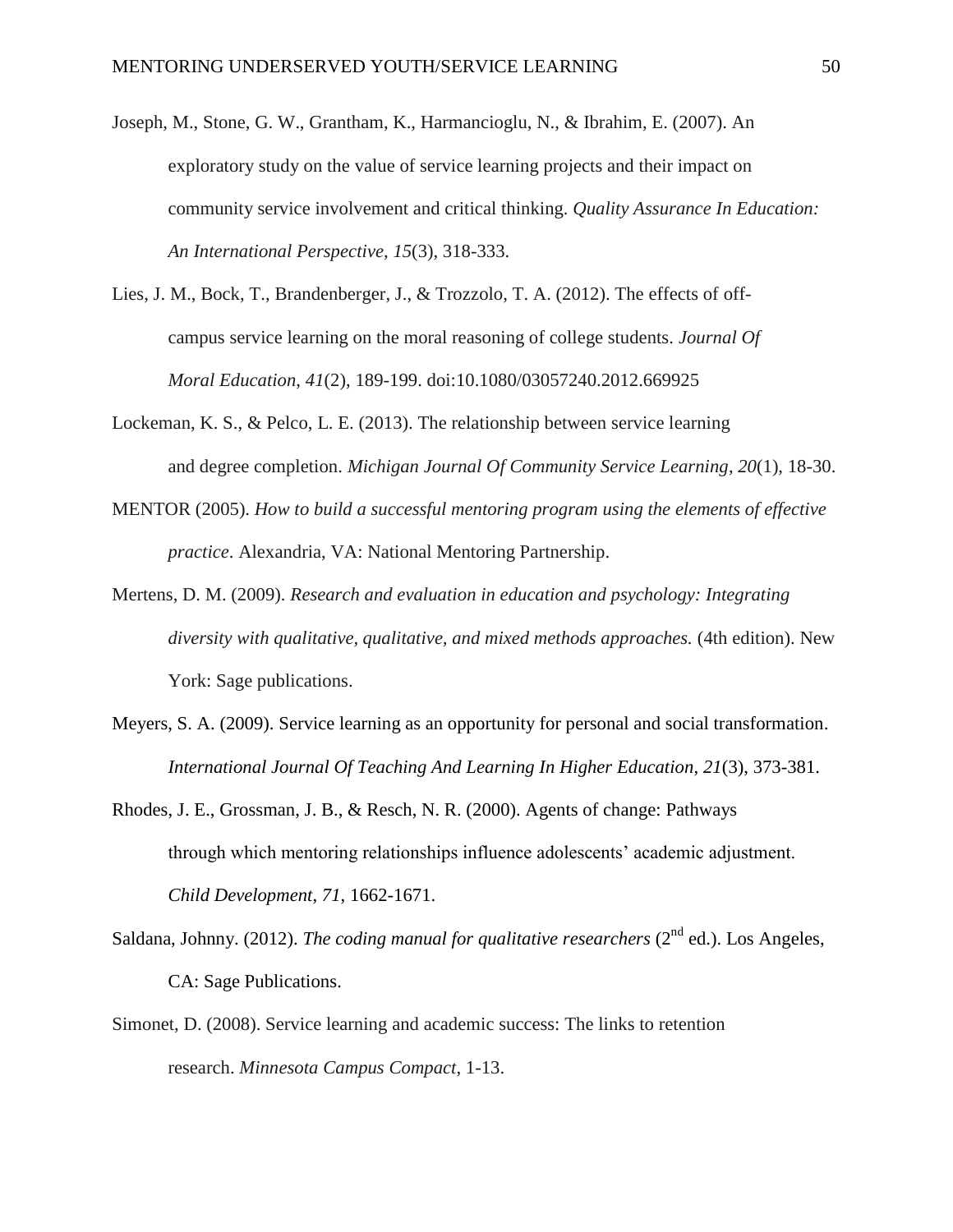- Smink, J. (2003). *A training guide for mentors*. Clemson, SC: National Dropout Prevention Center.
- Thompson, L. A., & Kelly-Vance, L. (2001). The impact of mentoring on academic achievement of at-risk youth. *Children and Youth Services Review*, *23*, 227-242.
- Wang, Y., & Rodgers, R. (2006). Impact of service learning and social justice education on college students' cognitive development. *NASPA Journal*, *43*(2), 316-337.
- Wasburn-Moses, L., Fry, J., & Sanders, K. (2014). The impact of a service learning experience in mentoring at-risk youth. *Journal On Excellence In College Teaching*, *25*(1), 71-94.
- Weiler, L., Haddock, S., Zimmerman, T., Krafchick, J., Henry, K., & Rudisill, S. (2013). Benefits derived by college students from mentoring at-risk youth in a service learning course. *American Journal Of Community Psychology*, *52*(3/4), 236-248. doi:10.1007/s10464-013-9589-z
- Wolff, M. K., & Tinney, S. M. (2006). Service learning and college student success. *The Academic Exchange Quarterly*, *10*(1), 57-61.
- Yorio, P. L., & Ye, F. (2012). A meta-analysis on the effects of service learning on the social, personal, and cognitive outcomes of learning. *Academy Of Management Learning & Education*, *11*(1), 9-27. doi:10.5465/amle.2010.00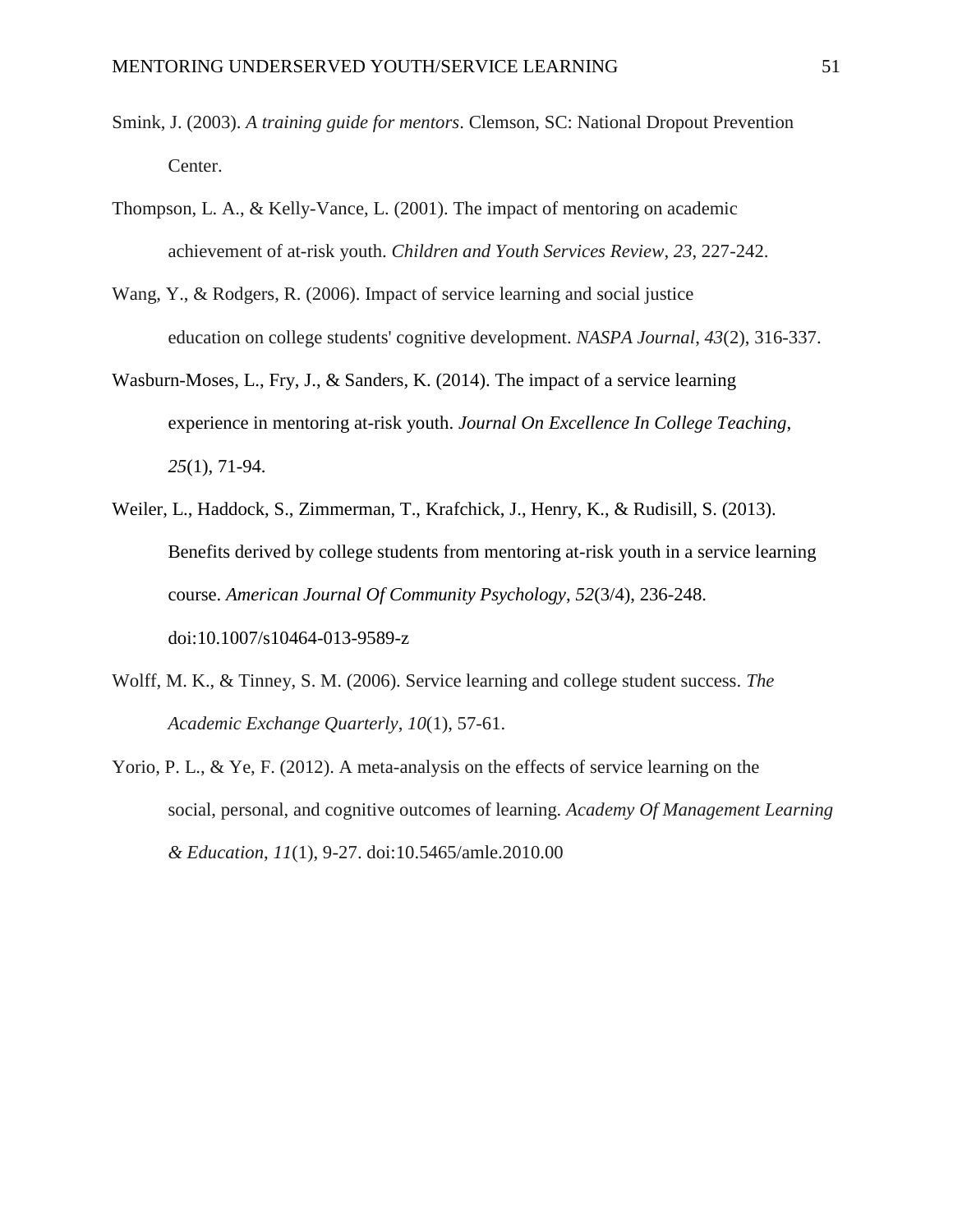# Appendix A

# **Interview Protocol**

# **Mentor Interview Questions**

1. Any fun plans for the weekend?

2.Think about what it was like for you before you became a mentor. What did you hope to gain by becoming involved in the mentoring program?

3. How do you feel when you spend time with your mentee? How do you feel before you meet? After you meet?

4.What have you and your mentee been doing during your weekly meetings?

5. What activities do you and your mentee like doing most together? How come?

6.What would you like to change about the visits or activities?

7.What was it like to get to know your mentee? Say more about that.

8. How did you know that you had developed an effective relationship with your mentee?

9. How did your relationship deepen over time?

10. How well do think you're communicating with each other?

11. What do you and your mentee talk about?

12. How do you think the student is performing in school?

13. How do you think the student is handling home life and relationships with parents and siblings?

14. How do you think the student does interacting with peers?

15. What is something you've learned from your mentee?

16. Do you believe you made a difference in the mentee's life? How so?

17. Is there any additional training you think would be helpful for you and other mentors, such as additional training in youth development, relationship formation, communication skills, roles and responsibilities of being a mentor?

18. Would you like to continue participating in the mentoring program next year and be matched with the same student? If not, why?

19. Do you feel you have grown personally? How so?

20. Do you feel as if you are more aware of issues in the community? If so, in what way?

21. Do you feel as if you can relate your experiences to academic content in your courses? If so, in what way? If not, can you explain further?

22. Do you think other students should become involved in the mentoring program? Why or why not?

23. What was your favorite part about the mentoring program?

24. Is there anything I have not asked you that you would like to share?

# **Mentee Interview Questions**

- 1. How was your weekend?
- 2.Tell me what your mentor is like?
- 3.What have you and your mentor been doing during your weekly meetings?
- 4. What activities do you and your mentor like doing most together?
- 5. What would you like to change about the visits or activities?
- 6. What do you and your mentor talk about?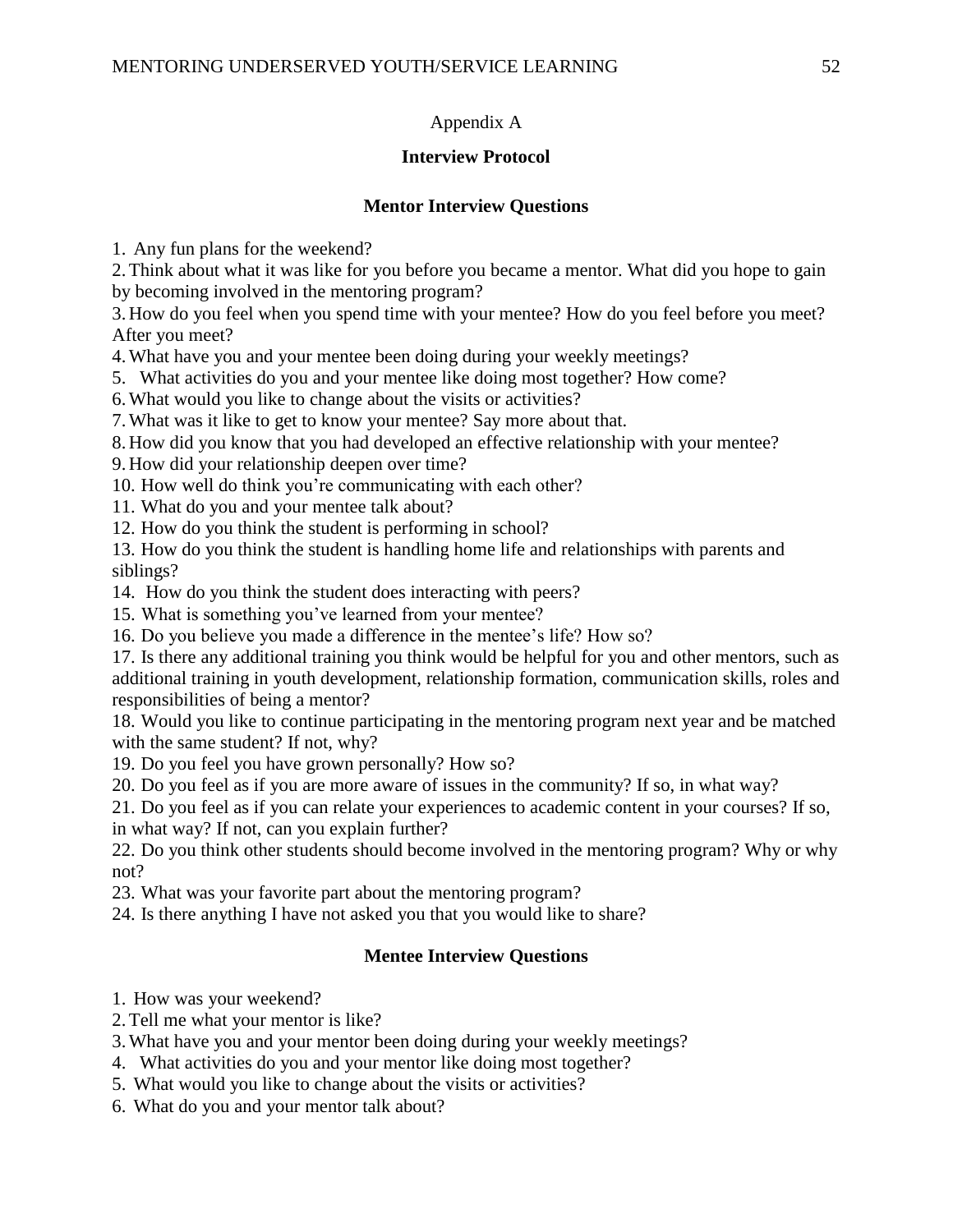- 7. Do you find it easy to talk to your mentor? If not, how come?
- 8. Are you happy with the time you spend with your mentor?
- 9. Do you look up to your mentor?
- 10. What have you learned about your mentor that surprised you?
- 11. What was your favorite part about the mentoring program?
- 12. Has your mentor helped you improve in school?
- 13. Is there anything I have not asked you that you would like to share?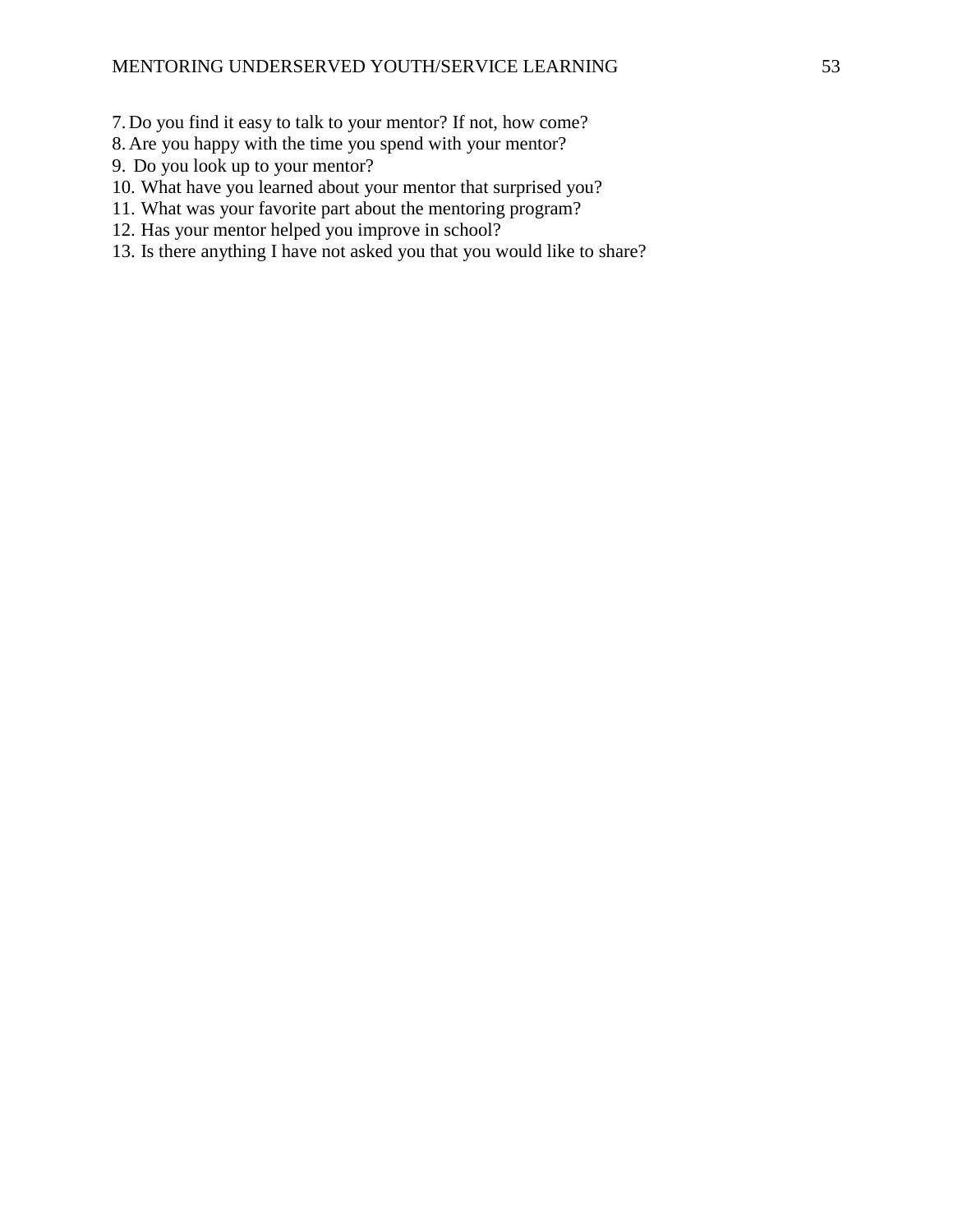# Appendix B

# **Mentoring Program Training Outline Fall 2015**

- What is Mentoring?
	- What is School-Based Mentoring?
- Need for Mentoring
	- Youth Development 5 C's
		- Competence
		- Confidence
		- Connection
		- Character
		- Caring and Compassion
	- Issues Affecting Adolescents
		- Peer Pressure
		- Substance Abuse
		- Sexuality
		- Child Abuse and Family Violence
		- School Safety and Violence
		- Depression and Suicide
		- Nutrition and Health Care
- Impact of Mentoring on Mentee
- Impact of Mentoring on Mentor
- Qualities of Effective Mentors
	- Effective Practices of Mentors
- Do's and Don'ts of Mentoring
- Communication Skills for Building Relationships
	- Active Listening
	- Communicating with Feedback
	- Rules of Communication
- Establishing and Maintaining Boundaries
- Liability Issues
	- Confidentiality
- Termination Procedures
- Mentoring Program Specifics
	- Goals of the Program
	- Expectations of the Mentors
	- As a volunteer for a mentor program I agree to…
	- Matching and Initial Meeting
	- Activities and Curriculum
- Final Wrap-Up